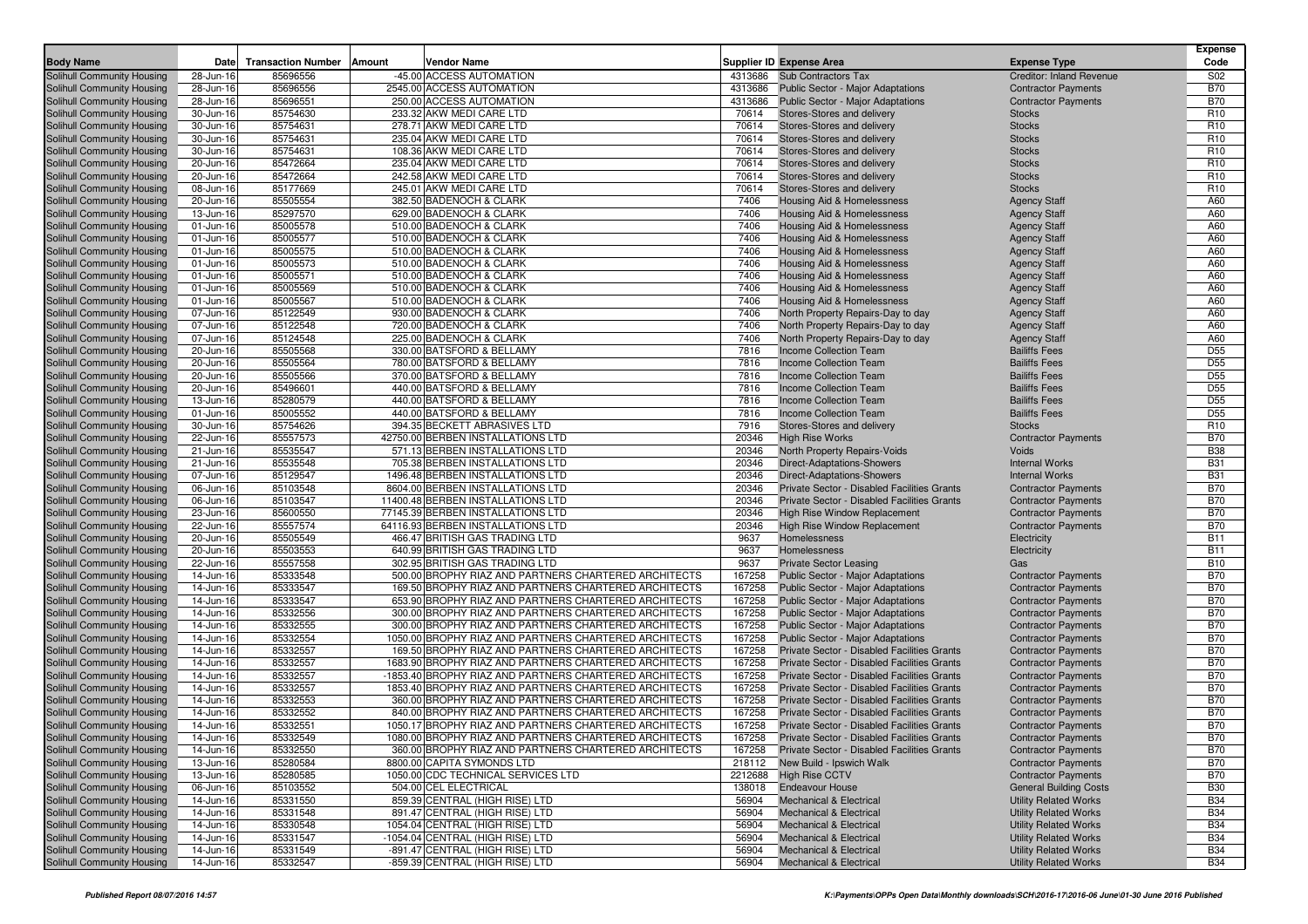| <b>Body Name</b>                                         | Date                   | <b>Transaction Number</b> | <b>Amount</b><br>Vendor Name                                        |                  | <b>Supplier ID Expense Area</b>                                               | <b>Expense Type</b>                            | <b>Expense</b><br>Code   |
|----------------------------------------------------------|------------------------|---------------------------|---------------------------------------------------------------------|------------------|-------------------------------------------------------------------------------|------------------------------------------------|--------------------------|
| Solihull Community Housing                               | 29-Jun-16              | 85724558                  | 760.95 CHARTER OFFICE EQUIPMENT LTD                                 | 9886             | <b>Endeavour House</b>                                                        | Furniture                                      | D11                      |
| Solihull Community Housing                               | 29-Jun-16              | 85724562                  | 551.00 CHARTER OFFICE EQUIPMENT LTD                                 | 9886             | <b>Housing Aid &amp; Homelessness</b>                                         | Furniture                                      | D11                      |
| Solihull Community Housing                               | 29-Jun-16              | 85724561                  | 1417.00 CHARTER OFFICE EQUIPMENT LTD                                | 9886             | Housing Aid & Homelessness                                                    | Furniture                                      | D11                      |
| Solihull Community Housing                               | 03-Jun-16              | 85059569                  | 2989.59 CHUBB FIRE LTD                                              | 11217            | <b>Mechanical &amp; Electrical</b>                                            | <b>Other Building costs</b>                    | <b>B39</b>               |
| Solihull Community Housing                               | 23-Jun-16              | 85600553                  | 884.84 CLEARWATER TECHNOLOGY LTD                                    | 121213           | Client ¿ H & S Water Risk                                                     | <b>Water Risks</b>                             | <b>B13</b>               |
| Solihull Community Housing                               | 14-Jun-16              | 85333549                  | 884.84 CLEARWATER TECHNOLOGY LTD                                    | 121213           | Client ¿ H & S Water Risk                                                     | <b>Water Risks</b>                             | <b>B13</b>               |
| Solihull Community Housing                               | 28-Jun-16              | 85704550                  | 542.77 COLLECTIVE ENTERPRISE LTD                                    | 200600           | <b>Endeavour House</b>                                                        | Stationery                                     | D <sub>25</sub>          |
| Solihull Community Housing                               | 28-Jun-16              | 85701554                  | -281.26 COLLECTIVE ENTERPRISE LTD                                   | 200600           | <b>Endeavour House</b>                                                        | Stationery                                     | D <sub>25</sub>          |
| Solihull Community Housing                               | 28-Jun-16              | 85701554                  | 909.00 COLLECTIVE ENTERPRISE LTD                                    | 200600           | <b>Endeavour House</b>                                                        | Stationery                                     | D <sub>25</sub>          |
| Solihull Community Housing                               | 28-Jun-16              | 85704550                  | 31.78 COLLECTIVE ENTERPRISE LTD                                     | 200600           | <b>Endeavour House</b>                                                        | <b>Catering Provisions</b>                     | D75                      |
| Solihull Community Housing                               | 28-Jun-16              | 85701554                  | 3.54 COLLECTIVE ENTERPRISE LTD                                      | 200600           | <b>Endeavour House</b>                                                        | <b>Catering Provisions</b>                     | D75                      |
| Solihull Community Housing                               | 28-Jun-16              | 85704550                  | 18.40 COLLECTIVE ENTERPRISE LTD                                     | 200600           | <b>Endeavour House</b>                                                        | <b>Other Premises Costs</b>                    | <b>B90</b>               |
| Solihull Community Housing                               | 28-Jun-16              | 85701554                  | 385.50 COLLECTIVE ENTERPRISE LTD                                    | 200600           | <b>Endeavour House</b>                                                        | Printing                                       | D80                      |
| Solihull Community Housing                               | 28-Jun-16              | 85704550                  | 901.92 COLLECTIVE ENTERPRISE LTD                                    | 200600           | <b>Endeavour House</b>                                                        | <b>ICT Consumables</b>                         | D33                      |
| Solihull Community Housing                               | 28-Jun-16              | 85701554                  | -268.00 COLLECTIVE ENTERPRISE LTD                                   | 200600           | <b>Endeavour House</b>                                                        | <b>ICT Consumables</b>                         | D33                      |
| Solihull Community Housing                               | 28-Jun-16              | 85701554                  | 1312.40 COLLECTIVE ENTERPRISE LTD                                   | 200600           | <b>Endeavour House</b>                                                        | <b>ICT Consumables</b>                         | D33                      |
| Solihull Community Housing                               | 28-Jun-16              | 85704550<br>85701554      | 740.35 COLLECTIVE ENTERPRISE LTD<br>53.60 COLLECTIVE ENTERPRISE LTD | 200600<br>200600 | <b>Commercial Activity</b><br>Anti Graffiti Team                              | <b>Publicity &amp; Promotions</b>              | D93<br>D80               |
| Solihull Community Housing<br>Solihull Community Housing | 28-Jun-16<br>22-Jun-16 | 85557575                  | 601.62 DANIEL OWEN LTD                                              | 9360687          | North Property Repairs-Day to day                                             | Printing                                       | A60                      |
| Solihull Community Housing                               | 22-Jun-16              | 85557576                  | 428.62 DANIEL OWEN LTD                                              | 9360687          | North Property Repairs-Day to day                                             | <b>Agency Staff</b><br><b>Agency Staff</b>     | A60                      |
| Solihull Community Housing                               | 17-Jun-16              | 85446579                  | 479.67 DANIEL OWEN LTD                                              | 9360687          | North Property Repairs-Day to day                                             | <b>Agency Staff</b>                            | A60                      |
| Solihull Community Housing                               | 17-Jun-16              | 85446581                  | 325.16 DANIEL OWEN LTD                                              | 9360687          | North Property Repairs-Day to day                                             | <b>Agency Staff</b>                            | A60                      |
| Solihull Community Housing                               | 15-Jun-16              | 85381548                  | 546.86 DANIEL OWEN LTD                                              | 9360687          | North Property Repairs-Day to day                                             | <b>Agency Staff</b>                            | A60                      |
| Solihull Community Housing                               | 15-Jun-16              | 85381547                  | 601.62 DANIEL OWEN LTD                                              | 9360687          | North Property Repairs-Day to day                                             | <b>Agency Staff</b>                            | A60                      |
| Solihull Community Housing                               | 06-Jun-16              | 85103555                  | 1148.48 DANIEL OWEN LTD                                             | 9360687          | North Property Repairs-Day to day                                             | <b>Agency Staff</b>                            | A60                      |
| Solihull Community Housing                               | 06-Jun-16              | 85103554                  | 818.26 DANIEL OWEN LTD                                              | 9360687          | North Property Repairs-Day to day                                             | <b>Agency Staff</b>                            | A60                      |
| Solihull Community Housing                               | 06-Jun-16              | 85103553                  | 1025.44 DANIEL OWEN LTD                                             | 9360687          | North Property Repairs-Day to day                                             | <b>Agency Staff</b>                            | A60                      |
| Solihull Community Housing                               | 21-Jun-16              | 85535587                  | 95.00 DMW ENVIRONMENTAL                                             | 281856           | North Property Repairs-Day to day                                             | <b>Internal Works</b>                          | <b>B31</b>               |
| Solihull Community Housing                               | 21-Jun-16              | 85535587                  | 95.00 DMW ENVIRONMENTAL                                             | 281856           | North Property Repairs-Day to day                                             | <b>Internal Works</b>                          | <b>B31</b>               |
| Solihull Community Housing                               | 21-Jun-16              | 85535587                  | 135.00 DMW ENVIRONMENTAL                                            | 281856           | North Property Repairs-Day to day                                             | <b>Internal Works</b>                          | <b>B31</b>               |
| Solihull Community Housing                               | 21-Jun-16              | 85535587                  | 95.00 DMW ENVIRONMENTAL                                             | 281856           | North Property Repairs-Day to day                                             | <b>Internal Works</b>                          | <b>B31</b>               |
| Solihull Community Housing                               | 21-Jun-16              | 85535587                  | 95.00 DMW ENVIRONMENTAL                                             | 281856           | North Property Repairs-Day to day                                             | <b>Internal Works</b>                          | <b>B31</b>               |
| Solihull Community Housing                               | 21-Jun-16              | 85535587                  | 225.00 DMW ENVIRONMENTAL                                            | 281856           | North Property Repairs-Day to day                                             | <b>Internal Works</b>                          | <b>B31</b>               |
| Solihull Community Housing                               | 21-Jun-16              | 85535587                  | 95.00 DMW ENVIRONMENTAL                                             | 281856           | North Property Repairs-Day to day                                             | <b>Internal Works</b>                          | <b>B31</b>               |
| Solihull Community Housing                               | 21-Jun-16              | 85535587                  | 135.00 DMW ENVIRONMENTAL                                            | 281856           | North Property Repairs-Day to day                                             | <b>Internal Works</b>                          | <b>B31</b>               |
| Solihull Community Housing                               | 21-Jun-16              | 85535587<br>85535587      | 135.00 DMW ENVIRONMENTAL<br>95.00 DMW ENVIRONMENTAL                 | 281856<br>281856 | North Property Repairs-Day to day                                             | <b>Internal Works</b><br><b>Internal Works</b> | <b>B31</b><br><b>B31</b> |
| Solihull Community Housing<br>Solihull Community Housing | 21-Jun-16<br>21-Jun-16 | 85535587                  | 95.00 DMW ENVIRONMENTAL                                             | 281856           | North Property Repairs-Day to day<br>North Property Repairs-Day to day        | <b>Internal Works</b>                          | <b>B31</b>               |
| Solihull Community Housing                               | 21-Jun-16              | 85535587                  | 95.00 DMW ENVIRONMENTAL                                             | 281856           | North Property Repairs-Day to day                                             | <b>Internal Works</b>                          | <b>B31</b>               |
| Solihull Community Housing                               | 21-Jun-16              | 85535587                  | 95.00 DMW ENVIRONMENTAL                                             | 281856           | North Property Repairs-Day to day                                             | <b>Internal Works</b>                          | <b>B31</b>               |
| Solihull Community Housing                               | 21-Jun-16              | 85535587                  | 95.00 DMW ENVIRONMENTAL                                             | 281856           | North Property Repairs-Day to day                                             | <b>Internal Works</b>                          | <b>B31</b>               |
| Solihull Community Housing                               | 21-Jun-16              | 85535587                  | 225.00 DMW ENVIRONMENTAL                                            | 281856           | North Property Repairs-Day to day                                             | <b>Internal Works</b>                          | <b>B31</b>               |
| Solihull Community Housing                               | 21-Jun-16              | 85535587                  | 95.00 DMW ENVIRONMENTAL                                             | 281856           | North Property Repairs-Day to day                                             | <b>Internal Works</b>                          | <b>B31</b>               |
| Solihull Community Housing                               | 21-Jun-16              | 85535587                  | 135.00 DMW ENVIRONMENTAL                                            | 281856           | North Property Repairs-Day to day                                             | <b>Internal Works</b>                          | <b>B31</b>               |
| Solihull Community Housing                               | 21-Jun-16              | 85535587                  | 95.00 DMW ENVIRONMENTAL                                             | 281856           | North Property Repairs-Day to day                                             | <b>Internal Works</b>                          | <b>B31</b>               |
| Solihull Community Housing                               | 21-Jun-16              | 85535587                  | 135.00 DMW ENVIRONMENTAL                                            | 281856           | North Property Repairs-Day to day                                             | <b>Internal Works</b>                          | <b>B31</b>               |
| Solihull Community Housing                               | 21-Jun-16              | 85535587                  | 95.00 DMW ENVIRONMENTAL                                             | 281856           | North Property Repairs-Day to day                                             | <b>Internal Works</b>                          | <b>B31</b>               |
| Solihull Community Housing                               | 21-Jun-16              | 85535587                  | 95.00 DMW ENVIRONMENTAL                                             | 281856           | North Property Repairs-Day to day                                             | <b>Internal Works</b>                          | <b>B31</b>               |
| Solihull Community Housing                               | 21-Jun-16              | 85535587                  | 135.00 DMW ENVIRONMENTAL                                            | 281856           | North Property Repairs-Day to day                                             | <b>Internal Works</b>                          | <b>B31</b>               |
| Solihull Community Housing                               | 21-Jun-16              | 85535587                  | 95.00 DMW ENVIRONMENTAL                                             | 281856           | North Property Repairs-Day to day                                             | <b>Internal Works</b>                          | <b>B31</b>               |
| Solihull Community Housing                               | 21-Jun-16              | 85535587                  | 95.00 DMW ENVIRONMENTAL                                             | 281856           | North Property Repairs-Day to day                                             | <b>Internal Works</b>                          | <b>B31</b>               |
| Solihull Community Housing                               | 21-Jun-16              | 85535587                  | 95.00 DMW ENVIRONMENTAL<br>95.00 DMW ENVIRONMENTAL                  | 281856           | North Property Repairs-Day to day                                             | <b>Internal Works</b>                          | <b>B31</b>               |
| Solihull Community Housing<br>Solihull Community Housing | 21-Jun-16<br>21-Jun-16 | 85535587<br>85535587      | 135.00 DMW ENVIRONMENTAL                                            | 281856           | North Property Repairs-Day to day<br>281856 North Property Repairs-Day to day | <b>Internal Works</b><br><b>Internal Works</b> | <b>B31</b><br><b>B31</b> |
| Solihull Community Housing                               | 21-Jun-16              | 85535587                  | 135.00 DMW ENVIRONMENTAL                                            |                  |                                                                               | <b>Internal Works</b>                          | <b>B31</b>               |
| Solihull Community Housing                               | 21-Jun-16              | 85535587                  | 135.00 DMW ENVIRONMENTAL                                            | 281856           | 281856 North Property Repairs-Day to day<br>North Property Repairs-Day to day | <b>Internal Works</b>                          | <b>B31</b>               |
| Solihull Community Housing                               | 21-Jun-16              | 85535587                  | 95.00 DMW ENVIRONMENTAL                                             | 281856           | North Property Repairs-Day to day                                             | <b>Internal Works</b>                          | <b>B31</b>               |
| Solihull Community Housing                               | 21-Jun-16              | 85537552                  | 1045.00 DMW ENVIRONMENTAL                                           | 281856           | <b>Direct-Adaptations-Showers</b>                                             | <b>Internal Works</b>                          | <b>B31</b>               |
| Solihull Community Housing                               | 21-Jun-16              | 85535586                  | 225.00 DMW ENVIRONMENTAL                                            | 281856           | <b>Direct-Adaptations-Showers</b>                                             | <b>Internal Works</b>                          | <b>B31</b>               |
| Solihull Community Housing                               | 21-Jun-16              | 85535586                  | 85.00 DMW ENVIRONMENTAL                                             | 281856           | <b>Direct-Adaptations-Showers</b>                                             | <b>Internal Works</b>                          | <b>B31</b>               |
| Solihull Community Housing                               | 21-Jun-16              | 85535586                  | 85.00 DMW ENVIRONMENTAL                                             | 281856           | <b>Direct-Adaptations-Showers</b>                                             | <b>Internal Works</b>                          | <b>B31</b>               |
| Solihull Community Housing                               | 21-Jun-16              | 85535586                  | 135.00 DMW ENVIRONMENTAL                                            | 281856           | Direct-Adaptations-Showers                                                    | <b>Internal Works</b>                          | <b>B31</b>               |
| Solihull Community Housing                               | 21-Jun-16              | 85535586                  | 135.00 DMW ENVIRONMENTAL                                            | 281856           | <b>Direct-Adaptations-Showers</b>                                             | <b>Internal Works</b>                          | <b>B31</b>               |
| Solihull Community Housing                               | 21-Jun-16              | 85535586                  | 85.00 DMW ENVIRONMENTAL                                             |                  | 281856 Direct-Adaptations-Showers                                             | <b>Internal Works</b>                          | <b>B31</b>               |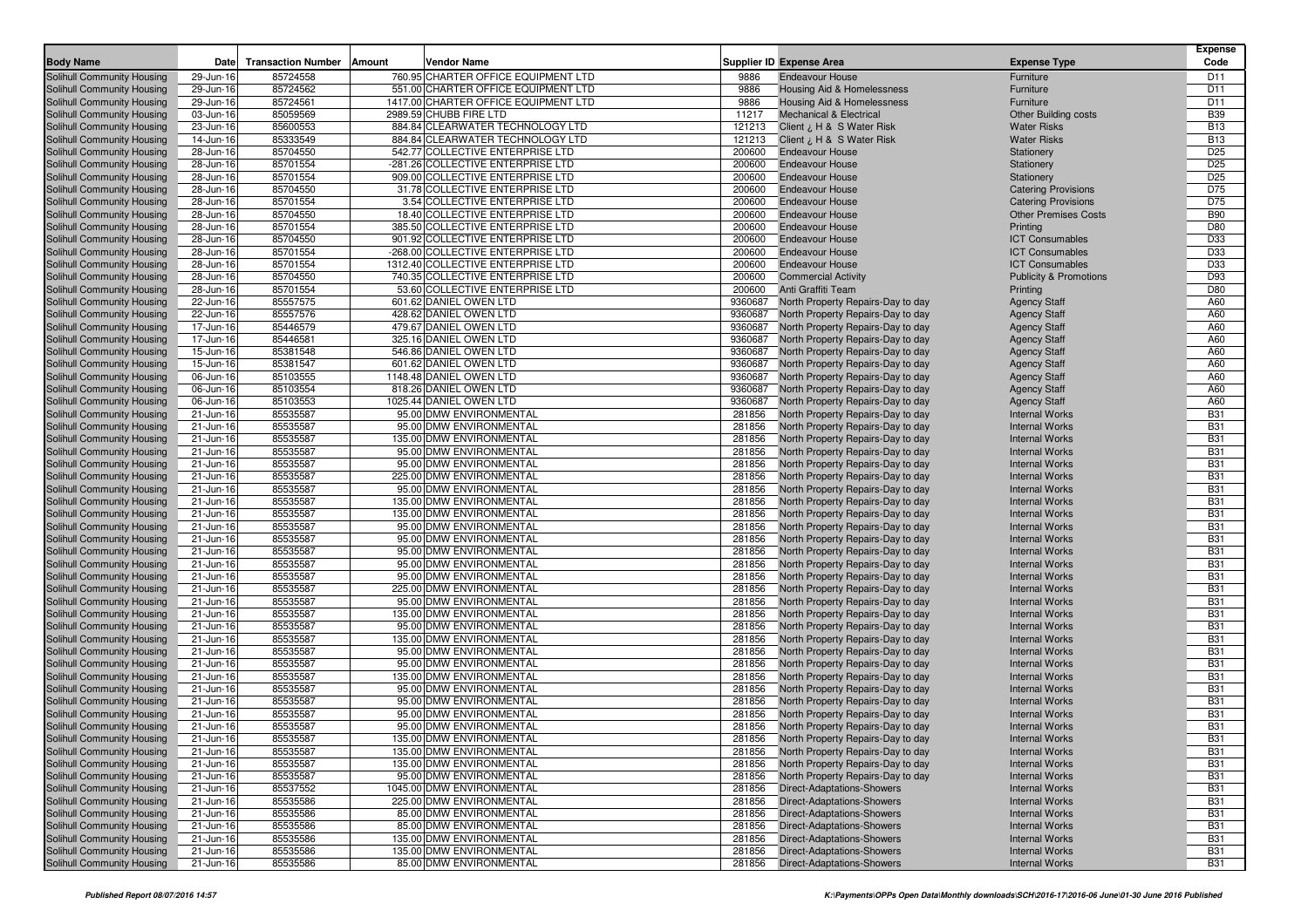| <b>Body Name</b>                                         | Date                   | <b>Transaction Number</b> | <b>Vendor Name</b><br>Amount           |                  | Supplier ID Expense Area                                                 | <b>Expense Type</b>                                          | <b>Expense</b><br>Code   |
|----------------------------------------------------------|------------------------|---------------------------|----------------------------------------|------------------|--------------------------------------------------------------------------|--------------------------------------------------------------|--------------------------|
| Solihull Community Housing                               | 21-Jun-16              | 85535585                  | 135.00 DMW ENVIRONMENTAL               | 281856           | Kitchens                                                                 | <b>Contractor Payments</b>                                   | <b>B70</b>               |
| Solihull Community Housing                               | 21-Jun-16              | 85535585                  | 135.00 DMW ENVIRONMENTAL               | 281856           | Kitchens                                                                 | <b>Contractor Payments</b>                                   | <b>B70</b>               |
| Solihull Community Housing                               | 21-Jun-16              | 85535585                  | 135.00 DMW ENVIRONMENTAL               | 281856           | Kitchens                                                                 | <b>Contractor Payments</b>                                   | <b>B70</b>               |
| Solihull Community Housing                               | 21-Jun-16              | 85535585                  | 135.00 DMW ENVIRONMENTAL               | 281856           | Kitchens                                                                 | <b>Contractor Payments</b>                                   | <b>B70</b>               |
| Solihull Community Housing                               | 21-Jun-16              | 85535585                  | 85.00 DMW ENVIRONMENTAL                | 281856           | Kitchens                                                                 | <b>Contractor Payments</b>                                   | <b>B70</b>               |
| Solihull Community Housing                               | 21-Jun-16              | 85535585                  | 135.00 DMW ENVIRONMENTAL               | 281856           | Kitchens                                                                 | <b>Contractor Payments</b>                                   | <b>B70</b>               |
| Solihull Community Housing                               | 21-Jun-16              | 85535585                  | 135.00 DMW ENVIRONMENTAL               | 281856           | Kitchens                                                                 | <b>Contractor Payments</b>                                   | <b>B70</b>               |
| Solihull Community Housing                               | 21-Jun-16              | 85535585                  | 135.00 DMW ENVIRONMENTAL               | 281856           | Kitchens                                                                 | <b>Contractor Payments</b>                                   | <b>B70</b>               |
| Solihull Community Housing                               | 17-Jun-16              | 85448613                  | 598.83 DODD GROUP                      | 164798           | <b>Endeavour House</b>                                                   | <b>General Building Costs</b>                                | <b>B30</b>               |
| Solihull Community Housing                               | 17-Jun-16              | 85452721                  | 256.99 DODD GROUP                      | 164798           | North Property Repairs-Voids                                             | Voids                                                        | <b>B38</b>               |
| Solihull Community Housing                               | 17-Jun-16              | 85452868                  | 739.24 DODD GROUP                      | 164798           | North Property Repairs-Voids                                             | Voids                                                        | <b>B38</b>               |
| Solihull Community Housing                               | 17-Jun-16              | 85452864                  | 345.08 DODD GROUP                      | 164798           | <b>North Property Repairs-Voids</b>                                      | Voids                                                        | <b>B38</b>               |
| Solihull Community Housing                               | 17-Jun-16              | 85452861                  | 255.87 DODD GROUP                      | 164798           | North Property Repairs-Voids                                             | Voids                                                        | <b>B38</b>               |
| Solihull Community Housing                               | 17-Jun-16              | 85452857                  | 221.53 DODD GROUP                      | 164798           | North Property Repairs-Voids                                             | Voids                                                        | <b>B38</b>               |
| Solihull Community Housing                               | 17-Jun-16              | 85452849                  | 334.20 DODD GROUP                      | 164798           | <b>North Property Repairs-Voids</b>                                      | Voids                                                        | <b>B38</b>               |
| Solihull Community Housing                               | 17-Jun-16              | 85452839                  | 222.57 DODD GROUP                      | 164798           | North Property Repairs-Voids                                             | Voids                                                        | <b>B38</b>               |
| Solihull Community Housing                               | 17-Jun-16              | 85452856                  | 299.80 DODD GROUP                      | 164798           | North Property Repairs-Voids                                             | Voids                                                        | <b>B38</b><br><b>B38</b> |
| Solihull Community Housing                               | 17-Jun-16              | 85452850<br>85452831      | 393.67 DODD GROUP<br>233.23 DODD GROUP | 164798<br>164798 | North Property Repairs-Voids                                             | Voids<br>Voids                                               | <b>B38</b>               |
| Solihull Community Housing<br>Solihull Community Housing | 17-Jun-16<br>17-Jun-16 | 85452830                  | 235.11 DODD GROUP                      | 164798           | North Property Repairs-Voids<br>North Property Repairs-Voids             | Voids                                                        | <b>B38</b>               |
| Solihull Community Housing                               | 17-Jun-16              | 85452832                  | 212.33 DODD GROUP                      | 164798           | North Property Repairs-Voids                                             | Voids                                                        | <b>B38</b>               |
| Solihull Community Housing                               | 17-Jun-16              | 85452711                  | 280.00 DODD GROUP                      | 164798           | North Property Repairs-Voids                                             | Voids                                                        | <b>B38</b>               |
| Solihull Community Housing                               | 17-Jun-16              | 85452709                  | 310.04 DODD GROUP                      | 164798           | North Property Repairs-Voids                                             | Voids                                                        | <b>B38</b>               |
| Solihull Community Housing                               | 17-Jun-16              | 85452704                  | 244.26 DODD GROUP                      | 164798           | North Property Repairs-Voids                                             | Voids                                                        | <b>B38</b>               |
| Solihull Community Housing                               | 17-Jun-16              | 85452703                  | 280.80 DODD GROUP                      | 164798           | North Property Repairs-Voids                                             | Voids                                                        | <b>B38</b>               |
| Solihull Community Housing                               | 17-Jun-16              | 85452755                  | 221.69 DODD GROUP                      | 164798           | <b>North Property Repairs-Voids</b>                                      | Voids                                                        | <b>B38</b>               |
| Solihull Community Housing                               | 17-Jun-16              | 85452750                  | 328.37 DODD GROUP                      | 164798           | North Property Repairs-Voids                                             | Voids                                                        | <b>B38</b>               |
| Solihull Community Housing                               | 17-Jun-16              | 85452747                  | 341.59 DODD GROUP                      | 164798           | North Property Repairs-Voids                                             | Voids                                                        | <b>B38</b>               |
| Solihull Community Housing                               | 17-Jun-16              | 85452744                  | 210.26 DODD GROUP                      | 164798           | North Property Repairs-Voids                                             | Voids                                                        | <b>B38</b>               |
| Solihull Community Housing                               | 17-Jun-16              | 85452751                  | 291.83 DODD GROUP                      | 164798           | North Property Repairs-Voids                                             | Voids                                                        | <b>B38</b>               |
| Solihull Community Housing                               | 17-Jun-16              | 85452749                  | 227.99 DODD GROUP                      | 164798           | North Property Repairs-Voids                                             | Voids                                                        | <b>B38</b>               |
| Solihull Community Housing                               | 17-Jun-16              | 85452687                  | 272.89 DODD GROUP                      | 164798           | North Property Repairs-Voids                                             | Voids                                                        | <b>B38</b>               |
| Solihull Community Housing                               | 17-Jun-16              | 85452738                  | 259.74 DODD GROUP                      | 164798           | North Property Repairs-Voids                                             | Voids                                                        | <b>B38</b>               |
| Solihull Community Housing                               | 17-Jun-16              | 85452736                  | 251.76 DODD GROUP                      | 164798           | North Property Repairs-Voids                                             | Voids                                                        | <b>B38</b>               |
| Solihull Community Housing                               | 17-Jun-16              | 85452737                  | 221.53 DODD GROUP                      | 164798           | North Property Repairs-Voids                                             | Voids                                                        | <b>B38</b>               |
| Solihull Community Housing                               | 17-Jun-16              | 85452732                  | 275.08 DODD GROUP                      | 164798           | North Property Repairs-Voids                                             | Voids                                                        | <b>B38</b>               |
| Solihull Community Housing                               | 17-Jun-16              | 85452728                  | 327.21 DODD GROUP                      | 164798           | North Property Repairs-Voids                                             | Voids                                                        | <b>B38</b>               |
| Solihull Community Housing                               | 17-Jun-16              | 85452684                  | 313.77 DODD GROUP                      | 164798           | North Property Repairs-Voids                                             | Voids                                                        | <b>B38</b>               |
| Solihull Community Housing                               | 17-Jun-16              | 85452677                  | 220.31 DODD GROUP                      | 164798           | North Property Repairs-Voids                                             | Voids                                                        | <b>B38</b><br><b>B34</b> |
| Solihull Community Housing<br>Solihull Community Housing | 17-Jun-16<br>17-Jun-16 | 85448606<br>85447406      | 273.88 DODD GROUP<br>254.58 DODD GROUP | 164798<br>164798 | <b>Mechanical &amp; Electrical</b><br><b>Mechanical &amp; Electrical</b> | <b>Utility Related Works</b><br><b>Utility Related Works</b> | <b>B34</b>               |
| Solihull Community Housing                               | 17-Jun-16              | 85447381                  | 1068.47 DODD GROUP                     | 164798           | <b>Mechanical &amp; Electrical</b>                                       | <b>Utility Related Works</b>                                 | <b>B34</b>               |
| Solihull Community Housing                               | 17-Jun-16              | 85447379                  | 886.59 DODD GROUP                      | 164798           | <b>Mechanical &amp; Electrical</b>                                       | <b>Utility Related Works</b>                                 | <b>B34</b>               |
| Solihull Community Housing                               | 17-Jun-16              | 85447352                  | 771.88 DODD GROUP                      | 164798           | <b>Mechanical &amp; Electrical</b>                                       | <b>Utility Related Works</b>                                 | <b>B34</b>               |
| Solihull Community Housing                               | 17-Jun-16              | 85447349                  | 372.07 DODD GROUP                      | 164798           | <b>Mechanical &amp; Electrical</b>                                       | <b>Utility Related Works</b>                                 | <b>B34</b>               |
| Solihull Community Housing                               | 17-Jun-16              | 85447340                  | 629.14 DODD GROUP                      | 164798           | <b>Mechanical &amp; Electrical</b>                                       | <b>Utility Related Works</b>                                 | <b>B34</b>               |
| Solihull Community Housing                               | 17-Jun-16              | 85447466                  | 235.04 DODD GROUP                      | 164798           | <b>Mechanical &amp; Electrical</b>                                       | <b>Utility Related Works</b>                                 | <b>B34</b>               |
| Solihull Community Housing                               | 17-Jun-16              | 85447328                  | 394.67 DODD GROUP                      | 164798           | <b>Mechanical &amp; Electrical</b>                                       | <b>Utility Related Works</b>                                 | <b>B34</b>               |
| Solihull Community Housing                               | 17-Jun-16              | 85447327                  | 396.75 DODD GROUP                      | 164798           | <b>Mechanical &amp; Electrical</b>                                       | <b>Utility Related Works</b>                                 | <b>B34</b>               |
| Solihull Community Housing                               | 17-Jun-16              | 85447312                  | 275.73 DODD GROUP                      | 164798           | <b>Mechanical &amp; Electrical</b>                                       | <b>Utility Related Works</b>                                 | <b>B34</b>               |
| Solihull Community Housing                               | 17-Jun-16              | 85447303                  | 522.94 DODD GROUP                      | 164798           | <b>Mechanical &amp; Electrical</b>                                       | <b>Utility Related Works</b>                                 | <b>B34</b>               |
| Solihull Community Housing                               | 17-Jun-16              | 85447330                  | 671.41 DODD GROUP                      | 164798           | <b>Mechanical &amp; Electrical</b>                                       | <b>Utility Related Works</b>                                 | <b>B34</b>               |
| Solihull Community Housing                               | 17-Jun-16              | 85448632                  | 337.69 DODD GROUP                      | 164798           | <b>Mechanical &amp; Electrical</b>                                       | <b>Utility Related Works</b>                                 | <b>B34</b>               |
| Solihull Community Housing                               | 17-Jun-16              | 85448629                  | 333.36 DODD GROUP                      |                  | 164798 Mechanical & Electrical                                           | <b>Utility Related Works</b>                                 | <b>B34</b>               |
| Solihull Community Housing                               | 17-Jun-16              | 85448626                  | 351.54 DODD GROUP                      | 164798           | <b>Mechanical &amp; Electrical</b>                                       | <b>Utility Related Works</b>                                 | <b>B34</b>               |
| Solihull Community Housing                               | 17-Jun-16              | 85448623                  | 294.18 DODD GROUP                      | 164798           | <b>Mechanical &amp; Electrical</b>                                       | <b>Utility Related Works</b>                                 | <b>B34</b>               |
| Solihull Community Housing                               | 17-Jun-16              | 85448620                  | 219.10 DODD GROUP                      | 164798           | <b>Mechanical &amp; Electrical</b>                                       | <b>Utility Related Works</b>                                 | <b>B34</b>               |
| Solihull Community Housing                               | 17-Jun-16              | 85448628                  | 365.57 DODD GROUP                      | 164798           | <b>Mechanical &amp; Electrical</b>                                       | <b>Utility Related Works</b>                                 | <b>B34</b>               |
| Solihull Community Housing                               | 17-Jun-16              | 85448616                  | 215.05 DODD GROUP                      | 164798           | <b>Mechanical &amp; Electrical</b>                                       | <b>Utility Related Works</b>                                 | <b>B34</b>               |
| Solihull Community Housing                               | 17-Jun-16              | 85448615                  | 279.00 DODD GROUP                      | 164798           | <b>Mechanical &amp; Electrical</b>                                       | <b>Utility Related Works</b>                                 | <b>B34</b>               |
| Solihull Community Housing                               | 17-Jun-16              | 85448618                  | 995.20 DODD GROUP                      | 164798           | <b>Mechanical &amp; Electrical</b>                                       | <b>Utility Related Works</b>                                 | <b>B34</b>               |
| Solihull Community Housing                               | 17-Jun-16              | 85448614                  | 221.75 DODD GROUP                      | 164798           | <b>Mechanical &amp; Electrical</b>                                       | <b>Utility Related Works</b>                                 | <b>B34</b>               |
| Solihull Community Housing<br>Solihull Community Housing | 17-Jun-16              | 85448598                  | 386.67 DODD GROUP<br>212.32 DODD GROUP | 164798           | <b>Mechanical &amp; Electrical</b>                                       | <b>Utility Related Works</b><br><b>Utility Related Works</b> | <b>B34</b>               |
|                                                          | 17-Jun-16              | 85448607                  |                                        | 164798           | <b>Mechanical &amp; Electrical</b>                                       |                                                              | <b>B34</b>               |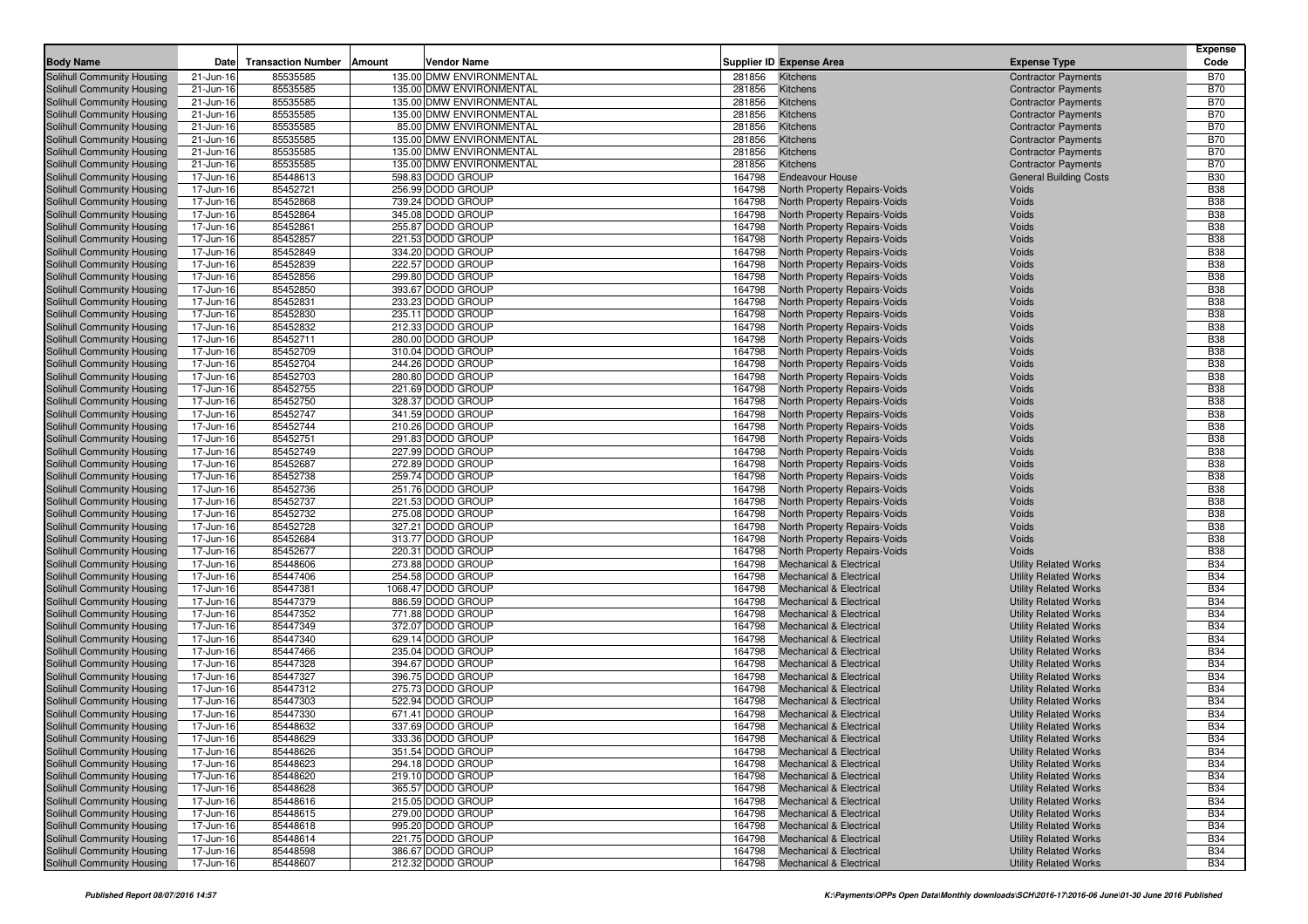| <b>Body Name</b>                                         | Date                   | <b>Transaction Number</b> | Amount | <b>Vendor Name</b>                      |                  | <b>Supplier ID Expense Area</b>                                          | <b>Expense Type</b>                                          | <b>Expense</b><br>Code   |
|----------------------------------------------------------|------------------------|---------------------------|--------|-----------------------------------------|------------------|--------------------------------------------------------------------------|--------------------------------------------------------------|--------------------------|
| Solihull Community Housing                               | 17-Jun-16              | 85448604                  |        | 312.77 DODD GROUP                       | 164798           | <b>Mechanical &amp; Electrical</b>                                       | <b>Utility Related Works</b>                                 | <b>B34</b>               |
| Solihull Community Housing                               | 17-Jun-16              | 85448603                  |        | 403.33 DODD GROUP                       | 164798           | <b>Mechanical &amp; Electrical</b>                                       | <b>Utility Related Works</b>                                 | <b>B34</b>               |
| Solihull Community Housing                               | 17-Jun-16              | 85448599                  |        | 218.55 DODD GROUP                       | 164798           | <b>Mechanical &amp; Electrical</b>                                       | <b>Utility Related Works</b>                                 | <b>B34</b>               |
| Solihull Community Housing                               | 17-Jun-16              | 85448591                  |        | 328.03 DODD GROUP                       | 164798           | <b>Mechanical &amp; Electrical</b>                                       | <b>Utility Related Works</b>                                 | <b>B34</b>               |
| Solihull Community Housing                               | 17-Jun-16              | 85446970                  |        | 531.62 DODD GROUP                       | 164798           | <b>Mechanical &amp; Electrical</b>                                       | <b>Utility Related Works</b>                                 | <b>B34</b>               |
| Solihull Community Housing                               | 17-Jun-16              | 85448605                  |        | 222.10 DODD GROUP                       | 164798           | <b>Mechanical &amp; Electrical</b>                                       | <b>Utility Related Works</b>                                 | <b>B34</b>               |
| Solihull Community Housing                               | 17-Jun-16              | 85448590                  |        | 391.57 DODD GROUP                       | 164798           | <b>Mechanical &amp; Electrical</b>                                       | <b>Utility Related Works</b>                                 | <b>B34</b>               |
| Solihull Community Housing                               | 17-Jun-16              | 85446596                  |        | 243.64 DODD GROUP                       | 164798           | <b>Mechanical &amp; Electrical</b>                                       | <b>Utility Related Works</b>                                 | <b>B34</b>               |
| Solihull Community Housing                               | 17-Jun-16              | 85446595                  |        | 463.56 DODD GROUP                       | 164798           | <b>Mechanical &amp; Electrical</b>                                       | <b>Utility Related Works</b>                                 | <b>B34</b>               |
| Solihull Community Housing                               | 17-Jun-16              | 85446594<br>85446593      |        | 398.01 DODD GROUP<br>330.36 DODD GROUP  | 164798<br>164798 | <b>Mechanical &amp; Electrical</b>                                       | <b>Utility Related Works</b>                                 | <b>B34</b><br><b>B34</b> |
| Solihull Community Housing<br>Solihull Community Housing | 17-Jun-16<br>17-Jun-16 | 85446591                  |        | 360.68 DODD GROUP                       | 164798           | <b>Mechanical &amp; Electrical</b><br><b>Mechanical &amp; Electrical</b> | <b>Utility Related Works</b><br><b>Utility Related Works</b> | <b>B34</b>               |
| Solihull Community Housing                               | 17-Jun-16              | 85446713                  |        | 222.83 DODD GROUP                       | 164798           | <b>Mechanical &amp; Electrical</b>                                       | <b>Utility Related Works</b>                                 | <b>B34</b>               |
| Solihull Community Housing                               | 17-Jun-16              | 85455554                  |        | 483.97 DODD GROUP                       | 164798           | <b>Direct-Adaptations-Showers</b>                                        | <b>Internal Works</b>                                        | <b>B31</b>               |
| Solihull Community Housing                               | 17-Jun-16              | 85457588                  |        | 348.78 DODD GROUP                       | 164798           | Kitchens                                                                 | <b>Contractor Payments</b>                                   | <b>B70</b>               |
| Solihull Community Housing                               | 17-Jun-16              | 85457587                  |        | 530.31 DODD GROUP                       | 164798           | Kitchens                                                                 | <b>Contractor Payments</b>                                   | <b>B70</b>               |
| Solihull Community Housing                               | 17-Jun-16              | 85457586                  |        | 360.09 DODD GROUP                       | 164798           | Kitchens                                                                 | <b>Contractor Payments</b>                                   | <b>B70</b>               |
| Solihull Community Housing                               | 17-Jun-16              | 85457585                  |        | 460.42 DODD GROUP                       | 164798           | Kitchens                                                                 | <b>Contractor Payments</b>                                   | <b>B70</b>               |
| Solihull Community Housing                               | 17-Jun-16              | 85457584                  |        | 404.24 DODD GROUP                       | 164798           | Kitchens                                                                 | <b>Contractor Payments</b>                                   | <b>B70</b>               |
| Solihull Community Housing                               | 17-Jun-16              | 85457583                  |        | 227.44 DODD GROUP                       | 164798           | Kitchens                                                                 | <b>Contractor Payments</b>                                   | <b>B70</b>               |
| Solihull Community Housing                               | 17-Jun-16              | 85457582                  |        | 598.57 DODD GROUP                       | 164798           | Kitchens                                                                 | <b>Contractor Payments</b>                                   | <b>B70</b>               |
| Solihull Community Housing                               | 17-Jun-16              | 85457581                  |        | 428.98 DODD GROUP                       | 164798           | Kitchens                                                                 | <b>Contractor Payments</b>                                   | <b>B70</b>               |
| Solihull Community Housing                               | 17-Jun-16              | 85457580                  |        | 411.74 DODD GROUP                       | 164798           | Kitchens                                                                 | <b>Contractor Payments</b>                                   | <b>B70</b>               |
| Solihull Community Housing                               | 17-Jun-16              | 85457579                  |        | 329.61 DODD GROUP                       | 164798           | Kitchens                                                                 | <b>Contractor Payments</b>                                   | <b>B70</b>               |
| Solihull Community Housing                               | 17-Jun-16              | 85457578                  |        | 1055.56 DODD GROUP<br>290.75 DODD GROUP | 164798           | Kitchens                                                                 | <b>Contractor Payments</b>                                   | <b>B70</b>               |
| Solihull Community Housing                               | 17-Jun-16              | 85457577<br>85457575      |        | 1013.25 DODD GROUP                      | 164798<br>164798 | Kitchens<br>Kitchens                                                     | <b>Contractor Payments</b>                                   | <b>B70</b><br><b>B70</b> |
| Solihull Community Housing<br>Solihull Community Housing | 17-Jun-16<br>17-Jun-16 | 85457573                  |        | 567.05 DODD GROUP                       | 164798           | Kitchens                                                                 | <b>Contractor Payments</b><br><b>Contractor Payments</b>     | <b>B70</b>               |
| Solihull Community Housing                               | 17-Jun-16              | 85457572                  |        | 1114.20 DODD GROUP                      | 164798           | Kitchens                                                                 | <b>Contractor Payments</b>                                   | <b>B70</b>               |
| Solihull Community Housing                               | 17-Jun-16              | 85457571                  |        | 500.00 DODD GROUP                       | 164798           | Kitchens                                                                 | <b>Contractor Payments</b>                                   | <b>B70</b>               |
| Solihull Community Housing                               | 17-Jun-16              | 85457574                  |        | 479.39 DODD GROUP                       | 164798           | Kitchens                                                                 | <b>Contractor Payments</b>                                   | <b>B70</b>               |
| Solihull Community Housing                               | 17-Jun-16              | 85457570                  |        | 360.79 DODD GROUP                       | 164798           | Kitchens                                                                 | <b>Contractor Payments</b>                                   | <b>B70</b>               |
| Solihull Community Housing                               | 17-Jun-16              | 85457569                  |        | 500.00 DODD GROUP                       | 164798           | Kitchens                                                                 | <b>Contractor Payments</b>                                   | <b>B70</b>               |
| Solihull Community Housing                               | 17-Jun-16              | 85457568                  |        | 215.03 DODD GROUP                       | 164798           | Kitchens                                                                 | <b>Contractor Payments</b>                                   | <b>B70</b>               |
| Solihull Community Housing                               | 17-Jun-16              | 85457565                  |        | 621.27 DODD GROUP                       | 164798           | Kitchens                                                                 | <b>Contractor Payments</b>                                   | <b>B70</b>               |
| Solihull Community Housing                               | 17-Jun-16              | 85457564                  |        | 660.41 DODD GROUP                       | 164798           | Kitchens                                                                 | <b>Contractor Payments</b>                                   | <b>B70</b>               |
| Solihull Community Housing                               | 17-Jun-16              | 85457567                  |        | 277.89 DODD GROUP                       | 164798           | Kitchens                                                                 | <b>Contractor Payments</b>                                   | <b>B70</b>               |
| Solihull Community Housing                               | 17-Jun-16              | 85457562                  |        | 268.61 DODD GROUP                       | 164798           | Kitchens                                                                 | <b>Contractor Payments</b>                                   | <b>B70</b>               |
| Solihull Community Housing                               | 17-Jun-16              | 85457560<br>85457559      |        | 761.55 DODD GROUP<br>403.61 DODD GROUP  | 164798<br>164798 | Kitchens<br>Kitchens                                                     | <b>Contractor Payments</b>                                   | <b>B70</b><br><b>B70</b> |
| Solihull Community Housing<br>Solihull Community Housing | 17-Jun-16<br>17-Jun-16 | 85457558                  |        | 468.44 DODD GROUP                       | 164798           | Kitchens                                                                 | <b>Contractor Payments</b><br><b>Contractor Payments</b>     | <b>B70</b>               |
| Solihull Community Housing                               | 17-Jun-16              | 85457557                  |        | 472.47 DODD GROUP                       | 164798           | Kitchens                                                                 | <b>Contractor Payments</b>                                   | <b>B70</b>               |
| Solihull Community Housing                               | 17-Jun-16              | 85457556                  |        | 595.28 DODD GROUP                       | 164798           | Kitchens                                                                 | <b>Contractor Payments</b>                                   | <b>B70</b>               |
| Solihull Community Housing                               | 17-Jun-16              | 85457555                  |        | 443.50 DODD GROUP                       | 164798           | Kitchens                                                                 | <b>Contractor Payments</b>                                   | <b>B70</b>               |
| Solihull Community Housing                               | 17-Jun-16              | 85457552                  |        | 472.33 DODD GROUP                       | 164798           | Kitchens                                                                 | <b>Contractor Payments</b>                                   | <b>B70</b>               |
| Solihull Community Housing                               | 17-Jun-16              | 85457550                  |        | 438.86 DODD GROUP                       | 164798           | Kitchens                                                                 | <b>Contractor Payments</b>                                   | <b>B70</b>               |
| Solihull Community Housing                               | 17-Jun-16              | 85457549                  |        | 638.82 DODD GROUP                       | 164798           | Kitchens                                                                 | <b>Contractor Payments</b>                                   | <b>B70</b>               |
| Solihull Community Housing                               | 17-Jun-16              | 85457548                  |        | 638.82 DODD GROUP                       | 164798           | Kitchens                                                                 | <b>Contractor Payments</b>                                   | <b>B70</b>               |
| Solihull Community Housing                               | 17-Jun-16              | 85455553                  |        | 528.59 DODD GROUP                       | 164798           | Kitchens                                                                 | <b>Contractor Payments</b>                                   | <b>B70</b>               |
| Solihull Community Housing                               | 17-Jun-16              | 85455551                  |        | 384.16 DODD GROUP                       | 164798           | Kitchens                                                                 | <b>Contractor Payments</b>                                   | <b>B70</b>               |
| Solihull Community Housing                               | 17-Jun-16              | 85455550                  |        | 411.50 DODD GROUP                       | 164798           | Kitchens                                                                 | <b>Contractor Payments</b>                                   | <b>B70</b>               |
| Solihull Community Housing                               | 17-Jun-16              | 85455548                  |        | 386.66 DODD GROUP                       | 164798           | Kitchens                                                                 | <b>Contractor Payments</b>                                   | <b>B70</b>               |
| Solihull Community Housing<br>Solihull Community Housing | 17-Jun-16              | 85455552                  |        | 448.87 DODD GROUP                       | 164798           | Kitchens                                                                 | <b>Contractor Payments</b>                                   | <b>B70</b>               |
|                                                          | 17-Jun-16              | 85455547                  |        | 359.52 DODD GROUP                       | 164798           | Kitchens                                                                 | <b>Contractor Payments</b>                                   | <b>B70</b>               |
| Solihull Community Housing<br>Solihull Community Housing | 17-Jun-16<br>29-Jun-16 | 85452586<br>85720555      |        | 232.62 DODD GROUP<br>-300.00 DODD GROUP | 164798           | 164798 Direct-Standby<br><b>Direct-Adaptations-Showers</b>               | <b>Other Building costs</b><br><b>Internal Works</b>         | <b>B39</b><br><b>B31</b> |
| Solihull Community Housing                               | 29-Jun-16              | 85720556                  |        | -300.00 DODD GROUP                      | 164798           | <b>Direct-Adaptations-Showers</b>                                        | <b>Internal Works</b>                                        | <b>B31</b>               |
| Solihull Community Housing                               | 30-Jun-16              | 85754565                  |        | 479.80 DOORFIT PRODUCTS LTD             | 5228             | Stores-Stores and delivery                                               | Stocks                                                       | R <sub>10</sub>          |
| Solihull Community Housing                               | 20-Jun-16              | 85472551                  |        | 560.00 DOORFIT PRODUCTS LTD             | 5228             | Stores-Stores and delivery                                               | Stocks                                                       | R <sub>10</sub>          |
| Solihull Community Housing                               | 20-Jun-16              | 85472550                  |        | 580.00 DOORFIT PRODUCTS LTD             | 5228             | Stores-Stores and delivery                                               | Stocks                                                       | R <sub>10</sub>          |
| Solihull Community Housing                               | 20-Jun-16              | 85472549                  |        | 580.00 DOORFIT PRODUCTS LTD             | 5228             | Stores-Stores and delivery                                               | <b>Stocks</b>                                                | R <sub>10</sub>          |
| Solihull Community Housing                               | 20-Jun-16              | 85472548                  |        | 275.00 DOORFIT PRODUCTS LTD             | 5228             | Stores-Stores and delivery                                               | <b>Stocks</b>                                                | R <sub>10</sub>          |
| Solihull Community Housing                               | 08-Jun-16              | 85177556                  |        | 97.20 DOORFIT PRODUCTS LTD              | 5228             | Stores-Stores and delivery                                               | <b>Stocks</b>                                                | R <sub>10</sub>          |
| Solihull Community Housing                               | 08-Jun-16              | 85177556                  |        | 479.80 DOORFIT PRODUCTS LTD             | 5228             | Stores-Stores and delivery                                               | <b>Stocks</b>                                                | R <sub>10</sub>          |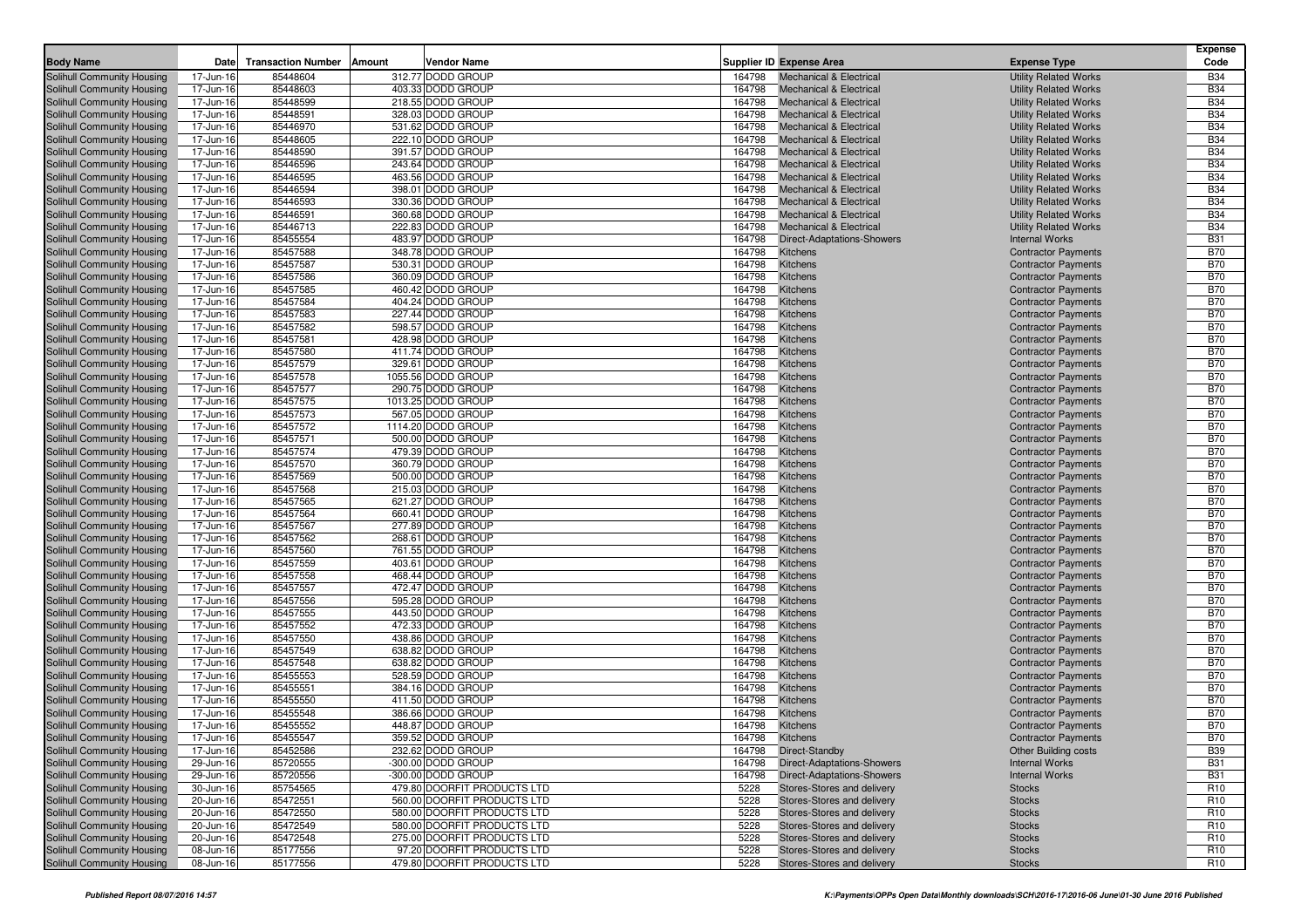|                                                          |                        |                           |        |                                                               |                  |                                                  |                                                | <b>Expense</b>           |
|----------------------------------------------------------|------------------------|---------------------------|--------|---------------------------------------------------------------|------------------|--------------------------------------------------|------------------------------------------------|--------------------------|
| <b>Body Name</b>                                         | Date                   | <b>Transaction Number</b> | Amount | Vendor Name                                                   |                  | <b>Supplier ID Expense Area</b>                  | <b>Expense Type</b>                            | Code                     |
| Solihull Community Housing                               | 13-Jun-16              | 85280581                  |        | 1009.56 DR GAIL YOUNG                                         | 221701           | Housing Aid & Homelessness                       | <b>Tenant Medicals</b>                         | D63                      |
| Solihull Community Housing                               | 21-Jun-16              | 85535592                  |        | 326.28 DRAINTECH SERVICES (MIDLANDS) LTD                      | 338596           | North Property Repairs-Day to day                | <b>Other Works</b>                             | <b>B32</b>               |
| Solihull Community Housing                               | 15-Jun-16              | 85386593                  |        | 234.00 DRAINTECH SERVICES (MIDLANDS) LTD                      | 338596           | North Property Repairs-Day to day                | <b>Other Works</b>                             | <b>B32</b>               |
| Solihull Community Housing                               | 15-Jun-16              | 85386570                  |        | 270.50 DRAINTECH SERVICES (MIDLANDS) LTD                      | 338596           | North Property Repairs-Day to day                | <b>Other Works</b>                             | <b>B32</b>               |
| Solihull Community Housing                               | 07-Jun-16              | 85129580                  |        | 517.50 DRAINTECH SERVICES (MIDLANDS) LTD                      | 338596           | North Property Repairs-Day to day                | <b>Other Works</b>                             | <b>B32</b>               |
| Solihull Community Housing                               | 07-Jun-16              | 85129576                  |        | 1066.50 DRAINTECH SERVICES (MIDLANDS) LTD                     | 338596           | North Property Repairs-Day to day                | <b>Other Works</b>                             | <b>B32</b>               |
| Solihull Community Housing                               | 07-Jun-16              | 85129572                  |        | 480.00 DRAINTECH SERVICES (MIDLANDS) LTD                      | 338596           | North Property Repairs-Day to day                | <b>Other Works</b>                             | <b>B32</b>               |
| Solihull Community Housing                               | 07-Jun-16              | 85129571                  |        | 480.00 DRAINTECH SERVICES (MIDLANDS) LTD                      | 338596           | North Property Repairs-Day to day                | <b>Other Works</b>                             | <b>B32</b>               |
| Solihull Community Housing                               | 07-Jun-16              | 85129570                  |        | 407.50 DRAINTECH SERVICES (MIDLANDS) LTD                      | 338596           | North Property Repairs-Day to day                | <b>Other Works</b>                             | <b>B32</b>               |
| Solihull Community Housing                               | 23-Jun-16              | 85609558                  |        | 821.03 DULUX DECORATOR CENTRES                                | 69460            | North Property Repairs-Voids                     | <b>Internal Works</b>                          | <b>B31</b>               |
| Solihull Community Housing                               | 23-Jun-16              | 85606554                  |        | 756.16 DULUX DECORATOR CENTRES                                | 69460            | North Property Repairs-Voids                     | <b>Internal Works</b>                          | <b>B31</b>               |
| Solihull Community Housing                               | 23-Jun-16              | 85609555                  |        | 1489.88 DULUX DECORATOR CENTRES                               | 69460            | North Property Repairs-Voids                     | <b>Internal Works</b>                          | <b>B31</b>               |
| Solihull Community Housing                               | 23-Jun-16              | 85609554                  |        | 882.24 DULUX DECORATOR CENTRES                                | 69460            | North Property Repairs-Voids                     | <b>Internal Works</b>                          | <b>B31</b>               |
| Solihull Community Housing                               | 15-Jun-16              | 85375569                  |        | 355.58 DULUX DECORATOR CENTRES                                | 69460            | North Property Repairs-Voids                     | <b>Internal Works</b>                          | <b>B31</b>               |
| Solihull Community Housing                               | 23-Jun-16              | 85609567                  |        | 258.07 DULUX DECORATOR CENTRES                                | 69460            | Gas Warm Air/B'boiler/Storage Heater             | <b>Contractor Payments</b>                     | <b>B70</b>               |
| Solihull Community Housing                               | 23-Jun-16              | 85609560                  |        | 807.74 DULUX DECORATOR CENTRES                                | 69460            | Gas Warm Air/B'boiler/Storage Heater             | <b>Contractor Payments</b>                     | <b>B70</b>               |
| Solihull Community Housing                               | 23-Jun-16              | 85609557                  |        | 501.21 DULUX DECORATOR CENTRES                                | 69460            | Gas Warm Air/B'boiler/Storage Heater             | <b>Contractor Payments</b>                     | <b>B70</b>               |
| Solihull Community Housing                               | 23-Jun-16              | 85609551                  |        | 303.27 DULUX DECORATOR CENTRES                                | 69460            | Gas Warm Air/B'boiler/Storage Heater             | <b>Contractor Payments</b>                     | <b>B70</b>               |
| Solihull Community Housing                               | 23-Jun-16              | 85606551                  |        | 615.90 DULUX DECORATOR CENTRES                                | 69460            | Gas Warm Air/B'boiler/Storage Heater             | <b>Contractor Payments</b>                     | <b>B70</b>               |
| Solihull Community Housing                               | 15-Jun-16              | 85375569                  |        | 413.47 DULUX DECORATOR CENTRES                                | 69460            | Gas Warm Air/B'boiler/Storage Heater             | <b>Contractor Payments</b>                     | <b>B70</b>               |
| Solihull Community Housing                               | 23-Jun-16              | 85609557                  |        | 62.50 DULUX DECORATOR CENTRES                                 | 69460            | <b>Electrical Improvement Works</b>              | <b>Contractor Payments</b>                     | <b>B70</b>               |
| Solihull Community Housing                               | 30-Jun-16              | 85754570                  |        | 208.74 E J GILBERT & SONS                                     | 5296             | Stores-Stores and delivery                       | <b>Stocks</b>                                  | R <sub>10</sub>          |
| Solihull Community Housing                               | 29-Jun-16              | 85724681                  |        | -360.00 EDEN ADAPTIONS LTD                                    | 267999           | Sub Contractors Tax                              | Creditor: Inland Revenue                       | S <sub>02</sub>          |
| Solihull Community Housing                               | 29-Jun-16              | 85724681                  |        | 6000.00 EDEN ADAPTIONS LTD                                    | 267999           | Private Sector - Disabled Facilities Grants      | <b>Contractor Payments</b>                     | <b>B70</b>               |
| Solihull Community Housing                               | 06-Jun-16              | 85102550                  |        | 3.80 EDENRED                                                  | 276843           | <b>Central Administration</b>                    | Other Fees and Charges                         | D <sub>59</sub>          |
| Solihull Community Housing                               | 06-Jun-16              | 85102550                  |        | 949.00 EDENRED                                                | 276843           | <b>Payroll Deductions</b>                        | <b>General Creditors</b>                       | S01                      |
| Solihull Community Housing                               | 21-Jun-16              | 85535630                  |        | 458.60 ENVIROCALL LTD                                         | 105902           | North Property Repairs-Day to day                | <b>Internal Works</b>                          | <b>B31</b>               |
| Solihull Community Housing                               | 21-Jun-16              | 85535630                  |        | 512.40 ENVIROCALL LTD                                         | 105902           | North Property Repairs-Day to day                | <b>Internal Works</b>                          | <b>B31</b>               |
| Solihull Community Housing                               | 21-Jun-16              | 85535629                  |        | 733.80 ENVIROCALL LTD                                         | 105902           | North Property Repairs-Day to day                | <b>Internal Works</b>                          | <b>B31</b>               |
| Solihull Community Housing                               | 21-Jun-16              | 85535629                  |        | 472.80 ENVIROCALL LTD                                         | 105902           | North Property Repairs-Day to day                | <b>Internal Works</b>                          | <b>B31</b>               |
| Solihull Community Housing                               | 21-Jun-16              | 85535627                  |        | 81.00 ENVIROCALL LTD<br>202.50 ENVIROCALL LTD                 | 105902           | North Property Repairs-Day to day                | <b>Internal Works</b>                          | <b>B31</b>               |
| Solihull Community Housing                               | 21-Jun-16              | 85535628                  |        |                                                               | 105902           | North Property Repairs-Day to day                | <b>Internal Works</b>                          | <b>B31</b>               |
| Solihull Community Housing<br>Solihull Community Housing | 21-Jun-16              | 85535627                  |        | 557.10 ENVIROCALL LTD<br>708.20 ENVIROCALL LTD                | 105902           | North Property Repairs-Day to day                | <b>Internal Works</b><br><b>Internal Works</b> | <b>B31</b><br><b>B31</b> |
|                                                          | 21-Jun-16              | 85535628                  |        | 161.50 ENVIROCALL LTD                                         | 105902           | North Property Repairs-Day to day                |                                                |                          |
| Solihull Community Housing                               | 21-Jun-16              | 85535627<br>85535630      |        |                                                               | 105902<br>105902 | North Property Repairs-Day to day                | <b>Internal Works</b>                          | <b>B31</b><br><b>B70</b> |
| Solihull Community Housing                               | 21-Jun-16              | 85557577                  |        | 718.40 ENVIROCALL LTD<br>17386.04 ENVIRONMENTAL CONTRACTS LTD | 9435687          | Gas Warm Air/B'boiler/Storage Heater             | <b>Contractor Payments</b>                     | E20                      |
| Solihull Community Housing<br>Solihull Community Housing | 22-Jun-16<br>23-Jun-16 | 85600554                  |        | 10430.00 ETIVE TECHNOLOGIES                                   | 6340686          | Stores-Stores and delivery<br><b>IT Strategy</b> | <b>Waste Disposal</b><br>ICT - General         | D30                      |
| Solihull Community Housing                               | 07-Jun-16              | 85124555                  |        | 437.00 EUROPEAN METAL RECYCLING LTD                           | 95606            | Stores-Stores and delivery                       | <b>Waste Disposal</b>                          | E20                      |
| Solihull Community Housing                               | 20-Jun-16              | 85502547                  |        | 540.00 FERNDOWN ESTATES                                       | 195079           | <b>Estate Mgmt Team</b>                          | Rents                                          | <b>B22</b>               |
| Solihull Community Housing                               | 13-Jun-16              | 85280591                  |        | 25416.00 FLOOR RESTORATIONS LTD                               | 5521             | <b>Endeavour House</b>                           | <b>General Building Costs</b>                  | <b>B30</b>               |
| Solihull Community Housing                               | 22-Jun-16              | 85557561                  |        | 306.57 FLOOR RESTORATIONS LTD                                 | 5521             | North Property Repairs-Voids                     | Voids                                          | <b>B38</b>               |
| Solihull Community Housing                               | 21-Jun-16              | 85535565                  |        | 274.05 FLOOR RESTORATIONS LTD                                 | 5521             | North Property Repairs-Voids                     | Voids                                          | <b>B38</b>               |
| Solihull Community Housing                               | 21-Jun-16              | 85535558                  |        | 1640.38 FLOOR RESTORATIONS LTD                                | 5521             | North Property Repairs-Voids                     | Voids                                          | <b>B38</b>               |
| Solihull Community Housing                               | 21-Jun-16              | 85535557                  |        | 438.27 FLOOR RESTORATIONS LTD                                 | 5521             | North Property Repairs-Voids                     | Voids                                          | <b>B38</b>               |
| Solihull Community Housing                               | 21-Jun-16              | 85535551                  |        | 396.25 FLOOR RESTORATIONS LTD                                 | 5521             | North Property Repairs-Voids                     | Voids                                          | <b>B38</b>               |
| Solihull Community Housing                               | 21-Jun-16              | 85535549                  |        | 792.50 FLOOR RESTORATIONS LTD                                 | 5521             | North Property Repairs-Voids                     | Voids                                          | <b>B38</b>               |
| Solihull Community Housing                               | 21-Jun-16              | 85535550                  |        | 941.10 FLOOR RESTORATIONS LTD                                 | 5521             | North Property Repairs-Voids                     | Voids                                          | <b>B38</b>               |
| Solihull Community Housing                               | 21-Jun-16              | 85535563                  |        | 262.45 FLOOR RESTORATIONS LTD                                 | 5521             | Private Sector - Disabled Facilities Grants      | <b>Contractor Payments</b>                     | <b>B70</b>               |
| Solihull Community Housing                               | 22-Jun-16              | 85557566                  |        | -306.57 FLOOR RESTORATIONS LTD                                | 5521             | North Property Repairs-Voids                     | Voids                                          | <b>B38</b>               |
| Solihull Community Housing                               | 01-Jun-16              | 85005556                  |        | 6430.52 FRY HOUSING TRUST                                     | 88325            | Private Sector Leasing - 87 Warwick Rd           | <b>Professional Fees</b>                       | D <sub>50</sub>          |
| Solihull Community Housing                               | 13-Jun-16              | 85297562                  |        | 230.00 GRANGE REMOVAL CO LTD                                  | 5676             | Welfare Reform Work                              | <b>Professional Fees</b>                       | D <sub>50</sub>          |
| Solihull Community Housing                               | 13-Jun-16              | 85297561                  |        | 230.00 GRANGE REMOVAL CO LTD                                  | 5676             | <b>Welfare Reform Work</b>                       | <b>Professional Fees</b>                       | D50                      |
| Solihull Community Housing                               | 13-Jun-16              | 85297560                  |        | 230.00 GRANGE REMOVAL CO LTD                                  | 5676             | <b>Welfare Reform Work</b>                       | <b>Professional Fees</b>                       | D50                      |
| Solihull Community Housing                               | 15-Jun-16              | 85386564                  |        | 4360.00 HANDICARE ACCESSIBILITY LTD                           |                  | 277953 Public Sector - Major Adaptations         | <b>Contractor Payments</b>                     | <b>B70</b>               |
| Solihull Community Housing                               | 15-Jun-16              | 85386563                  |        | 1925.00 HANDICARE ACCESSIBILITY LTD                           | 277953           | <b>Public Sector - Major Adaptations</b>         | <b>Contractor Payments</b>                     | <b>B70</b>               |
| Solihull Community Housing                               | 15-Jun-16              | 85386562                  |        | 1963.86 HANDICARE ACCESSIBILITY LTD                           | 277953           | <b>Public Sector - Major Adaptations</b>         | <b>Contractor Payments</b>                     | <b>B70</b>               |
| Solihull Community Housing                               | 15-Jun-16              | 85386561                  |        | 2048.86 HANDICARE ACCESSIBILITY LTD                           | 277953           | Public Sector - Major Adaptations                | <b>Contractor Payments</b>                     | <b>B70</b>               |
| Solihull Community Housing                               | 15-Jun-16              | 85386559                  |        | 370.00 HANDICARE ACCESSIBILITY LTD                            | 277953           | <b>Public Sector - Major Adaptations</b>         | <b>Contractor Payments</b>                     | <b>B70</b>               |
| Solihull Community Housing                               | 15-Jun-16              | 85386559                  |        | 370.00 HANDICARE ACCESSIBILITY LTD                            | 277953           | <b>Public Sector - Major Adaptations</b>         | <b>Contractor Payments</b>                     | <b>B70</b>               |
| Solihull Community Housing                               | 15-Jun-16              | 85386559                  |        | -370.00 HANDICARE ACCESSIBILITY LTD                           | 277953           | <b>Public Sector - Major Adaptations</b>         | <b>Contractor Payments</b>                     | <b>B70</b>               |
| Solihull Community Housing                               | 15-Jun-16              | 85386560                  |        | 1926.00 HANDICARE ACCESSIBILITY LTD                           | 277953           | Private Sector - Disabled Facilities Grants      | <b>Contractor Payments</b>                     | <b>B70</b>               |
| Solihull Community Housing                               | 15-Jun-16              | 85386558                  |        | 5043.00 HANDICARE ACCESSIBILITY LTD                           | 277953           | Private Sector - Disabled Facilities Grants      | <b>Contractor Payments</b>                     | <b>B70</b>               |
| Solihull Community Housing                               | 13-Jun-16              | 85280593                  |        | 1576.00 HANDICARE ACCESSIBILITY LTD                           | 277953           | Home Improvement Agency                          | Adaptations                                    | <b>B83</b>               |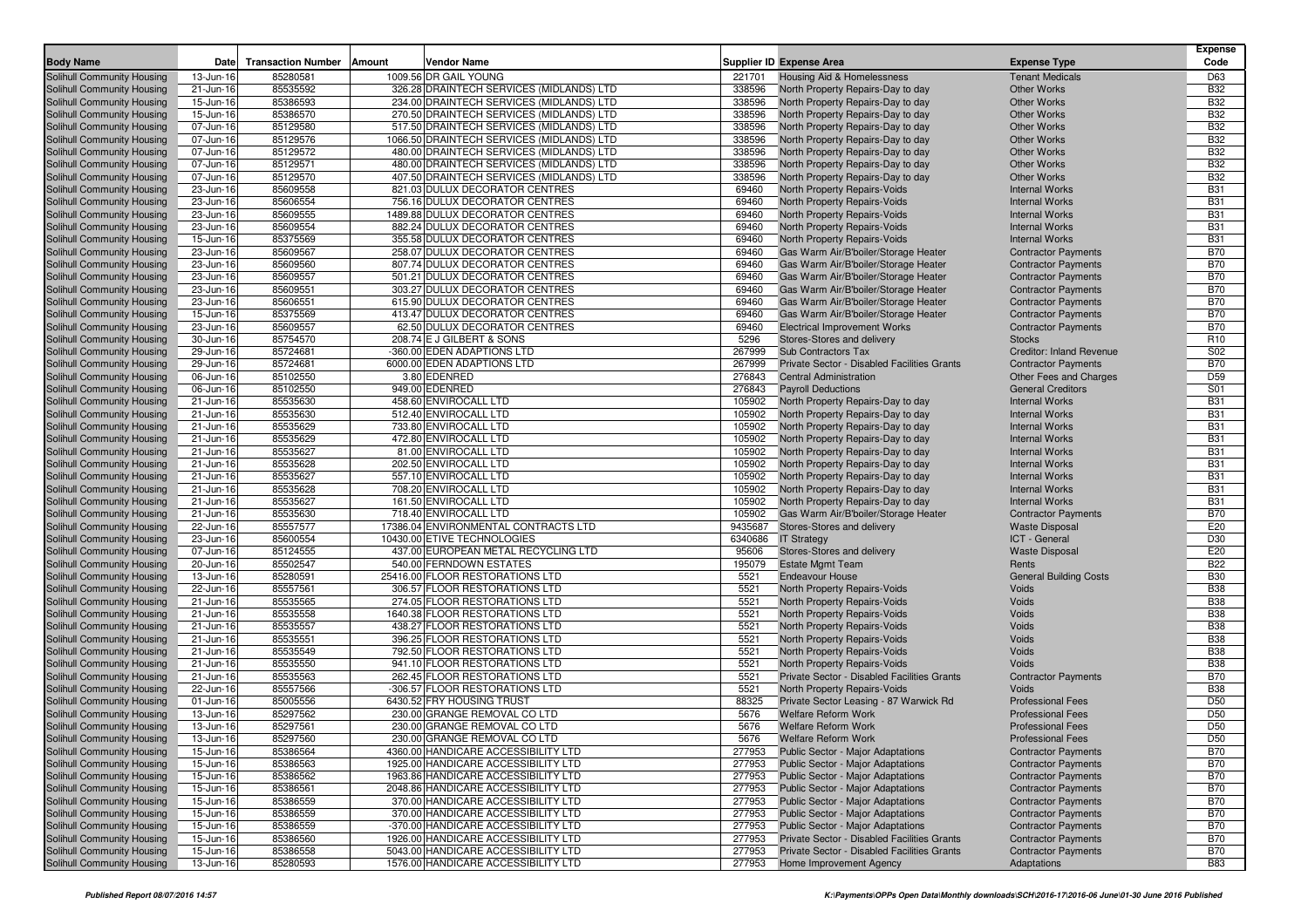| <b>Body Name</b>                                         | Date                   | <b>Transaction Number</b><br>Amount | Vendor Name                                                                                      |                    | <b>Supplier ID Expense Area</b>                                     | <b>Expense Type</b>                        | <b>Expense</b><br>Code             |
|----------------------------------------------------------|------------------------|-------------------------------------|--------------------------------------------------------------------------------------------------|--------------------|---------------------------------------------------------------------|--------------------------------------------|------------------------------------|
| Solihull Community Housing                               | 13-Jun-16              | 85280592                            | 1560.00 HANDICARE ACCESSIBILITY LTD                                                              | 277953             | <b>Private Sector Services</b>                                      | Adaptations                                | <b>B83</b>                         |
| Solihull Community Housing                               | 29-Jun-16              | 85724682                            | 2376.76 HI-SPEC FACILITIES SERVICES PLC                                                          | 9978688            | <b>Endeavour House</b>                                              | Cleaning                                   | <b>B50</b>                         |
| Solihull Community Housing                               | 29-Jun-16              | 85724682                            | 1051.67 HI-SPEC FACILITIES SERVICES PLC                                                          |                    | 9978688 Endeavour House                                             | <b>Other Premises Costs</b>                | <b>B90</b>                         |
| Solihull Community Housing                               | 29-Jun-16              | 85724682                            | 887.64 HI-SPEC FACILITIES SERVICES PLC                                                           |                    | 9978688 Business Support - MST Back Office Support                  | Cleaning                                   | <b>B50</b>                         |
| Solihull Community Housing                               | 29-Jun-16              | 85724682                            | 163.51 HI-SPEC FACILITIES SERVICES PLC                                                           | 9978688            | <b>Greenfield Centre</b>                                            | Cleaning                                   | <b>B50</b>                         |
| Solihull Community Housing                               | 29-Jun-16              | 85724682                            | 163.51 HI-SPEC FACILITIES SERVICES PLC                                                           |                    | 9978688 Auckland Hall                                               | Cleaning                                   | <b>B50</b>                         |
| Solihull Community Housing                               | 29-Jun-16              | 85724682                            | 345.71 HI-SPEC FACILITIES SERVICES PLC                                                           |                    | 9978688 Frontline Offices                                           | Cleaning                                   | <b>B50</b>                         |
| Solihull Community Housing                               | 29-Jun-16              | 85724682                            | 648.21 HI-SPEC FACILITIES SERVICES PLC                                                           | 9978688            | <b>Frontline Offices</b>                                            | Cleaning                                   | <b>B50</b>                         |
| Solihull Community Housing                               | 29-Jun-16              | 85724682                            | 163.51 HI-SPEC FACILITIES SERVICES PLC                                                           | 9978688            | Whar Hall Farm Community Hall                                       | Cleaning                                   | <b>B50</b>                         |
| Solihull Community Housing                               | 29-Jun-16              | 85724682                            | 216.07 HI-SPEC FACILITIES SERVICES PLC                                                           | 9978688            | <b>Crabtree Hall</b>                                                | Cleaning                                   | <b>B50</b>                         |
| Solihull Community Housing                               | 02-Jun-16              | 85049547                            | 114006.00 HM REVENUE & CUSTOMS                                                                   | 121335             | <b>VAT</b>                                                          | Creditor: Government                       | S04                                |
| Solihull Community Housing                               | 20-Jun-16              | 85479561                            | 335.00 HMCTS                                                                                     | 701596             | <b>Income Collection Team</b>                                       | <b>Court Fees</b>                          | D <sub>54</sub>                    |
| Solihull Community Housing                               | 13-Jun-16              | 85280594                            | 209.00 HQN LTD                                                                                   | 120599             | Training                                                            | Training                                   | A80                                |
| Solihull Community Housing                               | 28-Jun-16              | 85696577                            | 232.33 HUGHES TRADE                                                                              | 10796687           | Homelessness                                                        | Furniture                                  | D <sub>11</sub>                    |
| Solihull Community Housing                               | 20-Jun-16              | 85509552                            | 396.70 HUGHES TRADE                                                                              | 10796687           | Homelessness                                                        | Furniture                                  | D <sub>11</sub>                    |
| Solihull Community Housing                               | 20-Jun-16              | 85509551                            | 396.70 HUGHES TRADE                                                                              | 10796687           | Homelessness                                                        | Furniture                                  | D <sub>11</sub>                    |
| Solihull Community Housing                               | 20-Jun-16              | 85509548                            | 419.95 HUGHES TRADE                                                                              | 10796687           | Homelessness                                                        | Furniture                                  | D <sub>11</sub>                    |
| Solihull Community Housing                               | 20-Jun-16              | 85509550                            | 287.80 HUGHES TRADE                                                                              | 10796687           | Homelessness                                                        | Furniture                                  | D <sub>11</sub>                    |
| Solihull Community Housing                               | 20-Jun-16              | 85509547                            | 289.15 HUGHES TRADE                                                                              | 10796687           | <b>Private Sector Leasing</b>                                       | <b>Fixtures &amp; Fittings</b>             | <b>B91</b>                         |
| Solihull Community Housing                               | 14-Jun-16              | 85330547                            | 1376.14 INLAND REVENUE ONLY                                                                      | 5962               | <b>Sub Contractors Tax</b>                                          | <b>Creditor: Inland Revenue</b>            | S02                                |
| Solihull Community Housing                               | 29-Jun-16              | 85724550                            | 995.26 INLAND REVENUE ONLY                                                                       | 5962               | National Insurance                                                  | <b>Creditor: Inland Revenue</b>            | S02                                |
| Solihull Community Housing                               | 07-Jun-16              | 85124567<br>85124566                | 576.00 IONICS RECRUITMENT LTD<br>492.00 IONICS RECRUITMENT LTD                                   | 8687687<br>8687687 | Stores-Stores and delivery<br>Stores-Stores and delivery            | <b>Agency Staff</b>                        | A60<br>A60                         |
| Solihull Community Housing<br>Solihull Community Housing | 07-Jun-16<br>07-Jun-16 | 85124570                            | 452.00 IONICS RECRUITMENT LTD                                                                    | 8687687            | Stores-Stores and delivery                                          | <b>Agency Staff</b>                        | A60                                |
| Solihull Community Housing                               | 07-Jun-16              | 85124564                            | 560.00 IONICS RECRUITMENT LTD                                                                    | 8687687            | Stores-Stores and delivery                                          | <b>Agency Staff</b><br><b>Agency Staff</b> | A60                                |
| Solihull Community Housing                               | 22-Jun-16              | 85557579                            | 2983.58 J C S COCHRANE ELECTRICAL LTD                                                            | 4056686            | <b>Electrical Sub Mains</b>                                         | <b>Contractor Payments</b>                 | <b>B70</b>                         |
| Solihull Community Housing                               | 22-Jun-16              | 85557578                            | 6222.92 J C S COCHRANE ELECTRICAL LTD                                                            | 4056686            | <b>Electrical Sub Mains</b>                                         | <b>Contractor Payments</b>                 | <b>B70</b>                         |
| Solihull Community Housing                               | 14-Jun-16              | 85333551                            | 6027.39 J C S COCHRANE ELECTRICAL LTD                                                            | 4056686            | <b>Electrical Sub Mains</b>                                         | <b>Contractor Payments</b>                 | <b>B70</b>                         |
| Solihull Community Housing                               | 08-Jun-16              | 85160548                            | 2345.44 J C S COCHRANE ELECTRICAL LTD                                                            | 4056686            | <b>Electrical Sub Mains</b>                                         | <b>Contractor Payments</b>                 | <b>B70</b>                         |
| Solihull Community Housing                               | 08-Jun-16              | 85160547                            | 4247.19 J C S COCHRANE ELECTRICAL LTD                                                            | 4056686            | <b>Electrical Sub Mains</b>                                         | <b>Contractor Payments</b>                 | <b>B70</b>                         |
| Solihull Community Housing                               | 06-Jun-16              | 85103561                            | 3325.37 J C S COCHRANE ELECTRICAL LTD                                                            | 4056686            | <b>Electrical Sub Mains</b>                                         | <b>Contractor Payments</b>                 | <b>B70</b>                         |
| Solihull Community Housing                               | 06-Jun-16              | 85103560                            | 2164.56 J C S COCHRANE ELECTRICAL LTD                                                            | 4056686            | <b>Electrical Sub Mains</b>                                         | <b>Contractor Payments</b>                 | <b>B70</b>                         |
| Solihull Community Housing                               | 06-Jun-16              | 85103559                            | 3334.62 J C S COCHRANE ELECTRICAL LTD                                                            | 4056686            | <b>Electrical Sub Mains</b>                                         | <b>Contractor Payments</b>                 | <b>B70</b>                         |
| Solihull Community Housing                               | 01-Jun-16              | 85005580                            | 3624.77 J C S COCHRANE ELECTRICAL LTD                                                            | 4056686            | <b>Electrical Sub Mains</b>                                         | <b>Contractor Payments</b>                 | <b>B70</b>                         |
| Solihull Community Housing                               | 01-Jun-16              | 85005579                            | 2605.07 J C S COCHRANE ELECTRICAL LTD                                                            | 4056686            | <b>Electrical Sub Mains</b>                                         | <b>Contractor Payments</b>                 | <b>B70</b>                         |
| Solihull Community Housing                               | 13-Jun-16              | 85287562                            | 686.03 JAMES ANDREWS RECRUITMENT SOLUTIONS LTD                                                   | 673596             | Housing Aid & Homelessness                                          | <b>Agency Staff</b>                        | A60                                |
| Solihull Community Housing                               | 13-Jun-16              | 85287561                            | 534.63 JAMES ANDREWS RECRUITMENT SOLUTIONS LTD                                                   | 673596             | <b>Housing Aid &amp; Homelessness</b>                               | <b>Agency Staff</b>                        | A60                                |
| Solihull Community Housing                               | 13-Jun-16              | 85287560                            | 450.50 JAMES ANDREWS RECRUITMENT SOLUTIONS LTD                                                   | 673596             | Housing Aid & Homelessness                                          | <b>Agency Staff</b>                        | A60                                |
| Solihull Community Housing                               | 13-Jun-16              | 85287559                            | 818.81 JAMES ANDREWS RECRUITMENT SOLUTIONS LTD                                                   | 673596             | Housing Aid & Homelessness                                          | <b>Agency Staff</b>                        | A60                                |
| Solihull Community Housing                               | 13-Jun-16              | 85287558                            | 624.75 JAMES ANDREWS RECRUITMENT SOLUTIONS LTD                                                   | 673596             | Housing Aid & Homelessness                                          | <b>Agency Staff</b>                        | A60<br>A60                         |
| Solihull Community Housing                               | 13-Jun-16<br>13-Jun-16 | 85287557<br>85287556                | 663.88 JAMES ANDREWS RECRUITMENT SOLUTIONS LTD<br>818.81 JAMES ANDREWS RECRUITMENT SOLUTIONS LTD | 673596<br>673596   | Housing Aid & Homelessness<br><b>Housing Aid &amp; Homelessness</b> | <b>Agency Staff</b>                        | A60                                |
| Solihull Community Housing<br>Solihull Community Housing | 13-Jun-16              | 85287554                            | 497.25 JAMES ANDREWS RECRUITMENT SOLUTIONS LTD                                                   | 673596             | Housing Aid & Homelessness                                          | <b>Agency Staff</b>                        | A60                                |
| Solihull Community Housing                               | 13-Jun-16              | 85287548                            | 341.81 JAMES ANDREWS RECRUITMENT SOLUTIONS LTD                                                   | 673596             | Housing Aid & Homelessness                                          | <b>Agency Staff</b><br><b>Agency Staff</b> | A60                                |
| Solihull Community Housing                               | 13-Jun-16              | 85287548                            | 155.44 JAMES ANDREWS RECRUITMENT SOLUTIONS LTD                                                   | 673596             | Housing Aid & Homelessness                                          | <b>Agency Staff</b>                        | A60                                |
| Solihull Community Housing                               | 13-Jun-16              | 85287555                            | 828.38 JAMES ANDREWS RECRUITMENT SOLUTIONS LTD                                                   | 673596             | Housing Aid & Homelessness                                          | <b>Agency Staff</b>                        | A60                                |
| Solihull Community Housing                               | 13-Jun-16              | 85287553                            | 818.81 JAMES ANDREWS RECRUITMENT SOLUTIONS LTD                                                   | 673596             | Housing Aid & Homelessness                                          | <b>Agency Staff</b>                        | A60                                |
| Solihull Community Housing                               | 13-Jun-16              | 85287552                            | 382.50 JAMES ANDREWS RECRUITMENT SOLUTIONS LTD                                                   | 673596             | Housing Aid & Homelessness                                          | <b>Agency Staff</b>                        | A60                                |
| Solihull Community Housing                               | 13-Jun-16              | 85287551                            | 710.88 JAMES ANDREWS RECRUITMENT SOLUTIONS LTD                                                   | 673596             | Housing Aid & Homelessness                                          | <b>Agency Staff</b>                        | A60                                |
| Solihull Community Housing                               | 13-Jun-16              | 85287549                            | 575.75 JAMES ANDREWS RECRUITMENT SOLUTIONS LTD                                                   | 673596             | Housing Aid & Homelessness                                          | <b>Agency Staff</b>                        | A60                                |
| Solihull Community Housing                               | 13-Jun-16              | 85287550                            | 887.13 JAMES ANDREWS RECRUITMENT SOLUTIONS LTD                                                   | 673596             | <b>Housing Aid &amp; Homelessness</b>                               | <b>Agency Staff</b>                        | A60                                |
| Solihull Community Housing                               | 13-Jun-16              | 85287547                            | 381.74 JAMES ANDREWS RECRUITMENT SOLUTIONS LTD                                                   | 673596             | Housing Aid & Homelessness                                          | <b>Agency Staff</b>                        | A60                                |
| Solihull Community Housing                               | 29-Jun-16              | 85724684                            | 213.90 JASPERS COVENTRY LTD                                                                      | 228740             | <b>Endeavour House</b>                                              | <b>Catering Provisions</b>                 | D75                                |
| Solihull Community Housing                               | 13-Jun-16              | 85280556                            | 97667.36 JESSUP BROTHERS LTD                                                                     |                    | 3190686 New Build - Oakthorpe Drive                                 | <b>Contractor Payments</b>                 | <b>B70</b>                         |
| Solihull Community Housing                               | 13-Jun-16              | 85280555                            | 96828.00 JESSUP BROTHERS LTD                                                                     |                    | 3190686 New Build - Ipswich Walk                                    | <b>Contractor Payments</b>                 | <b>B70</b>                         |
| Solihull Community Housing                               | 30-Jun-16              | 85754609                            | 7.92 JEWSON LTD                                                                                  | 6111               | Stores-Stores and delivery                                          | <b>Stocks</b>                              | R <sub>10</sub>                    |
| Solihull Community Housing                               | 30-Jun-16              | 85754609                            | 8.00 JEWSON LTD                                                                                  | 6111               | Stores-Stores and delivery                                          | <b>Stocks</b>                              | R <sub>10</sub>                    |
| Solihull Community Housing                               | 30-Jun-16              | 85754609                            | 13.90 JEWSON LTD                                                                                 | 6111               | Stores-Stores and delivery                                          | <b>Stocks</b>                              | R <sub>10</sub>                    |
| Solihull Community Housing                               | 30-Jun-16              | 85754609                            | 44.80 JEWSON LTD                                                                                 | 6111               | Stores-Stores and delivery                                          | <b>Stocks</b>                              | R <sub>10</sub>                    |
| Solihull Community Housing                               | 30-Jun-16              | 85754609                            | 5.40 JEWSON LTD                                                                                  | 6111               | Stores-Stores and delivery                                          | <b>Stocks</b>                              | R <sub>10</sub>                    |
| Solihull Community Housing                               | 30-Jun-16              | 85754609                            | 154.40 JEWSON LTD                                                                                | 6111               | Stores-Stores and delivery                                          | <b>Stocks</b>                              | R <sub>10</sub>                    |
| Solihull Community Housing<br>Solihull Community Housing | 30-Jun-16              | 85754609                            | 31.70 JEWSON LTD                                                                                 | 6111               | Stores-Stores and delivery                                          | <b>Stocks</b>                              | R <sub>10</sub>                    |
| Solihull Community Housing                               | 30-Jun-16              | 85754609                            | 78.75 JEWSON LTD<br>29.28 JEWSON LTD                                                             | 6111<br>6111       | Stores-Stores and delivery<br>Stores-Stores and delivery            | <b>Stocks</b>                              | R <sub>10</sub><br>R <sub>10</sub> |
|                                                          | 30-Jun-16              | 85754609                            |                                                                                                  |                    |                                                                     | <b>Stocks</b>                              |                                    |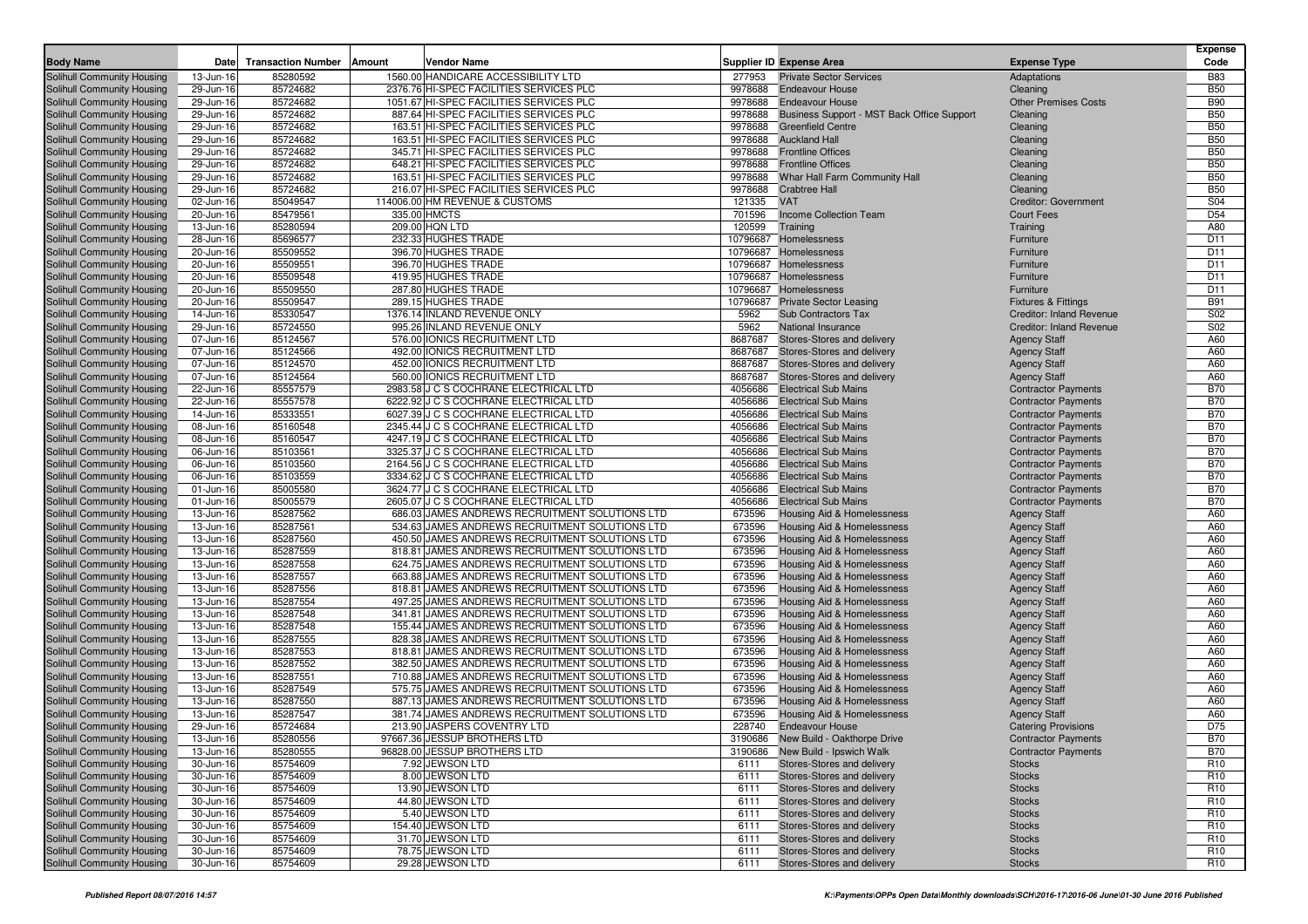| <b>Body Name</b>                                         | Date                   | <b>Transaction Number</b> | Amount | Vendor Name                           |              | <b>Supplier ID Expense Area</b>                          | <b>Expense Type</b>            | <b>Expense</b><br>Code             |
|----------------------------------------------------------|------------------------|---------------------------|--------|---------------------------------------|--------------|----------------------------------------------------------|--------------------------------|------------------------------------|
| Solihull Community Housing                               | 30-Jun-16              | 85754609                  |        | 267.00 JEWSON LTD                     | 6111         | Stores-Stores and delivery                               | <b>Stocks</b>                  | R <sub>10</sub>                    |
| Solihull Community Housing                               | 30-Jun-16              | 85754609                  |        | 22.50 JEWSON LTD                      | 6111         | Stores-Stores and delivery                               | <b>Stocks</b>                  | R <sub>10</sub>                    |
| Solihull Community Housing                               | 30-Jun-16              | 85754609                  |        | 164.00 JEWSON LTD                     | 6111         | Stores-Stores and delivery                               | <b>Stocks</b>                  | R <sub>10</sub>                    |
| Solihull Community Housing                               | 30-Jun-16              | 85754609                  |        | 74.30 JEWSON LTD                      | 6111         | Stores-Stores and delivery                               | <b>Stocks</b>                  | R <sub>10</sub>                    |
| Solihull Community Housing                               | 30-Jun-16              | 85754609                  |        | 318.10 JEWSON LTD                     | 6111         | Stores-Stores and delivery                               | <b>Stocks</b>                  | R <sub>10</sub>                    |
| Solihull Community Housing                               | 30-Jun-16              | 85754587                  |        | 27.90 JEWSON LTD                      | 6111         | Stores-Stores and delivery                               | <b>Stocks</b>                  | R <sub>10</sub>                    |
| Solihull Community Housing                               | 30-Jun-16              | 85754587                  |        | 93.80 JEWSON LTD                      | 6111         | Stores-Stores and delivery                               | <b>Stocks</b>                  | R <sub>10</sub>                    |
| Solihull Community Housing                               | 30-Jun-16              | 85754587                  |        | 21.64 JEWSON LTD                      | 6111         | Stores-Stores and delivery                               | <b>Stocks</b>                  | R <sub>10</sub>                    |
| Solihull Community Housing                               | 30-Jun-16              | 85754587                  |        | 9.48 JEWSON LTD                       | 6111         | Stores-Stores and delivery                               | <b>Stocks</b>                  | R <sub>10</sub>                    |
| Solihull Community Housing                               | 30-Jun-16              | 85754587                  |        | 112.86 JEWSON LTD                     | 6111         | Stores-Stores and delivery                               | <b>Stocks</b>                  | R <sub>10</sub>                    |
| Solihull Community Housing<br>Solihull Community Housing | 30-Jun-16              | 85754587                  |        | 26.00 JEWSON LTD                      | 6111<br>6111 | Stores-Stores and delivery                               | <b>Stocks</b>                  | R <sub>10</sub><br>R <sub>10</sub> |
| Solihull Community Housing                               | 30-Jun-16<br>30-Jun-16 | 85754587<br>85754587      |        | 123.40 JEWSON LTD<br>72.60 JEWSON LTD | 6111         | Stores-Stores and delivery<br>Stores-Stores and delivery | <b>Stocks</b><br><b>Stocks</b> | R <sub>10</sub>                    |
| Solihull Community Housing                               | 30-Jun-16              | 85754587                  |        | 587.50 JEWSON LTD                     | 6111         | Stores-Stores and delivery                               | <b>Stocks</b>                  | R <sub>10</sub>                    |
| Solihull Community Housing                               | 30-Jun-16              | 85754587                  |        | 47.50 JEWSON LTD                      | 6111         | Stores-Stores and delivery                               | <b>Stocks</b>                  | R <sub>10</sub>                    |
| Solihull Community Housing                               | 30-Jun-16              | 85754587                  |        | 24.60 JEWSON LTD                      | 6111         | Stores-Stores and delivery                               | <b>Stocks</b>                  | R <sub>10</sub>                    |
| Solihull Community Housing                               | 30-Jun-16              | 85754587                  |        | 95.16 JEWSON LTD                      | 6111         | Stores-Stores and delivery                               | <b>Stocks</b>                  | R <sub>10</sub>                    |
| Solihull Community Housing                               | 30-Jun-16              | 85754587                  |        | 53.50 JEWSON LTD                      | 6111         | Stores-Stores and delivery                               | <b>Stocks</b>                  | R <sub>10</sub>                    |
| Solihull Community Housing                               | 30-Jun-16              | 85754587                  |        | 235.80 JEWSON LTD                     | 6111         | Stores-Stores and delivery                               | <b>Stocks</b>                  | R <sub>10</sub>                    |
| Solihull Community Housing                               | 30-Jun-16              | 85754582                  |        | 144.21 JEWSON LTD                     | 6111         | Stores-Stores and delivery                               | <b>Stocks</b>                  | R <sub>10</sub>                    |
| Solihull Community Housing                               | 30-Jun-16              | 85754582                  |        | 36.00 JEWSON LTD                      | 6111         | Stores-Stores and delivery                               | <b>Stocks</b>                  | R <sub>10</sub>                    |
| Solihull Community Housing                               | 30-Jun-16              | 85754582                  |        | 14.80 JEWSON LTD                      | 6111         | Stores-Stores and delivery                               | <b>Stocks</b>                  | R <sub>10</sub>                    |
| Solihull Community Housing                               | 30-Jun-16              | 85754582                  |        | 5.40 JEWSON LTD                       | 6111         | Stores-Stores and delivery                               | <b>Stocks</b>                  | R <sub>10</sub>                    |
| Solihull Community Housing                               | 30-Jun-16              | 85754582                  |        | 26.00 JEWSON LTD                      | 6111         | Stores-Stores and delivery                               | <b>Stocks</b>                  | R <sub>10</sub>                    |
| Solihull Community Housing                               | 30-Jun-16              | 85754582                  |        | 64.00 JEWSON LTD                      | 6111         | Stores-Stores and delivery                               | <b>Stocks</b>                  | R <sub>10</sub>                    |
| Solihull Community Housing                               | 30-Jun-16              | 85754582                  |        | 55.20 JEWSON LTD                      | 6111         | Stores-Stores and delivery                               | <b>Stocks</b>                  | R <sub>10</sub>                    |
| Solihull Community Housing<br>Solihull Community Housing | 30-Jun-16<br>30-Jun-16 | 85754582<br>85754582      |        | 177.00 JEWSON LTD<br>95.00 JEWSON LTD | 6111<br>6111 | Stores-Stores and delivery<br>Stores-Stores and delivery | <b>Stocks</b><br><b>Stocks</b> | R <sub>10</sub><br>R <sub>10</sub> |
| Solihull Community Housing                               | 30-Jun-16              | 85754582                  |        | 258.00 JEWSON LTD                     | 6111         | Stores-Stores and delivery                               | <b>Stocks</b>                  | R <sub>10</sub>                    |
| Solihull Community Housing                               | 30-Jun-16              | 85754582                  |        | 9.00 JEWSON LTD                       | 6111         | Stores-Stores and delivery                               | <b>Stocks</b>                  | R <sub>10</sub>                    |
| Solihull Community Housing                               | 30-Jun-16              | 85754582                  |        | 19.90 JEWSON LTD                      | 6111         | Stores-Stores and delivery                               | <b>Stocks</b>                  | R <sub>10</sub>                    |
| Solihull Community Housing                               | 30-Jun-16              | 85754582                  |        | 11.48 JEWSON LTD                      | 6111         | Stores-Stores and delivery                               | <b>Stocks</b>                  | R <sub>10</sub>                    |
| Solihull Community Housing                               | 30-Jun-16              | 85754582                  |        | 14.60 JEWSON LTD                      | 6111         | Stores-Stores and delivery                               | <b>Stocks</b>                  | R <sub>10</sub>                    |
| Solihull Community Housing                               | 30-Jun-16              | 85754582                  |        | 192.00 JEWSON LTD                     | 6111         | Stores-Stores and delivery                               | <b>Stocks</b>                  | R <sub>10</sub>                    |
| Solihull Community Housing                               | 30-Jun-16              | 85754582                  |        | 45.57 JEWSON LTD                      | 6111         | Stores-Stores and delivery                               | <b>Stocks</b>                  | R <sub>10</sub>                    |
| Solihull Community Housing                               | 30-Jun-16              | 85754582                  |        | 35.20 JEWSON LTD                      | 6111         | Stores-Stores and delivery                               | <b>Stocks</b>                  | R <sub>10</sub>                    |
| Solihull Community Housing                               | 30-Jun-16              | 85754582                  |        | 41.40 JEWSON LTD                      | 6111         | Stores-Stores and delivery                               | <b>Stocks</b>                  | R <sub>10</sub>                    |
| Solihull Community Housing                               | 30-Jun-16              | 85754582                  |        | 10.00 JEWSON LTD                      | 6111         | Stores-Stores and delivery                               | <b>Stocks</b>                  | R <sub>10</sub>                    |
| <b>Solihull Community Housing</b>                        | 30-Jun-16              | 85754582                  |        | 75.60 JEWSON LTD                      | 6111         | Stores-Stores and delivery                               | <b>Stocks</b>                  | R <sub>10</sub>                    |
| Solihull Community Housing<br>Solihull Community Housing | 30-Jun-16<br>30-Jun-16 | 85754582<br>85754582      |        | 42.20 JEWSON LTD<br>127.70 JEWSON LTD | 6111<br>6111 | Stores-Stores and delivery<br>Stores-Stores and delivery | <b>Stocks</b><br><b>Stocks</b> | R <sub>10</sub><br>R <sub>10</sub> |
| Solihull Community Housing                               | 30-Jun-16              | 85754582                  |        | 84.00 JEWSON LTD                      | 6111         | Stores-Stores and delivery                               | <b>Stocks</b>                  | R <sub>10</sub>                    |
| Solihull Community Housing                               | 30-Jun-16              | 85754582                  |        | 421.84 JEWSON LTD                     | 6111         | Stores-Stores and delivery                               | <b>Stocks</b>                  | R <sub>10</sub>                    |
| Solihull Community Housing                               | 30-Jun-16              | 85754582                  |        | 306.35 JEWSON LTD                     | 6111         | Stores-Stores and delivery                               | <b>Stocks</b>                  | R <sub>10</sub>                    |
| Solihull Community Housing                               | 30-Jun-16              | 85754607                  |        | 62.24 JEWSON LTD                      | 6111         | Stores-Stores and delivery                               | <b>Stocks</b>                  | R <sub>10</sub>                    |
| Solihull Community Housing                               | 30-Jun-16              | 85754607                  |        | 560.00 JEWSON LTD                     | 6111         | Stores-Stores and delivery                               | <b>Stocks</b>                  | R <sub>10</sub>                    |
| Solihull Community Housing                               | 30-Jun-16              | 85754606                  |        | 485.24 JEWSON LTD                     | 6111         | Stores-Stores and delivery                               | <b>Stocks</b>                  | R <sub>10</sub>                    |
| Solihull Community Housing                               | 30-Jun-16              | 85754605                  |        | 650.34 JEWSON LTD                     | 6111         | Stores-Stores and delivery                               | <b>Stocks</b>                  | R <sub>10</sub>                    |
| Solihull Community Housing                               | 30-Jun-16              | 85754602                  |        | 485.00 JEWSON LTD                     | 6111         | Stores-Stores and delivery                               | <b>Stocks</b>                  | R <sub>10</sub>                    |
| Solihull Community Housing                               | 30-Jun-16              | 85754601                  |        | 437.46 JEWSON LTD                     | 6111         | Stores-Stores and delivery                               | <b>Stocks</b>                  | R <sub>10</sub>                    |
| Solihull Community Housing                               | 30-Jun-16              | 85754600                  |        | 544.97 JEWSON LTD                     | 6111         | Stores-Stores and delivery                               | <b>Stocks</b>                  | R <sub>10</sub>                    |
| Solihull Community Housing                               | 30-Jun-16              | 85754593                  |        | 730.93 JEWSON LTD                     | 6111         | Stores-Stores and delivery                               | <b>Stocks</b>                  | R <sub>10</sub>                    |
| Solihull Community Housing                               | 30-Jun-16              | 85754592                  |        | 467.39 JEWSON LTD                     | 6111         | Stores-Stores and delivery<br>Stores-Stores and delivery | <b>Stocks</b>                  | R <sub>10</sub>                    |
| Solihull Community Housing<br>Solihull Community Housing | 30-Jun-16              | 85754595                  |        | 195.00 JEWSON LTD                     | 6111         |                                                          | <b>Stocks</b>                  | R <sub>10</sub><br>R <sub>10</sub> |
| Solihull Community Housing                               | 30-Jun-16<br>30-Jun-16 | 85754595<br>85754595      |        | 37.50 JEWSON LTD<br>366.00 JEWSON LTD | 6111<br>6111 | Stores-Stores and delivery<br>Stores-Stores and delivery | <b>Stocks</b><br><b>Stocks</b> | R <sub>10</sub>                    |
| Solihull Community Housing                               | 30-Jun-16              | 85754595                  |        | 53.50 JEWSON LTD                      | 6111         | Stores-Stores and delivery                               | <b>Stocks</b>                  | R <sub>10</sub>                    |
| Solihull Community Housing                               | 30-Jun-16              | 85754595                  |        | 478.20 JEWSON LTD                     | 6111         | Stores-Stores and delivery                               | <b>Stocks</b>                  | R <sub>10</sub>                    |
| Solihull Community Housing                               | 30-Jun-16              | 85754595                  |        | 8.60 JEWSON LTD                       | 6111         | Stores-Stores and delivery                               | <b>Stocks</b>                  | R <sub>10</sub>                    |
| Solihull Community Housing                               | 30-Jun-16              | 85754595                  |        | 269.00 JEWSON LTD                     | 6111         | Stores-Stores and delivery                               | <b>Stocks</b>                  | R <sub>10</sub>                    |
| Solihull Community Housing                               | 30-Jun-16              | 85754595                  |        | 33.05 JEWSON LTD                      | 6111         | Stores-Stores and delivery                               | <b>Stocks</b>                  | R <sub>10</sub>                    |
| Solihull Community Housing                               | 30-Jun-16              | 85754595                  |        | 18.50 JEWSON LTD                      | 6111         | Stores-Stores and delivery                               | <b>Stocks</b>                  | R <sub>10</sub>                    |
| Solihull Community Housing                               | 30-Jun-16              | 85754595                  |        | 243.24 JEWSON LTD                     | 6111         | Stores-Stores and delivery                               | <b>Stocks</b>                  | R <sub>10</sub>                    |
| Solihull Community Housing                               | 30-Jun-16              | 85754595                  |        | 446.40 JEWSON LTD                     | 6111         | Stores-Stores and delivery                               | <b>Stocks</b>                  | R <sub>10</sub>                    |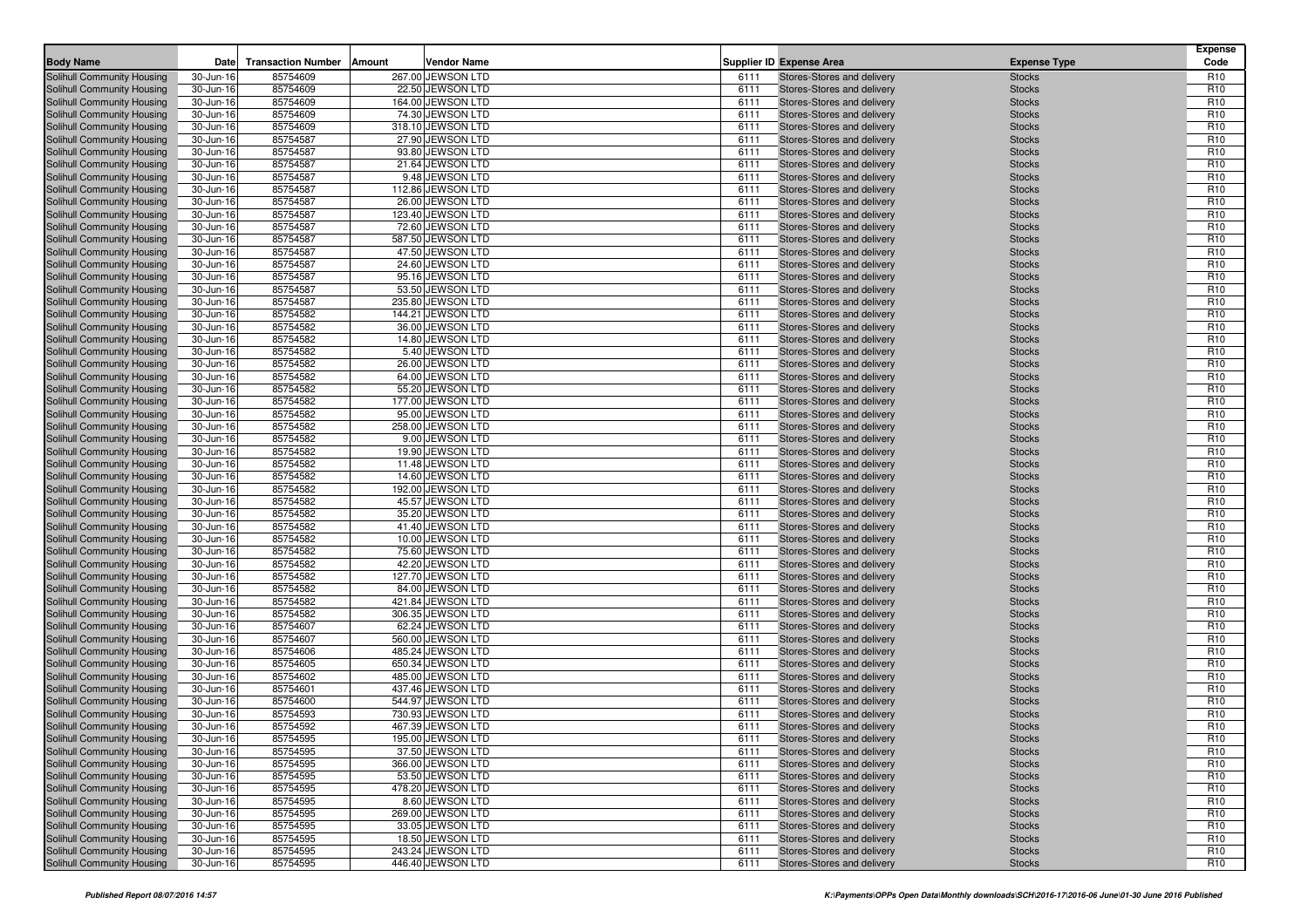| <b>Body Name</b>                                         | Date                   | <b>Transaction Number</b> | Amount<br>Vendor Name                  |              |              | <b>Supplier ID Expense Area</b>                          |                                | <b>Expense</b><br>Code             |
|----------------------------------------------------------|------------------------|---------------------------|----------------------------------------|--------------|--------------|----------------------------------------------------------|--------------------------------|------------------------------------|
|                                                          |                        |                           |                                        |              |              |                                                          | <b>Expense Type</b>            |                                    |
| Solihull Community Housing<br>Solihull Community Housing | 20-Jun-16<br>20-Jun-16 | 85472607<br>85472607      | 364.65 JEWSON LTD<br>144.00 JEWSON LTD | 6111         | 6111         | Stores-Stores and delivery<br>Stores-Stores and delivery | <b>Stocks</b><br><b>Stocks</b> | R <sub>10</sub><br>R <sub>10</sub> |
| Solihull Community Housing                               | 20-Jun-16              | 85472607                  | 14.70 JEWSON LTD                       |              | 6111         | Stores-Stores and delivery                               | <b>Stocks</b>                  | R <sub>10</sub>                    |
| Solihull Community Housing                               | 20-Jun-16              | 85472607                  | 262.80 JEWSON LTD                      | 6111         |              | Stores-Stores and delivery                               | <b>Stocks</b>                  | R <sub>10</sub>                    |
| Solihull Community Housing                               | 20-Jun-16              | 85472607                  | 72.60 JEWSON LTD                       | 6111         |              | Stores-Stores and delivery                               | <b>Stocks</b>                  | R <sub>10</sub>                    |
| Solihull Community Housing                               | 20-Jun-16              | 85472607                  | 7.00 JEWSON LTD                        |              | 6111         | Stores-Stores and delivery                               | <b>Stocks</b>                  | R <sub>10</sub>                    |
| Solihull Community Housing                               | 20-Jun-16              | 85472607                  | 120.00 JEWSON LTD                      | 6111         |              | Stores-Stores and delivery                               | <b>Stocks</b>                  | R <sub>10</sub>                    |
| Solihull Community Housing                               | 20-Jun-16              | 85472607                  | 66.08 JEWSON LTD                       | 6111         |              | Stores-Stores and delivery                               | <b>Stocks</b>                  | R <sub>10</sub>                    |
| Solihull Community Housing                               | 20-Jun-16              | 85472607                  | 4.30 JEWSON LTD                        |              | 6111         | Stores-Stores and delivery                               | <b>Stocks</b>                  | R <sub>10</sub>                    |
| Solihull Community Housing                               | 20-Jun-16              | 85472607                  | 84.60 JEWSON LTD                       |              | 6111         | Stores-Stores and delivery                               | <b>Stocks</b>                  | R <sub>10</sub>                    |
| Solihull Community Housing                               | 20-Jun-16              | 85472607                  | 12.00 JEWSON LTD                       | 6111         |              | Stores-Stores and delivery                               | <b>Stocks</b>                  | R <sub>10</sub>                    |
| Solihull Community Housing                               | 20-Jun-16              | 85472607                  | 8.50 JEWSON LTD                        |              | 6111         | Stores-Stores and delivery                               | <b>Stocks</b>                  | R <sub>10</sub>                    |
| Solihull Community Housing                               | 20-Jun-16              | 85472607                  | 48.24 JEWSON LTD                       |              | 6111         | Stores-Stores and delivery                               | <b>Stocks</b>                  | R <sub>10</sub>                    |
| Solihull Community Housing                               | 20-Jun-16              | 85472607                  | 10.60 JEWSON LTD                       | 6111         |              | Stores-Stores and delivery                               | <b>Stocks</b>                  | R <sub>10</sub>                    |
| Solihull Community Housing                               | 20-Jun-16              | 85472607                  | 160.00 JEWSON LTD                      |              | 6111         | Stores-Stores and delivery                               | <b>Stocks</b>                  | R <sub>10</sub>                    |
| Solihull Community Housing                               | 20-Jun-16              | 85472607                  | 166.80 JEWSON LTD                      | 6111         |              | Stores-Stores and delivery                               | <b>Stocks</b>                  | R <sub>10</sub><br>R <sub>10</sub> |
| Solihull Community Housing<br>Solihull Community Housing | 20-Jun-16<br>20-Jun-16 | 85472607<br>85472607      | 484.00 JEWSON LTD<br>14.00 JEWSON LTD  | 6111<br>6111 |              | Stores-Stores and delivery<br>Stores-Stores and delivery | <b>Stocks</b><br><b>Stocks</b> | R <sub>10</sub>                    |
| Solihull Community Housing                               | 20-Jun-16              | 85472603                  | 100.75 JEWSON LTD                      | 6111         |              | Stores-Stores and delivery                               | <b>Stocks</b>                  | R <sub>10</sub>                    |
| Solihull Community Housing                               | 20-Jun-16              | 85472603                  | 24.30 JEWSON LTD                       | 6111         |              | Stores-Stores and delivery                               | <b>Stocks</b>                  | R <sub>10</sub>                    |
| Solihull Community Housing                               | 20-Jun-16              | 85472603                  | 95.00 JEWSON LTD                       | 6111         |              | Stores-Stores and delivery                               | <b>Stocks</b>                  | R <sub>10</sub>                    |
| Solihull Community Housing                               | 20-Jun-16              | 85472603                  | 72.80 JEWSON LTD                       | 6111         |              | Stores-Stores and delivery                               | <b>Stocks</b>                  | R <sub>10</sub>                    |
| Solihull Community Housing                               | 20-Jun-16              | 85472603                  | 587.50 JEWSON LTD                      | 6111         |              | Stores-Stores and delivery                               | <b>Stocks</b>                  | R <sub>10</sub>                    |
| Solihull Community Housing                               | 20-Jun-16              | 85472603                  | 188.40 JEWSON LTD                      | 6111         |              | Stores-Stores and delivery                               | <b>Stocks</b>                  | R <sub>10</sub>                    |
| Solihull Community Housing                               | 20-Jun-16              | 85472603                  | 329.20 JEWSON LTD                      | 6111         |              | Stores-Stores and delivery                               | <b>Stocks</b>                  | R <sub>10</sub>                    |
| Solihull Community Housing                               | 20-Jun-16              | 85472603                  | 89.20 JEWSON LTD                       | 6111         |              | Stores-Stores and delivery                               | <b>Stocks</b>                  | R <sub>10</sub>                    |
| Solihull Community Housing                               | 20-Jun-16              | 85472603                  | 371.20 JEWSON LTD                      | 6111         |              | Stores-Stores and delivery                               | <b>Stocks</b>                  | R <sub>10</sub>                    |
| Solihull Community Housing                               | 20-Jun-16              | 85472603                  | 10.62 JEWSON LTD                       | 6111         |              | Stores-Stores and delivery                               | <b>Stocks</b>                  | R <sub>10</sub>                    |
| Solihull Community Housing                               | 20-Jun-16              | 85472603                  | 40.88 JEWSON LTD                       | 6111         |              | Stores-Stores and delivery                               | <b>Stocks</b>                  | R <sub>10</sub>                    |
| Solihull Community Housing                               | 20-Jun-16              | 85472603                  | 48.60 JEWSON LTD                       | 6111         |              | Stores-Stores and delivery                               | <b>Stocks</b>                  | R <sub>10</sub>                    |
| Solihull Community Housing                               | 20-Jun-16              | 85472603                  | 230.00 JEWSON LTD                      | 6111         |              | Stores-Stores and delivery                               | <b>Stocks</b>                  | R <sub>10</sub>                    |
| Solihull Community Housing                               | 20-Jun-16              | 85472601                  | 67.20 JEWSON LTD                       | 6111         |              | Stores-Stores and delivery                               | <b>Stocks</b>                  | R <sub>10</sub>                    |
| Solihull Community Housing<br>Solihull Community Housing | 20-Jun-16<br>20-Jun-16 | 85472601<br>85472601      | 46.62 JEWSON LTD<br>22.40 JEWSON LTD   | 6111<br>6111 |              | Stores-Stores and delivery<br>Stores-Stores and delivery | <b>Stocks</b><br><b>Stocks</b> | R <sub>10</sub><br>R <sub>10</sub> |
| Solihull Community Housing                               | 20-Jun-16              | 85472601                  | 57.30 JEWSON LTD                       |              | 6111         | Stores-Stores and delivery                               | <b>Stocks</b>                  | R <sub>10</sub>                    |
| Solihull Community Housing                               | 20-Jun-16              | 85472601                  | 123.48 JEWSON LTD                      | 6111         |              | Stores-Stores and delivery                               | <b>Stocks</b>                  | R <sub>10</sub>                    |
| <b>Solihull Community Housing</b>                        | 20-Jun-16              | 85472601                  | 7.64 JEWSON LTD                        | 6111         |              | Stores-Stores and delivery                               | <b>Stocks</b>                  | R <sub>10</sub>                    |
| Solihull Community Housing                               | 20-Jun-16              | 85472601                  | 6.48 JEWSON LTD                        |              | 6111         | Stores-Stores and delivery                               | <b>Stocks</b>                  | R <sub>10</sub>                    |
| Solihull Community Housing                               | 20-Jun-16              | 85472601                  | 4.17 JEWSON LTD                        | 6111         |              | Stores-Stores and delivery                               | <b>Stocks</b>                  | R <sub>10</sub>                    |
| Solihull Community Housing                               | 20-Jun-16              | 85472601                  | 36.00 JEWSON LTD                       | 6111         |              | Stores-Stores and delivery                               | <b>Stocks</b>                  | R <sub>10</sub>                    |
| Solihull Community Housing                               | 20-Jun-16              | 85472601                  | 267.00 JEWSON LTD                      |              | 6111         | Stores-Stores and delivery                               | <b>Stocks</b>                  | R <sub>10</sub>                    |
| Solihull Community Housing                               | 20-Jun-16              | 85472601                  | 189.30 JEWSON LTD                      | 6111         |              | Stores-Stores and delivery                               | <b>Stocks</b>                  | R <sub>10</sub>                    |
| Solihull Community Housing                               | 20-Jun-16              | 85472601                  | 14.80 JEWSON LTD                       | 6111         |              | Stores-Stores and delivery                               | <b>Stocks</b>                  | R <sub>10</sub>                    |
| Solihull Community Housing                               | 20-Jun-16              | 85472601                  | 14.60 JEWSON LTD                       |              | 6111         | Stores-Stores and delivery                               | <b>Stocks</b>                  | R <sub>10</sub>                    |
| Solihull Community Housing                               | 20-Jun-16              | 85472601                  | 27.00 JEWSON LTD                       | 6111         |              | Stores-Stores and delivery                               | <b>Stocks</b>                  | R <sub>10</sub>                    |
| Solihull Community Housing                               | 20-Jun-16              | 85472601                  | 144.80 JEWSON LTD                      | 6111         |              | Stores-Stores and delivery                               | <b>Stocks</b>                  | R <sub>10</sub>                    |
| Solihull Community Housing<br>Solihull Community Housing | 20-Jun-16<br>20-Jun-16 | 85472601<br>85472601      | 160.80 JEWSON LTD<br>12.24 JEWSON LTD  | 6111         | 6111         | Stores-Stores and delivery<br>Stores-Stores and delivery | <b>Stocks</b><br><b>Stocks</b> | R <sub>10</sub><br>R <sub>10</sub> |
| Solihull Community Housing                               | 20-Jun-16              | 85472601                  | 34.11 JEWSON LTD                       | 6111         |              | Stores-Stores and delivery                               | <b>Stocks</b>                  | R <sub>10</sub>                    |
| Solihull Community Housing                               | 20-Jun-16              | 85472601                  | 179.10 JEWSON LTD                      | 6111         |              | Stores-Stores and delivery                               | <b>Stocks</b>                  | R <sub>10</sub>                    |
| Solihull Community Housing                               | 20-Jun-16              | 85472601                  | 163.20 JEWSON LTD                      | 6111         |              | Stores-Stores and delivery                               | <b>Stocks</b>                  | R <sub>10</sub>                    |
| Solihull Community Housing                               | 20-Jun-16              | 85472601                  | 107.28 JEWSON LTD                      | 6111         |              | Stores-Stores and delivery                               | <b>Stocks</b>                  | R <sub>10</sub>                    |
| Solihull Community Housing                               | 20-Jun-16              | 85472601                  | 46.00 JEWSON LTD                       |              | 6111         | Stores-Stores and delivery                               | <b>Stocks</b>                  | R <sub>10</sub>                    |
| Solihull Community Housing                               | 20-Jun-16              | 85472596                  | 424.28 JEWSON LTD                      |              | 6111         | Stores-Stores and delivery                               | <b>Stocks</b>                  | R <sub>10</sub>                    |
| Solihull Community Housing                               | 20-Jun-16              | 85472595                  | 178.67 JEWSON LTD                      |              | 6111         | Stores-Stores and delivery                               | <b>Stocks</b>                  | R <sub>10</sub>                    |
| Solihull Community Housing                               | 20-Jun-16              | 85472595                  | 158.94 JEWSON LTD                      |              | 6111         | Stores-Stores and delivery                               | <b>Stocks</b>                  | R <sub>10</sub>                    |
| Solihull Community Housing                               | 20-Jun-16              | 85472600                  | 836.00 JEWSON LTD                      |              | 6111         | Stores-Stores and delivery                               | <b>Stocks</b>                  | R <sub>10</sub>                    |
| Solihull Community Housing                               | 20-Jun-16              | 85472600                  | 29.00 JEWSON LTD                       |              | 6111         | Stores-Stores and delivery                               | <b>Stocks</b>                  | R <sub>10</sub>                    |
| Solihull Community Housing                               | 20-Jun-16              | 85472641                  | 246.50 JEWSON LTD                      |              | 6111         | Stores-Stores and delivery                               | <b>Stocks</b>                  | R <sub>10</sub>                    |
| Solihull Community Housing                               | 20-Jun-16              | 85472637                  | 230.30 JEWSON LTD                      |              | 6111         | Stores-Stores and delivery                               | <b>Stocks</b>                  | R <sub>10</sub>                    |
| Solihull Community Housing                               | 20-Jun-16              | 85472634                  | 72.60 JEWSON LTD                       |              | 6111         | Stores-Stores and delivery                               | <b>Stocks</b>                  | R <sub>10</sub>                    |
| Solihull Community Housing                               | 20-Jun-16              | 85472634                  | 51.70 JEWSON LTD<br>14.00 JEWSON LTD   |              | 6111<br>6111 | Stores-Stores and delivery<br>Stores-Stores and delivery | <b>Stocks</b>                  | R <sub>10</sub>                    |
| Solihull Community Housing<br>Solihull Community Housing | 20-Jun-16<br>20-Jun-16 | 85472634<br>85472634      | 36.89 JEWSON LTD                       |              | 6111         | Stores-Stores and delivery                               | <b>Stocks</b><br><b>Stocks</b> | R <sub>10</sub><br>R <sub>10</sub> |
|                                                          |                        |                           |                                        |              |              |                                                          |                                |                                    |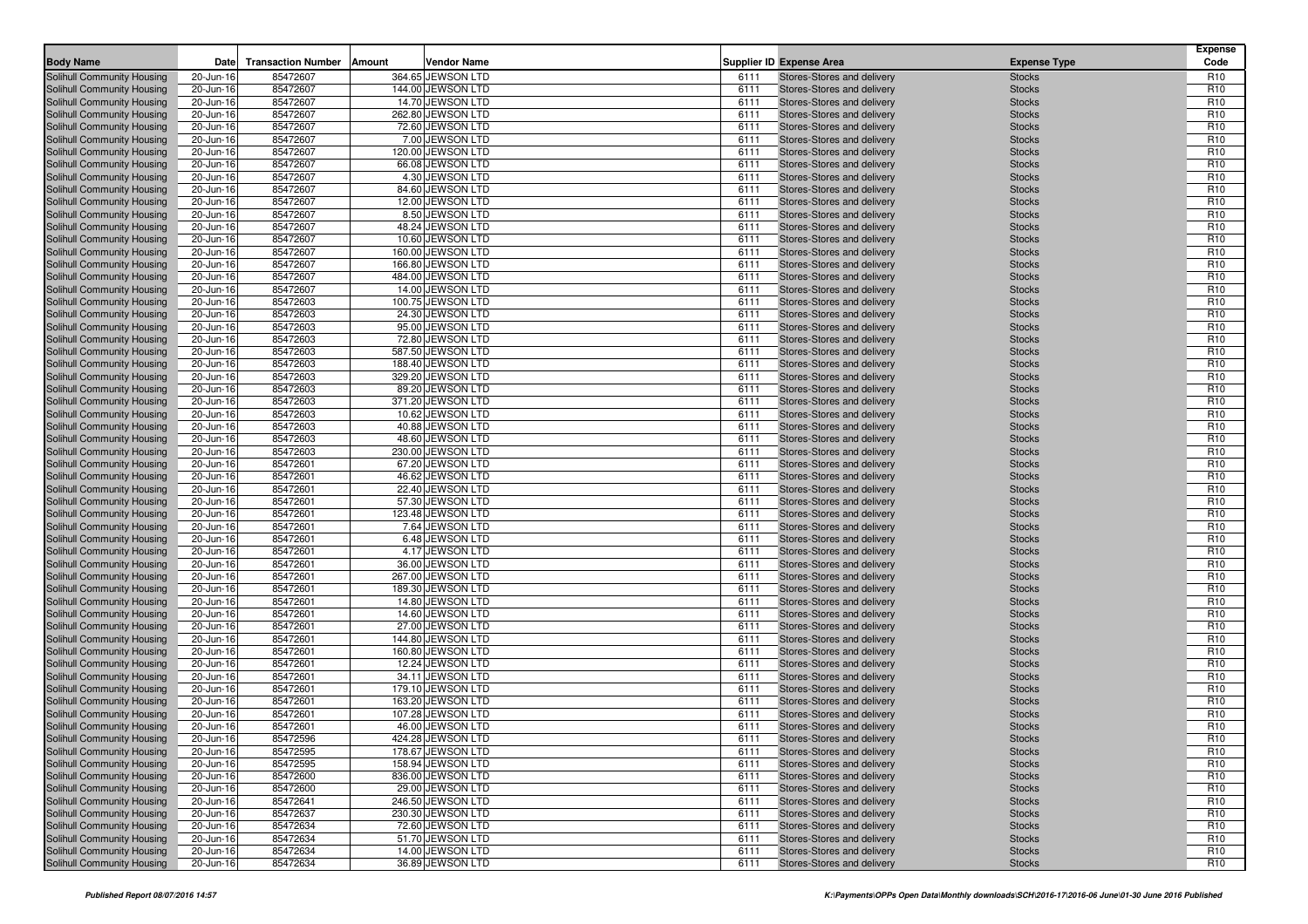| <b>Body Name</b>                                         | Date                   | <b>Transaction Number</b> | Amount | Vendor Name                           |              | <b>Supplier ID Expense Area</b>                          | <b>Expense Type</b>            | <b>Expense</b><br>Code             |
|----------------------------------------------------------|------------------------|---------------------------|--------|---------------------------------------|--------------|----------------------------------------------------------|--------------------------------|------------------------------------|
| Solihull Community Housing                               | 20-Jun-16              | 85472634                  |        | 655.50 JEWSON LTD                     | 6111         | Stores-Stores and delivery                               | <b>Stocks</b>                  | R <sub>10</sub>                    |
| Solihull Community Housing                               | 20-Jun-16              | 85472634                  |        | 360.60 JEWSON LTD                     | 6111         | Stores-Stores and delivery                               | <b>Stocks</b>                  | R <sub>10</sub>                    |
| Solihull Community Housing                               | 20-Jun-16              | 85472634                  |        | 304.60 JEWSON LTD                     | 6111         | Stores-Stores and delivery                               | <b>Stocks</b>                  | R <sub>10</sub>                    |
| Solihull Community Housing                               | 20-Jun-16              | 85472634                  |        | 14.20 JEWSON LTD                      | 6111         | Stores-Stores and delivery                               | <b>Stocks</b>                  | R <sub>10</sub>                    |
| Solihull Community Housing                               | 20-Jun-16              | 85472634                  |        | 48.00 JEWSON LTD                      | 6111         | Stores-Stores and delivery                               | <b>Stocks</b>                  | R <sub>10</sub>                    |
| Solihull Community Housing                               | 20-Jun-16              | 85472634                  |        | 235.80 JEWSON LTD                     | 6111         | Stores-Stores and delivery                               | <b>Stocks</b>                  | R <sub>10</sub>                    |
| Solihull Community Housing                               | 20-Jun-16              | 85472634                  |        | 268.20 JEWSON LTD                     | 6111         | Stores-Stores and delivery                               | <b>Stocks</b>                  | R <sub>10</sub>                    |
| Solihull Community Housing                               | 20-Jun-16              | 85472634                  |        | 221.50 JEWSON LTD                     | 6111         | Stores-Stores and delivery                               | <b>Stocks</b>                  | R <sub>10</sub>                    |
| Solihull Community Housing                               | 20-Jun-16              | 85472634                  |        | 105.00 JEWSON LTD                     | 6111         | Stores-Stores and delivery                               | <b>Stocks</b>                  | R <sub>10</sub>                    |
| Solihull Community Housing                               | 20-Jun-16              | 85472634                  |        | 35.04 JEWSON LTD                      | 6111         | Stores-Stores and delivery                               | <b>Stocks</b>                  | R <sub>10</sub>                    |
| Solihull Community Housing                               | 20-Jun-16              | 85472633                  |        | 400.00 JEWSON LTD                     | 6111         | Stores-Stores and delivery                               | <b>Stocks</b>                  | R <sub>10</sub>                    |
| Solihull Community Housing                               | 20-Jun-16              | 85472630                  |        | 253.60 JEWSON LTD                     | 6111         | Stores-Stores and delivery                               | <b>Stocks</b>                  | R <sub>10</sub>                    |
| Solihull Community Housing                               | 20-Jun-16              | 85472627                  |        | 510.00 JEWSON LTD                     | 6111         | Stores-Stores and delivery                               | <b>Stocks</b>                  | R <sub>10</sub>                    |
| Solihull Community Housing                               | 20-Jun-16              | 85472627                  |        | 24.62 JEWSON LTD                      | 6111         | Stores-Stores and delivery                               | <b>Stocks</b>                  | R <sub>10</sub>                    |
| Solihull Community Housing<br>Solihull Community Housing | 20-Jun-16<br>20-Jun-16 | 85472632<br>85472627      |        | 301.90 JEWSON LTD<br>78.00 JEWSON LTD | 6111<br>6111 | Stores-Stores and delivery<br>Stores-Stores and delivery | <b>Stocks</b><br><b>Stocks</b> | R <sub>10</sub><br>R <sub>10</sub> |
| Solihull Community Housing                               | 20-Jun-16              | 85472625                  |        | 31.65 JEWSON LTD                      | 6111         | Stores-Stores and delivery                               | <b>Stocks</b>                  | R <sub>10</sub>                    |
| Solihull Community Housing                               | 20-Jun-16              | 85472625                  |        | 103.50 JEWSON LTD                     | 6111         | Stores-Stores and delivery                               | <b>Stocks</b>                  | R <sub>10</sub>                    |
| Solihull Community Housing                               | 20-Jun-16              | 85472625                  |        | 75.60 JEWSON LTD                      | 6111         | Stores-Stores and delivery                               | <b>Stocks</b>                  | R <sub>10</sub>                    |
| Solihull Community Housing                               | 20-Jun-16              | 85472625                  |        | 40.00 JEWSON LTD                      | 6111         | Stores-Stores and delivery                               | <b>Stocks</b>                  | R <sub>10</sub>                    |
| Solihull Community Housing                               | 20-Jun-16              | 85472625                  |        | 81.60 JEWSON LTD                      | 6111         | Stores-Stores and delivery                               | <b>Stocks</b>                  | R <sub>10</sub>                    |
| Solihull Community Housing                               | 20-Jun-16              | 85472625                  |        | 13.75 JEWSON LTD                      | 6111         | Stores-Stores and delivery                               | <b>Stocks</b>                  | R <sub>10</sub>                    |
| Solihull Community Housing                               | 20-Jun-16              | 85472625                  |        | 256.20 JEWSON LTD                     | 6111         | Stores-Stores and delivery                               | <b>Stocks</b>                  | R <sub>10</sub>                    |
| Solihull Community Housing                               | 20-Jun-16              | 85472625                  |        | 33.00 JEWSON LTD                      | 6111         | Stores-Stores and delivery                               | <b>Stocks</b>                  | R <sub>10</sub>                    |
| Solihull Community Housing                               | 20-Jun-16              | 85472625                  |        | 21.60 JEWSON LTD                      | 6111         | Stores-Stores and delivery                               | <b>Stocks</b>                  | R <sub>10</sub>                    |
| Solihull Community Housing                               | 20-Jun-16              | 85472625                  |        | 45.40 JEWSON LTD                      | 6111         | Stores-Stores and delivery                               | <b>Stocks</b>                  | R <sub>10</sub>                    |
| Solihull Community Housing                               | 20-Jun-16              | 85472625                  |        | 179.00 JEWSON LTD                     | 6111         | Stores-Stores and delivery                               | <b>Stocks</b>                  | R <sub>10</sub>                    |
| Solihull Community Housing                               | 20-Jun-16              | 85472625                  |        | 91.00 JEWSON LTD                      | 6111         | Stores-Stores and delivery                               | <b>Stocks</b>                  | R <sub>10</sub>                    |
| Solihull Community Housing                               | 20-Jun-16              | 85472625                  |        | 136.90 JEWSON LTD                     | 6111         | Stores-Stores and delivery                               | <b>Stocks</b>                  | R <sub>10</sub>                    |
| Solihull Community Housing                               | 20-Jun-16              | 85472625                  |        | 79.75 JEWSON LTD                      | 6111         | Stores-Stores and delivery                               | <b>Stocks</b>                  | R <sub>10</sub>                    |
| Solihull Community Housing<br>Solihull Community Housing | 20-Jun-16<br>20-Jun-16 | 85472625<br>85472625      |        | 278.40 JEWSON LTD<br>38.00 JEWSON LTD | 6111<br>6111 | Stores-Stores and delivery<br>Stores-Stores and delivery | <b>Stocks</b><br><b>Stocks</b> | R <sub>10</sub><br>R <sub>10</sub> |
| Solihull Community Housing                               | 20-Jun-16              | 85472625                  |        | 66.54 JEWSON LTD                      | 6111         | Stores-Stores and delivery                               | <b>Stocks</b>                  | R <sub>10</sub>                    |
| Solihull Community Housing                               | 20-Jun-16              | 85472625                  |        | 360.00 JEWSON LTD                     | 6111         | Stores-Stores and delivery                               | <b>Stocks</b>                  | R <sub>10</sub>                    |
| Solihull Community Housing                               | 20-Jun-16              | 85472625                  |        | 52.41 JEWSON LTD                      | 6111         | Stores-Stores and delivery                               | <b>Stocks</b>                  | R <sub>10</sub>                    |
| Solihull Community Housing                               | 20-Jun-16              | 85472624                  |        | 326.00 JEWSON LTD                     | 6111         | Stores-Stores and delivery                               | <b>Stocks</b>                  | R <sub>10</sub>                    |
| Solihull Community Housing                               | 20-Jun-16              | 85472623                  |        | 222.67 JEWSON LTD                     | 6111         | Stores-Stores and delivery                               | <b>Stocks</b>                  | R <sub>10</sub>                    |
| Solihull Community Housing                               | 20-Jun-16              | 85472615                  |        | 90.48 JEWSON LTD                      | 6111         | Stores-Stores and delivery                               | <b>Stocks</b>                  | R <sub>10</sub>                    |
| <b>Solihull Community Housing</b>                        | 20-Jun-16              | 85472615                  |        | 556.04 JEWSON LTD                     | 6111         | Stores-Stores and delivery                               | <b>Stocks</b>                  | R <sub>10</sub>                    |
| Solihull Community Housing                               | 20-Jun-16              | 85472614                  |        | 510.49 JEWSON LTD                     | 6111         | Stores-Stores and delivery                               | <b>Stocks</b>                  | R <sub>10</sub>                    |
| Solihull Community Housing                               | 20-Jun-16              | 85472612                  |        | 606.73 JEWSON LTD                     | 6111         | Stores-Stores and delivery                               | <b>Stocks</b>                  | R <sub>10</sub>                    |
| Solihull Community Housing                               | 20-Jun-16              | 85472610                  |        | 43.40 JEWSON LTD                      | 6111         | Stores-Stores and delivery                               | <b>Stocks</b>                  | R <sub>10</sub>                    |
| Solihull Community Housing                               | 20-Jun-16              | 85472610                  |        | 107.50 JEWSON LTD                     | 6111         | Stores-Stores and delivery                               | <b>Stocks</b>                  | R <sub>10</sub>                    |
| Solihull Community Housing                               | 20-Jun-16              | 85472610                  |        | 97.00 JEWSON LTD                      | 6111         | Stores-Stores and delivery                               | <b>Stocks</b>                  | R <sub>10</sub>                    |
| Solihull Community Housing                               | 20-Jun-16              | 85472610                  |        | 11.00 JEWSON LTD                      | 6111         | Stores-Stores and delivery                               | <b>Stocks</b>                  | R <sub>10</sub>                    |
| Solihull Community Housing<br>Solihull Community Housing | 20-Jun-16<br>20-Jun-16 | 85472610<br>85472610      |        | 3.60 JEWSON LTD<br>234.20 JEWSON LTD  | 6111<br>6111 | Stores-Stores and delivery<br>Stores-Stores and delivery | <b>Stocks</b><br><b>Stocks</b> | R <sub>10</sub><br>R <sub>10</sub> |
| Solihull Community Housing                               | 20-Jun-16              | 85472610                  |        | 26.10 JEWSON LTD                      | 6111         | Stores-Stores and delivery                               | <b>Stocks</b>                  | R <sub>10</sub>                    |
| Solihull Community Housing                               | 20-Jun-16              | 85472610                  |        | 9.00 JEWSON LTD                       | 6111         | Stores-Stores and delivery                               | <b>Stocks</b>                  | R <sub>10</sub>                    |
| Solihull Community Housing                               | 20-Jun-16              | 85472610                  |        | 127.00 JEWSON LTD                     | 6111         | Stores-Stores and delivery                               | <b>Stocks</b>                  | R <sub>10</sub>                    |
| Solihull Community Housing                               | 20-Jun-16              | 85472610                  |        | 205.80 JEWSON LTD                     | 6111         | Stores-Stores and delivery                               | <b>Stocks</b>                  | R <sub>10</sub>                    |
| Solihull Community Housing                               | 20-Jun-16              | 85472610                  |        | 164.00 JEWSON LTD                     | 6111         | Stores-Stores and delivery                               | <b>Stocks</b>                  | R <sub>10</sub>                    |
| Solihull Community Housing                               | 20-Jun-16              | 85472610                  |        | 87.86 JEWSON LTD                      | 6111         | Stores-Stores and delivery                               | <b>Stocks</b>                  | R <sub>10</sub>                    |
| Solihull Community Housing                               | 20-Jun-16              | 85472610                  |        | 388.86 JEWSON LTD                     | 6111         | Stores-Stores and delivery                               | <b>Stocks</b>                  | R <sub>10</sub>                    |
| Solihull Community Housing                               | 20-Jun-16              | 85472610                  |        | 355.74 JEWSON LTD                     | 6111         | Stores-Stores and delivery                               | <b>Stocks</b>                  | R <sub>10</sub>                    |
| Solihull Community Housing                               | 20-Jun-16              | 85472613                  |        | 656.34 JEWSON LTD                     | 6111         | Stores-Stores and delivery                               | <b>Stocks</b>                  | R <sub>10</sub>                    |
| Solihull Community Housing                               | 15-Jun-16              | 85371563                  |        | 443.23 JEWSON LTD                     | 6111         | Stores-Stores and delivery                               | <b>Stocks</b>                  | R <sub>10</sub>                    |
| Solihull Community Housing                               | 08-Jun-16              | 85177651                  |        | 558.86 JEWSON LTD                     | 6111         | Stores-Stores and delivery                               | <b>Stocks</b>                  | R <sub>10</sub>                    |
| Solihull Community Housing                               | 08-Jun-16              | 85177650                  |        | 566.51 JEWSON LTD                     | 6111         | Stores-Stores and delivery                               | <b>Stocks</b>                  | R <sub>10</sub>                    |
| Solihull Community Housing                               | 08-Jun-16              | 85177644                  |        | 227.04 JEWSON LTD                     | 6111         | Stores-Stores and delivery                               | <b>Stocks</b>                  | R <sub>10</sub>                    |
| Solihull Community Housing                               | 08-Jun-16              | 85177644                  |        | 473.52 JEWSON LTD                     | 6111         | Stores-Stores and delivery                               | <b>Stocks</b>                  | R <sub>10</sub>                    |
| Solihull Community Housing                               | 08-Jun-16              | 85177642                  |        | 125.20 JEWSON LTD                     | 6111         | Stores-Stores and delivery                               | <b>Stocks</b>                  | R <sub>10</sub>                    |
| Solihull Community Housing                               | 08-Jun-16              | 85177642                  |        | 336.40 JEWSON LTD                     | 6111         | Stores-Stores and delivery                               | <b>Stocks</b>                  | R <sub>10</sub>                    |
| Solihull Community Housing                               | 08-Jun-16              | 85177642                  |        | 400.00 JEWSON LTD                     | 6111         | Stores-Stores and delivery                               | <b>Stocks</b>                  | R <sub>10</sub>                    |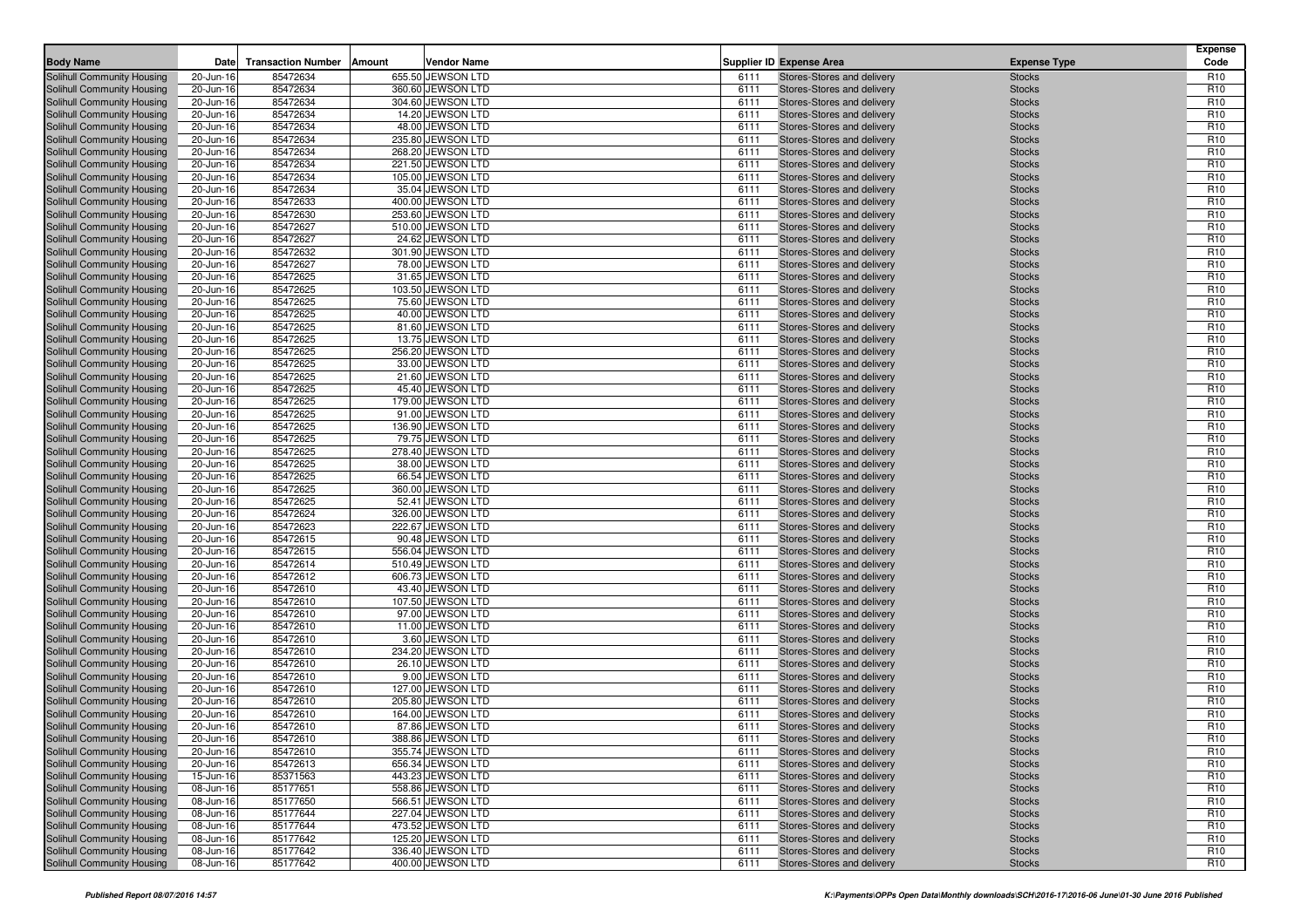| <b>Body Name</b>                                         | Date                   | <b>Transaction Number</b> | Amount<br>Vendor Name                  |              | <b>Supplier ID Expense Area</b>                          |                                | <b>Expense</b><br>Code             |
|----------------------------------------------------------|------------------------|---------------------------|----------------------------------------|--------------|----------------------------------------------------------|--------------------------------|------------------------------------|
|                                                          |                        |                           | 172.60 JEWSON LTD                      |              |                                                          | <b>Expense Type</b>            |                                    |
| Solihull Community Housing<br>Solihull Community Housing | 08-Jun-16<br>08-Jun-16 | 85177642<br>85177642      | 326.00 JEWSON LTD                      | 6111<br>6111 | Stores-Stores and delivery<br>Stores-Stores and delivery | <b>Stocks</b><br><b>Stocks</b> | R <sub>10</sub><br>R <sub>10</sub> |
| Solihull Community Housing                               | 08-Jun-16              | 85177642                  | 257.04 JEWSON LTD                      | 6111         | Stores-Stores and delivery                               | <b>Stocks</b>                  | R <sub>10</sub>                    |
| Solihull Community Housing                               | 08-Jun-16              | 85177642                  | 81.00 JEWSON LTD                       | 6111         | Stores-Stores and delivery                               | <b>Stocks</b>                  | R <sub>10</sub>                    |
| Solihull Community Housing                               | 08-Jun-16              | 85177642                  | 37.35 JEWSON LTD                       | 6111         | Stores-Stores and delivery                               | <b>Stocks</b>                  | R <sub>10</sub>                    |
| Solihull Community Housing                               | 08-Jun-16              | 85177640                  | 13.90 JEWSON LTD                       | 6111         | Stores-Stores and delivery                               | <b>Stocks</b>                  | R <sub>10</sub>                    |
| Solihull Community Housing                               | 08-Jun-16              | 85177640                  | 75.60 JEWSON LTD                       | 6111         | Stores-Stores and delivery                               | <b>Stocks</b>                  | R <sub>10</sub>                    |
| Solihull Community Housing                               | 08-Jun-16              | 85177640                  | 77.84 JEWSON LTD                       | 6111         | Stores-Stores and delivery                               | <b>Stocks</b>                  | R <sub>10</sub>                    |
| Solihull Community Housing                               | 08-Jun-16              | 85177640                  | 6.90 JEWSON LTD                        | 6111         | Stores-Stores and delivery                               | <b>Stocks</b>                  | R <sub>10</sub>                    |
| Solihull Community Housing                               | 08-Jun-16              | 85177640                  | 84.00 JEWSON LTD                       | 6111         | Stores-Stores and delivery                               | <b>Stocks</b>                  | R <sub>10</sub>                    |
| Solihull Community Housing                               | 08-Jun-16              | 85177640                  | 29.45 JEWSON LTD                       | 6111         | Stores-Stores and delivery                               | <b>Stocks</b>                  | R <sub>10</sub>                    |
| Solihull Community Housing                               | 08-Jun-16              | 85177640                  | 171.00 JEWSON LTD                      | 6111         | Stores-Stores and delivery                               | <b>Stocks</b>                  | R <sub>10</sub>                    |
| Solihull Community Housing                               | 08-Jun-16              | 85177640                  | 11.48 JEWSON LTD                       | 6111         | Stores-Stores and delivery                               | <b>Stocks</b>                  | R <sub>10</sub>                    |
| Solihull Community Housing                               | 08-Jun-16              | 85177640                  | 8.46 JEWSON LTD                        | 6111         | Stores-Stores and delivery                               | <b>Stocks</b>                  | R <sub>10</sub>                    |
| Solihull Community Housing                               | 08-Jun-16              | 85177633                  | 6.40 JEWSON LTD                        | 6111         | Stores-Stores and delivery                               | <b>Stocks</b>                  | R <sub>10</sub>                    |
| Solihull Community Housing                               | 08-Jun-16              | 85177633                  | 15.20 JEWSON LTD                       | 6111         | Stores-Stores and delivery                               | <b>Stocks</b>                  | R <sub>10</sub><br>R <sub>10</sub> |
| Solihull Community Housing<br>Solihull Community Housing | 08-Jun-16<br>08-Jun-16 | 85177633<br>85177633      | 126.86 JEWSON LTD<br>38.08 JEWSON LTD  | 6111<br>6111 | Stores-Stores and delivery<br>Stores-Stores and delivery | <b>Stocks</b><br><b>Stocks</b> | R <sub>10</sub>                    |
| Solihull Community Housing                               | 08-Jun-16              | 85177633                  | 0.56 JEWSON LTD                        | 6111         | Stores-Stores and delivery                               | <b>Stocks</b>                  | R <sub>10</sub>                    |
| Solihull Community Housing                               | 08-Jun-16              | 85177633                  | 164.00 JEWSON LTD                      | 6111         | Stores-Stores and delivery                               | <b>Stocks</b>                  | R <sub>10</sub>                    |
| Solihull Community Housing                               | 08-Jun-16              | 85177633                  | 62.50 JEWSON LTD                       | 6111         | Stores-Stores and delivery                               | <b>Stocks</b>                  | R <sub>10</sub>                    |
| Solihull Community Housing                               | 08-Jun-16              | 85177633                  | 18.60 JEWSON LTD                       | 6111         | Stores-Stores and delivery                               | <b>Stocks</b>                  | R <sub>10</sub>                    |
| Solihull Community Housing                               | 08-Jun-16              | 85177633                  | 30.40 JEWSON LTD                       | 6111         | Stores-Stores and delivery                               | <b>Stocks</b>                  | R <sub>10</sub>                    |
| Solihull Community Housing                               | 08-Jun-16              | 85177633                  | 31.80 JEWSON LTD                       | 6111         | Stores-Stores and delivery                               | <b>Stocks</b>                  | R <sub>10</sub>                    |
| Solihull Community Housing                               | 08-Jun-16              | 85177633                  | 46.20 JEWSON LTD                       | 6111         | Stores-Stores and delivery                               | <b>Stocks</b>                  | R <sub>10</sub>                    |
| Solihull Community Housing                               | 08-Jun-16              | 85177633                  | 206.70 JEWSON LTD                      | 6111         | Stores-Stores and delivery                               | <b>Stocks</b>                  | R <sub>10</sub>                    |
| Solihull Community Housing                               | 08-Jun-16              | 85177633                  | 12.80 JEWSON LTD                       | 6111         | Stores-Stores and delivery                               | <b>Stocks</b>                  | R <sub>10</sub>                    |
| Solihull Community Housing                               | 08-Jun-16              | 85177633                  | 94.80 JEWSON LTD                       | 6111         | Stores-Stores and delivery                               | <b>Stocks</b>                  | R <sub>10</sub>                    |
| Solihull Community Housing                               | 08-Jun-16              | 85177630                  | 331.04 JEWSON LTD                      | 6111         | Stores-Stores and delivery                               | <b>Stocks</b>                  | R <sub>10</sub>                    |
| Solihull Community Housing                               | 08-Jun-16              | 85177637                  | 55.00 JEWSON LTD                       | 6111         | Stores-Stores and delivery                               | <b>Stocks</b>                  | R <sub>10</sub>                    |
| Solihull Community Housing                               | 08-Jun-16              | 85177637                  | 782.70 JEWSON LTD                      | 6111         | Stores-Stores and delivery                               | <b>Stocks</b>                  | R <sub>10</sub>                    |
| Solihull Community Housing                               | 08-Jun-16              | 85177637                  | 313.08 JEWSON LTD                      | 6111         | Stores-Stores and delivery                               | <b>Stocks</b>                  | R <sub>10</sub>                    |
| Solihull Community Housing<br>Solihull Community Housing | 08-Jun-16<br>08-Jun-16 | 85177629<br>85177623      | 390.00 JEWSON LTD<br>166.80 JEWSON LTD | 6111<br>6111 | Stores-Stores and delivery<br>Stores-Stores and delivery | <b>Stocks</b><br><b>Stocks</b> | R <sub>10</sub><br>R <sub>10</sub> |
| Solihull Community Housing                               | 08-Jun-16              | 85177623                  | 59.85 JEWSON LTD                       | 6111         | Stores-Stores and delivery                               | <b>Stocks</b>                  | R <sub>10</sub>                    |
| Solihull Community Housing                               | 08-Jun-16              | 85177623                  | 465.16 JEWSON LTD                      | 6111         | Stores-Stores and delivery                               | <b>Stocks</b>                  | R <sub>10</sub>                    |
| <b>Solihull Community Housing</b>                        | 08-Jun-16              | 85177623                  | 137.16 JEWSON LTD                      | 6111         | Stores-Stores and delivery                               | <b>Stocks</b>                  | R <sub>10</sub>                    |
| Solihull Community Housing                               | 08-Jun-16              | 85177623                  | 37.80 JEWSON LTD                       | 6111         | Stores-Stores and delivery                               | <b>Stocks</b>                  | R <sub>10</sub>                    |
| Solihull Community Housing                               | 08-Jun-16              | 85177623                  | 84.00 JEWSON LTD                       | 6111         | Stores-Stores and delivery                               | <b>Stocks</b>                  | R <sub>10</sub>                    |
| Solihull Community Housing                               | 08-Jun-16              | 85177623                  | 12.24 JEWSON LTD                       | 6111         | Stores-Stores and delivery                               | <b>Stocks</b>                  | R <sub>10</sub>                    |
| Solihull Community Housing                               | 08-Jun-16              | 85177623                  | 19.65 JEWSON LTD                       | 6111         | Stores-Stores and delivery                               | <b>Stocks</b>                  | R <sub>10</sub>                    |
| Solihull Community Housing                               | 08-Jun-16              | 85177623                  | 202.50 JEWSON LTD                      | 6111         | Stores-Stores and delivery                               | <b>Stocks</b>                  | R <sub>10</sub>                    |
| Solihull Community Housing                               | 08-Jun-16              | 85177623                  | 111.65 JEWSON LTD                      | 6111         | Stores-Stores and delivery                               | <b>Stocks</b>                  | R <sub>10</sub>                    |
| Solihull Community Housing                               | 08-Jun-16              | 85177623                  | 843.76 JEWSON LTD                      | 6111         | Stores-Stores and delivery                               | <b>Stocks</b>                  | R <sub>10</sub>                    |
| Solihull Community Housing                               | 08-Jun-16              | 85177623                  | 69.50 JEWSON LTD                       | 6111         | Stores-Stores and delivery                               | <b>Stocks</b>                  | R <sub>10</sub>                    |
| Solihull Community Housing                               | 08-Jun-16              | 85177619                  | 388.71 JEWSON LTD                      | 6111         | Stores-Stores and delivery                               | <b>Stocks</b>                  | R <sub>10</sub>                    |
| Solihull Community Housing<br>Solihull Community Housing | 08-Jun-16<br>08-Jun-16 | 85177616<br>85177616      | 280.00 JEWSON LTD<br>655.50 JEWSON LTD | 6111<br>6111 | Stores-Stores and delivery<br>Stores-Stores and delivery | <b>Stocks</b><br><b>Stocks</b> | R <sub>10</sub><br>R <sub>10</sub> |
| Solihull Community Housing                               | 08-Jun-16              | 85177616                  | 56.50 JEWSON LTD                       | 6111         | Stores-Stores and delivery                               | <b>Stocks</b>                  | R <sub>10</sub>                    |
| Solihull Community Housing                               | 08-Jun-16              | 85177614                  | 744.45 JEWSON LTD                      | 6111         | Stores-Stores and delivery                               | <b>Stocks</b>                  | R <sub>10</sub>                    |
| Solihull Community Housing                               | 08-Jun-16              | 85177613                  | 61.72 JEWSON LTD                       | 6111         | Stores-Stores and delivery                               | <b>Stocks</b>                  | R <sub>10</sub>                    |
| Solihull Community Housing                               | 08-Jun-16              | 85177613                  | 22.40 JEWSON LTD                       | 6111         | Stores-Stores and delivery                               | <b>Stocks</b>                  | R <sub>10</sub>                    |
| Solihull Community Housing                               | 08-Jun-16              | 85177613                  | 14.13 JEWSON LTD                       | 6111         | Stores-Stores and delivery                               | <b>Stocks</b>                  | R <sub>10</sub>                    |
| Solihull Community Housing                               | 08-Jun-16              | 85177613                  | 13.34 JEWSON LTD                       | 6111         | Stores-Stores and delivery                               | <b>Stocks</b>                  | R <sub>10</sub>                    |
| Solihull Community Housing                               | 08-Jun-16              | 85177613                  | 126.00 JEWSON LTD                      | 6111         | Stores-Stores and delivery                               | <b>Stocks</b>                  | R <sub>10</sub>                    |
| Solihull Community Housing                               | 08-Jun-16              | 85177613                  | 169.60 JEWSON LTD                      | 6111         | Stores-Stores and delivery                               | <b>Stocks</b>                  | R <sub>10</sub>                    |
| Solihull Community Housing                               | 08-Jun-16              | 85177613                  | 23.48 JEWSON LTD                       | 6111         | Stores-Stores and delivery                               | <b>Stocks</b>                  | R <sub>10</sub>                    |
| Solihull Community Housing                               | 08-Jun-16              | 85177613                  | 72.60 JEWSON LTD                       | 6111         | Stores-Stores and delivery                               | <b>Stocks</b>                  | R <sub>10</sub>                    |
| Solihull Community Housing                               | 08-Jun-16              | 85177613                  | 11.48 JEWSON LTD                       | 6111         | Stores-Stores and delivery                               | <b>Stocks</b>                  | R <sub>10</sub>                    |
| Solihull Community Housing                               | 08-Jun-16              | 85177613                  | 46.00 JEWSON LTD                       | 6111         | Stores-Stores and delivery                               | <b>Stocks</b>                  | R <sub>10</sub>                    |
| Solihull Community Housing                               | 08-Jun-16              | 85177613                  | 360.60 JEWSON LTD                      | 6111         | Stores-Stores and delivery                               | <b>Stocks</b>                  | R <sub>10</sub>                    |
| <b>Solihull Community Housing</b>                        | 08-Jun-16              | 85177613                  | 61.72 JEWSON LTD                       | 6111         | Stores-Stores and delivery                               | <b>Stocks</b>                  | R <sub>10</sub>                    |
| Solihull Community Housing                               | 08-Jun-16              | 85177613                  | 51.00 JEWSON LTD                       | 6111         | Stores-Stores and delivery<br>Stores-Stores and delivery | <b>Stocks</b>                  | R <sub>10</sub>                    |
| Solihull Community Housing                               | 08-Jun-16              | 85177613                  | 342.24 JEWSON LTD                      | 6111         |                                                          | <b>Stocks</b>                  | R <sub>10</sub>                    |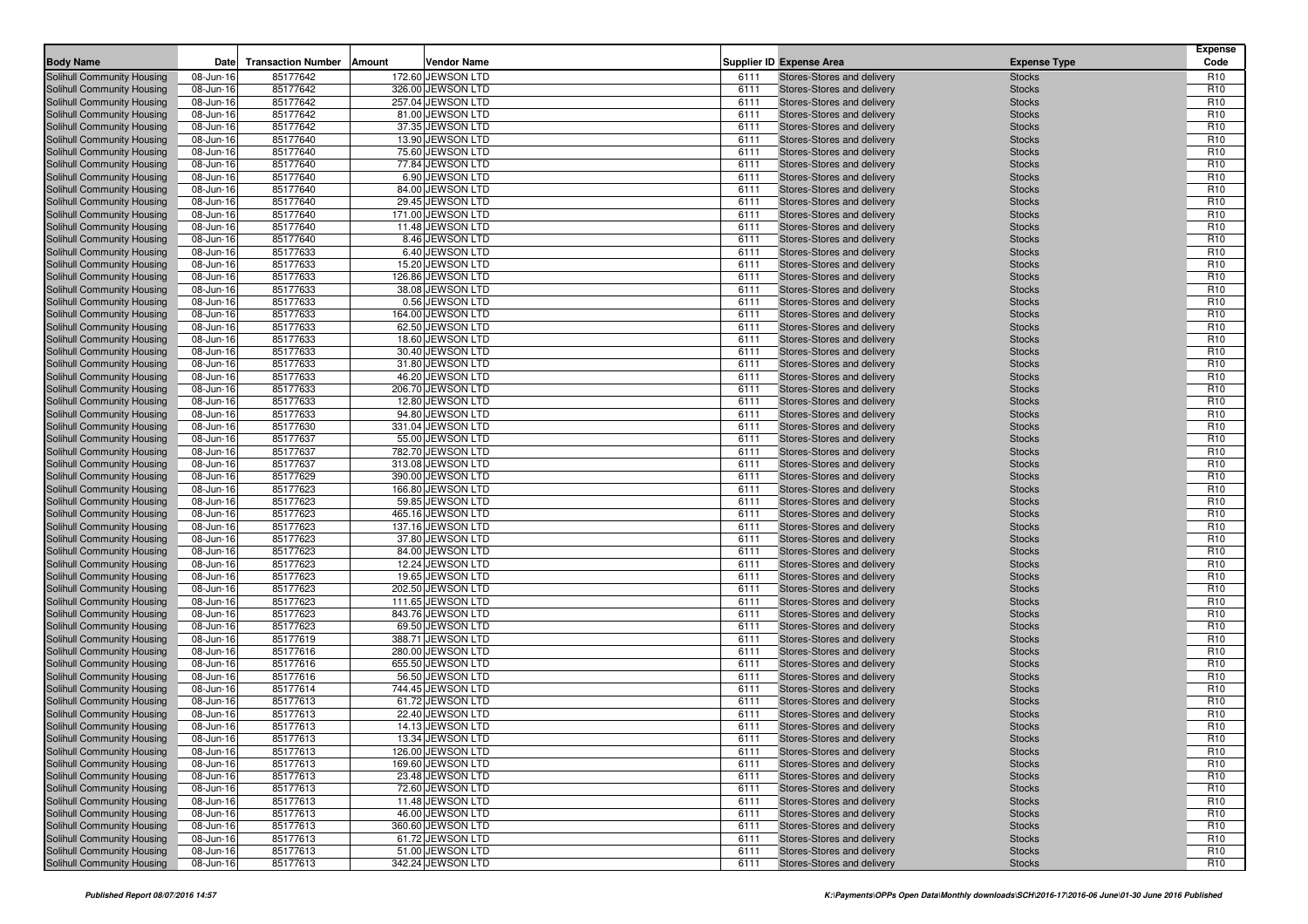| <b>Body Name</b>                                         | Date                   | <b>Transaction Number</b> | Amount<br>Vendor Name                 |              | <b>Supplier ID Expense Area</b>                          | <b>Expense Type</b>            | <b>Expense</b><br>Code             |
|----------------------------------------------------------|------------------------|---------------------------|---------------------------------------|--------------|----------------------------------------------------------|--------------------------------|------------------------------------|
|                                                          |                        |                           | 153.40 JEWSON LTD                     |              |                                                          |                                |                                    |
| Solihull Community Housing<br>Solihull Community Housing | 08-Jun-16<br>08-Jun-16 | 85177613<br>85177613      | 53.50 JEWSON LTD                      | 6111<br>6111 | Stores-Stores and delivery<br>Stores-Stores and delivery | <b>Stocks</b><br><b>Stocks</b> | R <sub>10</sub><br>R <sub>10</sub> |
| Solihull Community Housing                               | 08-Jun-16              | 85177612                  | 72.48 JEWSON LTD                      | 6111         | Stores-Stores and delivery                               | <b>Stocks</b>                  | R <sub>10</sub>                    |
| Solihull Community Housing                               | 08-Jun-16              | 85177612                  | 9.20 JEWSON LTD                       | 6111         | Stores-Stores and delivery                               | <b>Stocks</b>                  | R <sub>10</sub>                    |
| Solihull Community Housing                               | 08-Jun-16              | 85177612                  | 8.60 JEWSON LTD                       | 6111         | Stores-Stores and delivery                               | <b>Stocks</b>                  | R <sub>10</sub>                    |
| Solihull Community Housing                               | 08-Jun-16              | 85177612                  | 10.80 JEWSON LTD                      | 6111         | Stores-Stores and delivery                               | <b>Stocks</b>                  | R <sub>10</sub>                    |
| Solihull Community Housing                               | 08-Jun-16              | 85177612                  | 47.60 JEWSON LTD                      | 6111         | Stores-Stores and delivery                               | <b>Stocks</b>                  | R <sub>10</sub>                    |
| Solihull Community Housing                               | 08-Jun-16              | 85177612                  | 56.10 JEWSON LTD                      | 6111         | Stores-Stores and delivery                               | <b>Stocks</b>                  | R <sub>10</sub>                    |
| Solihull Community Housing                               | 08-Jun-16              | 85177612                  | 13.90 JEWSON LTD                      | 6111         | Stores-Stores and delivery                               | <b>Stocks</b>                  | R <sub>10</sub>                    |
| Solihull Community Housing                               | 08-Jun-16              | 85177612                  | 5.30 JEWSON LTD                       | 6111         | Stores-Stores and delivery                               | <b>Stocks</b>                  | R <sub>10</sub>                    |
| Solihull Community Housing                               | 08-Jun-16              | 85177612                  | 176.90 JEWSON LTD                     | 6111         | Stores-Stores and delivery                               | <b>Stocks</b>                  | R <sub>10</sub>                    |
| Solihull Community Housing                               | 08-Jun-16              | 85177612                  | 126.86 JEWSON LTD                     | 6111         | Stores-Stores and delivery                               | <b>Stocks</b>                  | R <sub>10</sub>                    |
| Solihull Community Housing                               | 08-Jun-16              | 85177612                  | 2638.00 JEWSON LTD                    | 6111         | Stores-Stores and delivery                               | <b>Stocks</b>                  | R <sub>10</sub>                    |
| Solihull Community Housing                               | 08-Jun-16              | 85177612                  | 45.40 JEWSON LTD                      | 6111         | Stores-Stores and delivery                               | <b>Stocks</b>                  | R <sub>10</sub>                    |
| Solihull Community Housing                               | 08-Jun-16              | 85177612                  | 84.00 JEWSON LTD                      | 6111         | Stores-Stores and delivery                               | <b>Stocks</b>                  | R <sub>10</sub>                    |
| Solihull Community Housing                               | 08-Jun-16              | 85177609                  | 507.65 JEWSON LTD                     | 6111         | Stores-Stores and delivery                               | <b>Stocks</b>                  | R <sub>10</sub><br>R <sub>10</sub> |
| Solihull Community Housing<br>Solihull Community Housing | 08-Jun-16<br>08-Jun-16 | 85177608<br>85177607      | 608.85 JEWSON LTD<br>36.45 JEWSON LTD | 6111<br>6111 | Stores-Stores and delivery<br>Stores-Stores and delivery | <b>Stocks</b><br><b>Stocks</b> | R <sub>10</sub>                    |
| Solihull Community Housing                               | 08-Jun-16              | 85177607                  | 23.96 JEWSON LTD                      | 6111         | Stores-Stores and delivery                               | <b>Stocks</b>                  | R <sub>10</sub>                    |
| Solihull Community Housing                               | 08-Jun-16              | 85177607                  | 19.20 JEWSON LTD                      | 6111         | Stores-Stores and delivery                               | <b>Stocks</b>                  | R <sub>10</sub>                    |
| Solihull Community Housing                               | 08-Jun-16              | 85177607                  | 24.24 JEWSON LTD                      | 6111         | Stores-Stores and delivery                               | <b>Stocks</b>                  | R <sub>10</sub>                    |
| Solihull Community Housing                               | 08-Jun-16              | 85177607                  | 49.35 JEWSON LTD                      | 6111         | Stores-Stores and delivery                               | <b>Stocks</b>                  | R <sub>10</sub>                    |
| Solihull Community Housing                               | 08-Jun-16              | 85177607                  | 36.00 JEWSON LTD                      | 6111         | Stores-Stores and delivery                               | <b>Stocks</b>                  | R <sub>10</sub>                    |
| Solihull Community Housing                               | 08-Jun-16              | 85177607                  | 73.00 JEWSON LTD                      | 6111         | Stores-Stores and delivery                               | <b>Stocks</b>                  | R <sub>10</sub>                    |
| Solihull Community Housing                               | 08-Jun-16              | 85177607                  | 246.60 JEWSON LTD                     | 6111         | Stores-Stores and delivery                               | <b>Stocks</b>                  | R <sub>10</sub>                    |
| Solihull Community Housing                               | 08-Jun-16              | 85177607                  | 57.04 JEWSON LTD                      | 6111         | Stores-Stores and delivery                               | <b>Stocks</b>                  | R <sub>10</sub>                    |
| Solihull Community Housing                               | 08-Jun-16              | 85177607                  | 24.80 JEWSON LTD                      | 6111         | Stores-Stores and delivery                               | <b>Stocks</b>                  | R <sub>10</sub>                    |
| Solihull Community Housing                               | 08-Jun-16              | 85177607                  | 13.60 JEWSON LTD                      | 6111         | Stores-Stores and delivery                               | <b>Stocks</b>                  | R <sub>10</sub>                    |
| Solihull Community Housing                               | 08-Jun-16              | 85177607                  | 16.00 JEWSON LTD                      | 6111         | Stores-Stores and delivery                               | <b>Stocks</b>                  | R <sub>10</sub>                    |
| Solihull Community Housing                               | 08-Jun-16              | 85177607                  | 16.00 JEWSON LTD                      | 6111         | Stores-Stores and delivery                               | <b>Stocks</b>                  | R <sub>10</sub>                    |
| Solihull Community Housing                               | 08-Jun-16              | 85177607                  | 34.00 JEWSON LTD                      | 6111         | Stores-Stores and delivery                               | <b>Stocks</b>                  | R <sub>10</sub>                    |
| Solihull Community Housing                               | 08-Jun-16              | 85177607                  | 166.80 JEWSON LTD                     | 6111         | Stores-Stores and delivery                               | <b>Stocks</b>                  | R <sub>10</sub>                    |
| Solihull Community Housing<br>Solihull Community Housing | 08-Jun-16<br>08-Jun-16 | 85177607<br>85177607      | 34.25 JEWSON LTD<br>43.75 JEWSON LTD  | 6111<br>6111 | Stores-Stores and delivery<br>Stores-Stores and delivery | <b>Stocks</b><br><b>Stocks</b> | R <sub>10</sub><br>R <sub>10</sub> |
| Solihull Community Housing                               | 08-Jun-16              | 85177607                  | 13.40 JEWSON LTD                      | 6111         | Stores-Stores and delivery                               | <b>Stocks</b>                  | R <sub>10</sub>                    |
| Solihull Community Housing                               | 08-Jun-16              | 85177607                  | 10.95 JEWSON LTD                      | 6111         | Stores-Stores and delivery                               | <b>Stocks</b>                  | R <sub>10</sub>                    |
| Solihull Community Housing                               | 08-Jun-16              | 85177607                  | 268.20 JEWSON LTD                     | 6111         | Stores-Stores and delivery                               | <b>Stocks</b>                  | R <sub>10</sub>                    |
| Solihull Community Housing                               | 08-Jun-16              | 85177607                  | 100.00 JEWSON LTD                     | 6111         | Stores-Stores and delivery                               | <b>Stocks</b>                  | R <sub>10</sub>                    |
| Solihull Community Housing                               | 08-Jun-16              | 85177607                  | 25.20 JEWSON LTD                      | 6111         | Stores-Stores and delivery                               | <b>Stocks</b>                  | R <sub>10</sub>                    |
| Solihull Community Housing                               | 08-Jun-16              | 85177607                  | 39.00 JEWSON LTD                      | 6111         | Stores-Stores and delivery                               | <b>Stocks</b>                  | R <sub>10</sub>                    |
| Solihull Community Housing                               | 08-Jun-16              | 85177610                  | 705.36 JEWSON LTD                     | 6111         | Stores-Stores and delivery                               | <b>Stocks</b>                  | R <sub>10</sub>                    |
| Solihull Community Housing                               | 08-Jun-16              | 85177607                  | 13.40 JEWSON LTD                      | 6111         | Stores-Stores and delivery                               | <b>Stocks</b>                  | R <sub>10</sub>                    |
| Solihull Community Housing                               | 08-Jun-16              | 85177607                  | 23.82 JEWSON LTD                      | 6111         | Stores-Stores and delivery                               | <b>Stocks</b>                  | R <sub>10</sub>                    |
| Solihull Community Housing                               | 08-Jun-16              | 85177607                  | 6.60 JEWSON LTD                       | 6111         | Stores-Stores and delivery                               | <b>Stocks</b>                  | R <sub>10</sub>                    |
| Solihull Community Housing                               | 08-Jun-16              | 85177607                  | 73.52 JEWSON LTD                      | 6111         | Stores-Stores and delivery                               | <b>Stocks</b>                  | R <sub>10</sub>                    |
| Solihull Community Housing                               | 08-Jun-16              | 85177607                  | 533.35 JEWSON LTD                     | 6111         | Stores-Stores and delivery                               | <b>Stocks</b>                  | R <sub>10</sub>                    |
| Solihull Community Housing<br>Solihull Community Housing | 08-Jun-16<br>08-Jun-16 | 85177607<br>85177607      | 269.00 JEWSON LTD<br>44.20 JEWSON LTD | 6111<br>6111 | Stores-Stores and delivery<br>Stores-Stores and delivery | <b>Stocks</b><br><b>Stocks</b> | R <sub>10</sub><br>R <sub>10</sub> |
| Solihull Community Housing                               | 08-Jun-16              | 85177607                  | 75.60 JEWSON LTD                      | 6111         | Stores-Stores and delivery                               | <b>Stocks</b>                  | R <sub>10</sub>                    |
| Solihull Community Housing                               | 08-Jun-16              | 85177607                  | 72.60 JEWSON LTD                      | 6111         | Stores-Stores and delivery                               | <b>Stocks</b>                  | R <sub>10</sub>                    |
| Solihull Community Housing                               | 08-Jun-16              | 85177607                  | 440.00 JEWSON LTD                     | 6111         | Stores-Stores and delivery                               | <b>Stocks</b>                  | R <sub>10</sub>                    |
| Solihull Community Housing                               | 08-Jun-16              | 85177607                  | 35.88 JEWSON LTD                      | 6111         | Stores-Stores and delivery                               | <b>Stocks</b>                  | R <sub>10</sub>                    |
| Solihull Community Housing                               | 08-Jun-16              | 85177607                  | 187.38 JEWSON LTD                     | 6111         | Stores-Stores and delivery                               | <b>Stocks</b>                  | R <sub>10</sub>                    |
| Solihull Community Housing                               | 08-Jun-16              | 85177607                  | 8.50 JEWSON LTD                       | 6111         | Stores-Stores and delivery                               | <b>Stocks</b>                  | R <sub>10</sub>                    |
| Solihull Community Housing                               | 08-Jun-16              | 85177607                  | 11.20 JEWSON LTD                      | 6111         | Stores-Stores and delivery                               | <b>Stocks</b>                  | R <sub>10</sub>                    |
| Solihull Community Housing                               | 08-Jun-16              | 85177607                  | 520.00 JEWSON LTD                     | 6111         | Stores-Stores and delivery                               | <b>Stocks</b>                  | R <sub>10</sub>                    |
| Solihull Community Housing                               | 08-Jun-16              | 85177607                  | 1950.00 JEWSON LTD                    | 6111         | Stores-Stores and delivery                               | <b>Stocks</b>                  | R <sub>10</sub>                    |
| Solihull Community Housing                               | 08-Jun-16              | 85177607                  | 33.05 JEWSON LTD                      | 6111         | Stores-Stores and delivery                               | <b>Stocks</b>                  | R <sub>10</sub>                    |
| Solihull Community Housing                               | 08-Jun-16              | 85177603                  | 840.00 JEWSON LTD                     | 6111         | Stores-Stores and delivery                               | <b>Stocks</b>                  | R <sub>10</sub>                    |
| Solihull Community Housing                               | 08-Jun-16              | 85177602                  | 653.83 JEWSON LTD                     | 6111         | Stores-Stores and delivery                               | <b>Stocks</b>                  | R <sub>10</sub>                    |
| Solihull Community Housing                               | 08-Jun-16              | 85177601                  | 485.00 JEWSON LTD                     | 6111         | Stores-Stores and delivery                               | <b>Stocks</b>                  | R <sub>10</sub>                    |
| Solihull Community Housing                               | 08-Jun-16<br>08-Jun-16 | 85177604                  | 581.90 JEWSON LTD                     | 6111<br>6111 | Stores-Stores and delivery                               | <b>Stocks</b>                  | R <sub>10</sub>                    |
| Solihull Community Housing<br>Solihull Community Housing | 08-Jun-16              | 85177596<br>85177595      | 490.59 JEWSON LTD<br>49.06 JEWSON LTD | 6111         | Stores-Stores and delivery<br>Stores-Stores and delivery | <b>Stocks</b><br><b>Stocks</b> | R <sub>10</sub><br>R <sub>10</sub> |
|                                                          |                        |                           |                                       |              |                                                          |                                |                                    |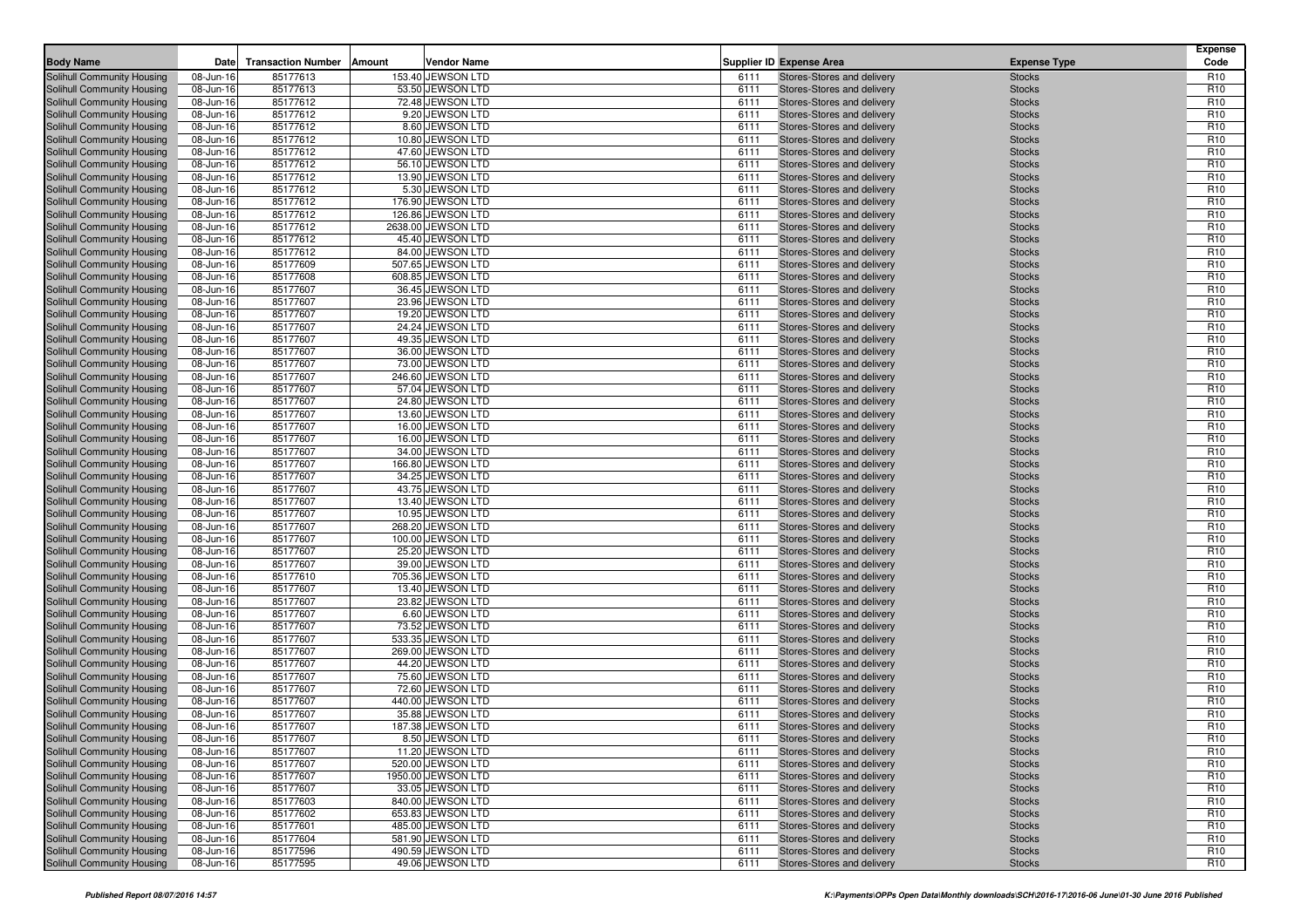| <b>Body Name</b>           | Date      | <b>Transaction Number</b> | Amount | Vendor Name                                                              |         | <b>Supplier ID Expense Area</b>        | <b>Expense Type</b>          | <b>Expense</b><br>Code |
|----------------------------|-----------|---------------------------|--------|--------------------------------------------------------------------------|---------|----------------------------------------|------------------------------|------------------------|
|                            |           |                           |        |                                                                          |         |                                        |                              |                        |
| Solihull Community Housing | 08-Jun-16 | 85177595                  |        | 366.00 JEWSON LTD                                                        | 6111    | Stores-Stores and delivery             | <b>Stocks</b>                | R <sub>10</sub>        |
| Solihull Community Housing | 08-Jun-16 | 85177595                  |        | 326.00 JEWSON LTD                                                        | 6111    | Stores-Stores and delivery             | <b>Stocks</b>                | R <sub>10</sub>        |
| Solihull Community Housing | 08-Jun-16 | 85177598                  |        | 140.70 JEWSON LTD                                                        | 6111    | Stores-Stores and delivery             | <b>Stocks</b>                | R <sub>10</sub>        |
| Solihull Community Housing | 08-Jun-16 | 85177598                  |        | 160.00 JEWSON LTD                                                        | 6111    | Stores-Stores and delivery             | <b>Stocks</b>                | R <sub>10</sub>        |
| Solihull Community Housing | 08-Jun-16 | 85177598                  |        | 51.10 JEWSON LTD                                                         | 6111    | Stores-Stores and delivery             | <b>Stocks</b>                | R <sub>10</sub>        |
| Solihull Community Housing | 08-Jun-16 | 85177598                  |        | 163.20 JEWSON LTD                                                        | 6111    | Stores-Stores and delivery             | <b>Stocks</b>                | R <sub>10</sub>        |
| Solihull Community Housing | 08-Jun-16 | 85177594                  |        | 466.04 JEWSON LTD                                                        | 6111    | Stores-Stores and delivery             | <b>Stocks</b>                | R <sub>10</sub>        |
| Solihull Community Housing | 08-Jun-16 | 85177598                  |        | 205.80 JEWSON LTD                                                        | 6111    | Stores-Stores and delivery             | <b>Stocks</b>                | R <sub>10</sub>        |
| Solihull Community Housing | 08-Jun-16 | 85177598                  |        | 163.90 JEWSON LTD                                                        | 6111    | Stores-Stores and delivery             | <b>Stocks</b>                | R <sub>10</sub>        |
| Solihull Community Housing | 08-Jun-16 | 85177598                  |        | 392.85 JEWSON LTD                                                        | 6111    | Stores-Stores and delivery             | <b>Stocks</b>                | R <sub>10</sub>        |
| Solihull Community Housing | 08-Jun-16 | 85177598                  |        | 235.80 JEWSON LTD                                                        | 6111    | Stores-Stores and delivery             | <b>Stocks</b>                | R <sub>10</sub>        |
| Solihull Community Housing | 08-Jun-16 | 85177598                  |        | 627.00 JEWSON LTD                                                        | 6111    | Stores-Stores and delivery             | <b>Stocks</b>                | R <sub>10</sub>        |
| Solihull Community Housing | 08-Jun-16 | 85177598                  |        | 188.30 JEWSON LTD                                                        | 6111    | Stores-Stores and delivery             | <b>Stocks</b>                | R <sub>10</sub>        |
| Solihull Community Housing | 08-Jun-16 | 85177598                  |        | 318.10 JEWSON LTD                                                        | 6111    | Stores-Stores and delivery             | <b>Stocks</b>                | R <sub>10</sub>        |
| Solihull Community Housing | 08-Jun-16 | 85177598                  |        | 114.40 JEWSON LTD                                                        | 6111    | Stores-Stores and delivery             | <b>Stocks</b>                | R <sub>10</sub>        |
| Solihull Community Housing | 08-Jun-16 | 85177598                  |        | 8.00 JEWSON LTD                                                          | 6111    | Stores-Stores and delivery             | <b>Stocks</b>                | R <sub>10</sub>        |
| Solihull Community Housing | 08-Jun-16 | 85177598                  |        | 75.60 JEWSON LTD                                                         | 6111    | Stores-Stores and delivery             | <b>Stocks</b>                | R <sub>10</sub>        |
| Solihull Community Housing | 08-Jun-16 | 85177598                  |        | 72.80 JEWSON LTD                                                         | 6111    | Stores-Stores and delivery             | <b>Stocks</b>                | R <sub>10</sub>        |
| Solihull Community Housing | 08-Jun-16 | 85177598                  |        | 219.00 JEWSON LTD                                                        | 6111    | Stores-Stores and delivery             | <b>Stocks</b>                | R <sub>10</sub>        |
| Solihull Community Housing | 08-Jun-16 | 85177598                  |        | 72.60 JEWSON LTD                                                         | 6111    | Stores-Stores and delivery             | <b>Stocks</b>                | R <sub>10</sub>        |
| Solihull Community Housing | 08-Jun-16 | 85177598                  |        | 96.60 JEWSON LTD                                                         | 6111    | Stores-Stores and delivery             | <b>Stocks</b>                | R <sub>10</sub>        |
| Solihull Community Housing | 08-Jun-16 | 85177598                  |        | 30.30 JEWSON LTD                                                         | 6111    | Stores-Stores and delivery             | <b>Stocks</b>                | R <sub>10</sub>        |
| Solihull Community Housing | 08-Jun-16 | 85177598                  |        | 12.00 JEWSON LTD                                                         | 6111    | Stores-Stores and delivery             | <b>Stocks</b>                | R <sub>10</sub>        |
| Solihull Community Housing | 08-Jun-16 | 85177598                  |        | 565.20 JEWSON LTD                                                        | 6111    | Stores-Stores and delivery             | <b>Stocks</b>                | R <sub>10</sub>        |
| Solihull Community Housing | 08-Jun-16 | 85177598                  |        | 22.50 JEWSON LTD                                                         | 6111    | Stores-Stores and delivery             | <b>Stocks</b>                | R <sub>10</sub>        |
| Solihull Community Housing | 08-Jun-16 | 85177598                  |        | 62.55 JEWSON LTD                                                         | 6111    | Stores-Stores and delivery             | <b>Stocks</b>                | R <sub>10</sub>        |
| Solihull Community Housing | 08-Jun-16 | 85177598                  |        | 50.50 JEWSON LTD                                                         | 6111    | Stores-Stores and delivery             | <b>Stocks</b>                | R <sub>10</sub>        |
| Solihull Community Housing | 08-Jun-16 | 85177598                  |        | 318.10 JEWSON LTD                                                        | 6111    | Stores-Stores and delivery             | <b>Stocks</b>                | R <sub>10</sub>        |
| Solihull Community Housing | 08-Jun-16 | 85177598                  |        | 21.80 JEWSON LTD                                                         | 6111    | Stores-Stores and delivery             | <b>Stocks</b>                | R <sub>10</sub>        |
| Solihull Community Housing | 08-Jun-16 | 85177598                  |        | 14.00 JEWSON LTD                                                         | 6111    | Stores-Stores and delivery             | <b>Stocks</b>                | R <sub>10</sub>        |
| Solihull Community Housing | 08-Jun-16 | 85177598                  |        | 125.42 JEWSON LTD                                                        | 6111    | Stores-Stores and delivery             | <b>Stocks</b>                | R <sub>10</sub>        |
| Solihull Community Housing | 08-Jun-16 | 85177598                  |        | 54.00 JEWSON LTD                                                         | 6111    | Stores-Stores and delivery             | <b>Stocks</b>                | R <sub>10</sub>        |
| Solihull Community Housing | 08-Jun-16 | 85177598                  |        | 84.30 JEWSON LTD                                                         | 6111    | Stores-Stores and delivery             | <b>Stocks</b>                | R <sub>10</sub>        |
| Solihull Community Housing | 08-Jun-16 | 85177647                  |        | -320.01 JEWSON LTD                                                       | 6111    | Stores-Stores and delivery             | <b>Stocks</b>                | R <sub>10</sub>        |
| Solihull Community Housing | 08-Jun-16 | 85177654                  |        | -376.80 JEWSON LTD                                                       | 6111    | Stores-Stores and delivery             | <b>Stocks</b>                | R <sub>10</sub>        |
| Solihull Community Housing | 17-Jun-16 | 85449036                  |        | 23276.31 LEX AUTOLEASE LIMITED                                           | 5540686 | Client - Fleet Management              | Vehicle Hire                 | C <sub>30</sub>        |
| Solihull Community Housing | 17-Jun-16 | 85449034                  |        | 621.82 LEX AUTOLEASE LIMITED                                             | 5540686 | Client - Fleet Management              | <b>Vehicle Hire</b>          | C <sub>30</sub>        |
| Solihull Community Housing | 17-Jun-16 | 85449033                  |        | 483.67 LEX AUTOLEASE LIMITED                                             | 5540686 | Client - Fleet Management              | <b>Vehicle Hire</b>          | C30                    |
| Solihull Community Housing | 17-Jun-16 | 85449032                  |        | 317.60 LEX AUTOLEASE LIMITED                                             | 5540686 | Client - Fleet Management              | Vehicle Hire                 | C <sub>30</sub>        |
| Solihull Community Housing | 17-Jun-16 | 85449031                  |        | 491.00 LEX AUTOLEASE LIMITED                                             | 5540686 | Client - Fleet Management              | <b>Vehicle Hire</b>          | C <sub>30</sub>        |
| Solihull Community Housing | 17-Jun-16 | 85449027                  |        | 265.78 LEX AUTOLEASE LIMITED                                             | 5540686 | Client - Fleet Management              | <b>Vehicle Hire</b>          | C30                    |
| Solihull Community Housing | 17-Jun-16 | 85449035                  |        | 460.04 LEX AUTOLEASE LIMITED                                             | 5540686 | Client - Fleet Management              | Vehicle Hire                 | C30                    |
| Solihull Community Housing | 17-Jun-16 | 85449025                  |        | 7130.00 LEX AUTOLEASE LIMITED                                            | 5540686 | Client - Fleet Management              | Insurance and Tax            | C <sub>50</sub>        |
| Solihull Community Housing | 17-Jun-16 | 85449023                  |        | 663.78 LEX AUTOLEASE LIMITED                                             | 5540686 | Client - Fleet Management              | Vehicle service and repair   | C60                    |
| Solihull Community Housing | 28-Jun-16 | 85709550                  |        | 3900.00 LIBERATA UK LIMITED                                              | 260485  | Income Collection Team                 | <b>Court Fees</b>            | D <sub>54</sub>        |
| Solihull Community Housing | 15-Jun-16 | 85386608                  |        | 257.70 LIFT & ENGINEERING SERVICES                                       | 1656614 | <b>Mechanical &amp; Electrical</b>     | <b>Utility Related Works</b> | <b>B34</b>             |
| Solihull Community Housing | 15-Jun-16 | 85386601                  |        | 537.97 LIFT & ENGINEERING SERVICES                                       | 1656614 | Mechanical & Electrical                | <b>Utility Related Works</b> | <b>B34</b>             |
| Solihull Community Housing | 07-Jun-16 | 85129623                  |        | 3699.98 LIFT & ENGINEERING SERVICES                                      | 1656614 | <b>Mechanical &amp; Electrical</b>     | <b>Utility Related Works</b> | <b>B34</b>             |
| Solihull Community Housing |           | 85129615                  |        | 340.79 LIFT & ENGINEERING SERVICES                                       | 1656614 | <b>Mechanical &amp; Electrical</b>     |                              | <b>B34</b>             |
|                            | 07-Jun-16 |                           |        |                                                                          |         |                                        | <b>Utility Related Works</b> | <b>B34</b>             |
| Solihull Community Housing | 07-Jun-16 | 85129601                  |        | 403.89 LIFT & ENGINEERING SERVICES<br>343.12 LIFT & ENGINEERING SERVICES | 1656614 | Mechanical & Electrical                | <b>Utility Related Works</b> |                        |
| Solihull Community Housing | 07-Jun-16 | 85129594                  |        |                                                                          | 1656614 | <b>Mechanical &amp; Electrical</b>     | <b>Utility Related Works</b> | <b>B34</b>             |
| Solihull Community Housing | 07-Jun-16 | 85129589                  |        | 251.70 LIFT & ENGINEERING SERVICES                                       | 1656614 | <b>Mechanical &amp; Electrical</b>     | <b>Utility Related Works</b> | <b>B34</b>             |
| Solihull Community Housing | 07-Jun-16 | 85129586                  |        | 1047.84 LIFT & ENGINEERING SERVICES                                      |         | 1656614 Mechanical & Electrical        | <b>Utility Related Works</b> | <b>B34</b>             |
| Solihull Community Housing | 07-Jun-16 | 85120551                  |        | 32.39 LYRECO UK LTD                                                      | 74691   | <b>Endeavour House</b>                 | Stationery                   | D <sub>25</sub>        |
| Solihull Community Housing | 07-Jun-16 | 85120551                  |        | 207.62 LYRECO UK LTD                                                     | 74691   | <b>Endeavour House</b>                 | Stationery                   | D <sub>25</sub>        |
| Solihull Community Housing | 20-Jun-16 | 85509554                  |        | 7133.97 MAN COMMERCIAL PROTECTION LTD                                    | 946596  | <b>CCTV</b>                            | Security                     | <b>B43</b>             |
| Solihull Community Housing | 20-Jun-16 | 85509553                  |        | 17240.43 MAN COMMERCIAL PROTECTION LTD                                   | 946596  | <b>CCTV</b>                            | Security                     | <b>B43</b>             |
| Solihull Community Housing | 06-Jun-16 | 85103565                  |        | 17811.39 MAN COMMERCIAL PROTECTION LTD                                   | 946596  | <b>CCTV</b>                            | Security                     | <b>B43</b>             |
| Solihull Community Housing | 06-Jun-16 | 85103565                  |        | 250.00 MAN COMMERCIAL PROTECTION LTD                                     | 946596  | <b>CCTV</b>                            | Security                     | <b>B43</b>             |
| Solihull Community Housing | 06-Jun-16 | 85103562                  |        | 18061.39 MAN COMMERCIAL PROTECTION LTD                                   | 946596  | <b>CCTV</b>                            | Security                     | <b>B43</b>             |
| Solihull Community Housing | 13-Jun-16 | 85294549                  |        | 240.00 MAN COMMERCIAL PROTECTION LTD                                     | 946596  | Private Sector Leasing - 87 Warwick Rd | <b>Professional Fees</b>     | D <sub>50</sub>        |
| Solihull Community Housing | 23-Jun-16 | 85600556                  |        | 998.80 MARSTON TIMBER PRESERVATION LTD                                   | 6558    | North Property Repairs-Day to day      | <b>External Structures</b>   | <b>B33</b>             |
| Solihull Community Housing | 20-Jun-16 | 85509555                  |        | 11348.89 MITIE PROPERTY SERVICES MIDS LTD                                | 6724    | High Rise - Communal Decorating        | <b>Contractor Payments</b>   | B70                    |
| Solihull Community Housing | 07-Jun-16 | 85129626                  |        | 315.00 MOSSVALE MAINTENANCE & SEALING SERVICES LTD                       | 48908   | Mechanical & Electrical                | <b>Utility Related Works</b> | <b>B34</b>             |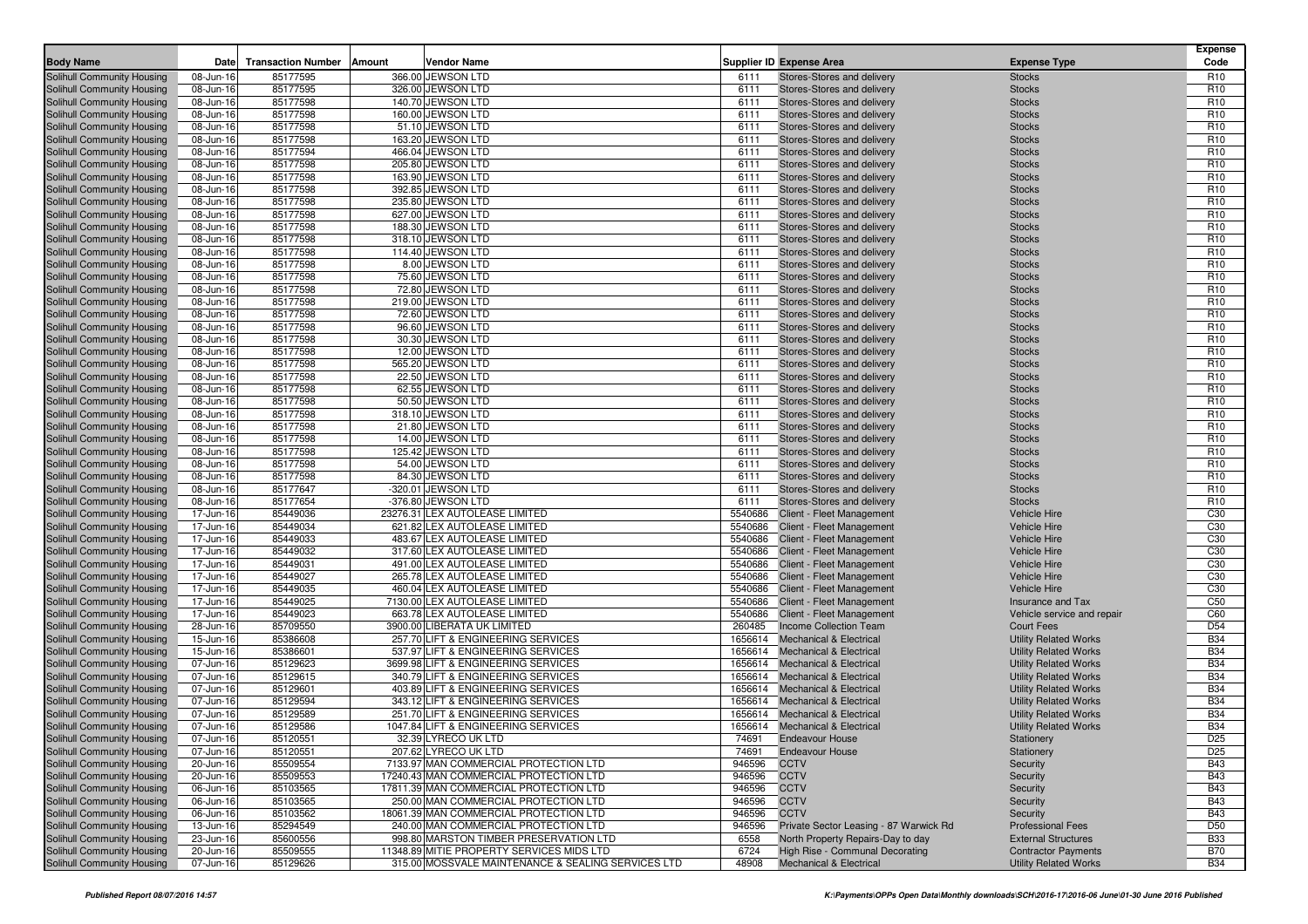| <b>Body Name</b>                                         | Date                   | <b>Transaction Number</b> | Amount<br>Vendor Name                                                                            |                  | Supplier ID Expense Area                                                     | <b>Expense Type</b>                                        | <b>Expense</b><br>Code             |
|----------------------------------------------------------|------------------------|---------------------------|--------------------------------------------------------------------------------------------------|------------------|------------------------------------------------------------------------------|------------------------------------------------------------|------------------------------------|
|                                                          |                        |                           |                                                                                                  |                  |                                                                              |                                                            |                                    |
| Solihull Community Housing<br>Solihull Community Housing | 07-Jun-16<br>15-Jun-16 | 85129624<br>85386555      | 718.15 MOSSVALE MAINTENANCE & SEALING SERVICES LTD<br>385.35 MTD SCAFFOLDING LTD                 | 48908<br>233945  | <b>Mechanical &amp; Electrical</b><br>North Property Repairs-Day to day      | <b>Utility Related Works</b><br><b>External Structures</b> | <b>B34</b><br><b>B33</b>           |
| Solihull Community Housing                               | 15-Jun-16              | 85386554                  | 385.35 MTD SCAFFOLDING LTD                                                                       | 233945           | North Property Repairs-Day to day                                            | <b>External Structures</b>                                 | <b>B33</b>                         |
| Solihull Community Housing                               | 15-Jun-16              | 85386552                  | 385.35 MTD SCAFFOLDING LTD                                                                       | 233945           | North Property Repairs-Day to day                                            | <b>External Structures</b>                                 | <b>B33</b>                         |
| Solihull Community Housing                               | 15-Jun-16              | 85386553                  | 256.90 MTD SCAFFOLDING LTD                                                                       | 233945           | North Property Repairs-Day to day                                            | <b>External Structures</b>                                 | <b>B33</b>                         |
| Solihull Community Housing                               | 07-Jun-16              | 85129564                  | 385.35 MTD SCAFFOLDING LTD                                                                       | 233945           | North Property Repairs-Day to day                                            | <b>External Structures</b>                                 | <b>B33</b>                         |
| Solihull Community Housing                               | 07-Jun-16              | 85129565                  | 512.72 MTD SCAFFOLDING LTD                                                                       | 233945           | North Property Repairs-Day to day                                            | <b>External Structures</b>                                 | <b>B33</b>                         |
| Solihull Community Housing                               | 20-Jun-16              | 85472586                  | 30.50 NATIONAL PLASTICS                                                                          | 206818           | Stores-Stores and delivery                                                   | <b>Stocks</b>                                              | R <sub>10</sub>                    |
| Solihull Community Housing                               | 20-Jun-16              | 85472586                  | 308.00 NATIONAL PLASTICS                                                                         | 206818           | Stores-Stores and delivery                                                   | <b>Stocks</b>                                              | R <sub>10</sub>                    |
| Solihull Community Housing                               | 20-Jun-16              | 85472646                  | 372.50 NATIONAL SAFETY SUPPLIES                                                                  | 8072696          | Stores-Stores and delivery                                                   | <b>Stocks</b>                                              | R <sub>10</sub>                    |
| Solihull Community Housing                               | 20-Jun-16              | 85472646                  | 11.27 NATIONAL SAFETY SUPPLIES                                                                   | 8072696          | Stores-Stores and delivery                                                   | <b>Stocks</b>                                              | R <sub>10</sub>                    |
| Solihull Community Housing                               | 20-Jun-16              | 85472646                  | 25.08 NATIONAL SAFETY SUPPLIES                                                                   | 8072696          | Stores-Stores and delivery                                                   | <b>Stocks</b>                                              | R <sub>10</sub>                    |
| Solihull Community Housing                               | 20-Jun-16              | 85472646                  | 7.80 NATIONAL SAFETY SUPPLIES                                                                    | 8072696          | Stores-Stores and delivery                                                   | <b>Stocks</b>                                              | R <sub>10</sub>                    |
| Solihull Community Housing                               | 20-Jun-16              | 85472646                  | 14.40 NATIONAL SAFETY SUPPLIES                                                                   | 8072696          | Stores-Stores and delivery                                                   | <b>Stocks</b>                                              | R <sub>10</sub>                    |
| Solihull Community Housing                               | 30-Jun-16              | 85754551                  | 210.00 NICHOLLS & CLARKE BUILDING PRODUCTS LTD                                                   | 176278           | Stores-Stores and delivery                                                   | <b>Stocks</b>                                              | R <sub>10</sub>                    |
| Solihull Community Housing                               | 30-Jun-16              | 85754549                  | 373.46 NICHOLLS & CLARKE BUILDING PRODUCTS LTD                                                   | 176278           | Stores-Stores and delivery                                                   | <b>Stocks</b>                                              | R <sub>10</sub>                    |
| Solihull Community Housing                               | 30-Jun-16              | 85754548                  | 420.00 NICHOLLS & CLARKE BUILDING PRODUCTS LTD                                                   | 176278           | Stores-Stores and delivery                                                   | <b>Stocks</b>                                              | R <sub>10</sub>                    |
| Solihull Community Housing                               | 15-Jun-16              | 85371562                  | 1050.00 NICHOLLS & CLARKE BUILDING PRODUCTS LTD                                                  | 176278           | Stores-Stores and delivery                                                   | <b>Stocks</b>                                              | R <sub>10</sub>                    |
| Solihull Community Housing                               | 15-Jun-16              | 85371559                  | 210.00 NICHOLLS & CLARKE BUILDING PRODUCTS LTD                                                   | 176278           | Stores-Stores and delivery                                                   | <b>Stocks</b>                                              | R <sub>10</sub><br>R <sub>10</sub> |
| Solihull Community Housing                               | 15-Jun-16<br>15-Jun-16 | 85371559<br>85371558      | 210.00 NICHOLLS & CLARKE BUILDING PRODUCTS LTD<br>210.00 NICHOLLS & CLARKE BUILDING PRODUCTS LTD | 176278<br>176278 | Stores-Stores and delivery<br>Stores-Stores and delivery                     | <b>Stocks</b><br><b>Stocks</b>                             | R <sub>10</sub>                    |
| Solihull Community Housing<br>Solihull Community Housing | 15-Jun-16              | 85371557                  | 256.60 NICHOLLS & CLARKE BUILDING PRODUCTS LTD                                                   | 176278           | Stores-Stores and delivery                                                   | <b>Stocks</b>                                              | R <sub>10</sub>                    |
| Solihull Community Housing                               | 15-Jun-16              | 85371556                  | 373.46 NICHOLLS & CLARKE BUILDING PRODUCTS LTD                                                   | 176278           | Stores-Stores and delivery                                                   | <b>Stocks</b>                                              | R <sub>10</sub>                    |
| Solihull Community Housing                               | 15-Jun-16              | 85371554                  | 1071.00 NICHOLLS & CLARKE BUILDING PRODUCTS LTD                                                  | 176278           | Stores-Stores and delivery                                                   | <b>Stocks</b>                                              | R <sub>10</sub>                    |
| Solihull Community Housing                               | 15-Jun-16              | 85371554                  | 214.20 NICHOLLS & CLARKE BUILDING PRODUCTS LTD                                                   | 176278           | Stores-Stores and delivery                                                   | <b>Stocks</b>                                              | R <sub>10</sub>                    |
| Solihull Community Housing                               | 15-Jun-16              | 85371554                  | 214.20 NICHOLLS & CLARKE BUILDING PRODUCTS LTD                                                   | 176278           | Stores-Stores and delivery                                                   | <b>Stocks</b>                                              | R <sub>10</sub>                    |
| <b>Solihull Community Housing</b>                        | 15-Jun-16              | 85371553                  | 1071.00 NICHOLLS & CLARKE BUILDING PRODUCTS LTD                                                  | 176278           | Stores-Stores and delivery                                                   | <b>Stocks</b>                                              | R <sub>10</sub>                    |
| Solihull Community Housing                               | 15-Jun-16              | 85371552                  | 642.60 NICHOLLS & CLARKE BUILDING PRODUCTS LTD                                                   | 176278           | Stores-Stores and delivery                                                   | <b>Stocks</b>                                              | R <sub>10</sub>                    |
| Solihull Community Housing                               | 15-Jun-16              | 85371555                  | 1071.00 NICHOLLS & CLARKE BUILDING PRODUCTS LTD                                                  | 176278           | Stores-Stores and delivery                                                   | <b>Stocks</b>                                              | R <sub>10</sub>                    |
| Solihull Community Housing                               | 08-Jun-16              | 85177549                  | 210.00 NICHOLLS & CLARKE BUILDING PRODUCTS LTD                                                   | 176278           | Stores-Stores and delivery                                                   | <b>Stocks</b>                                              | R <sub>10</sub>                    |
| Solihull Community Housing                               | 08-Jun-16              | 85177548                  | 214.20 NICHOLLS & CLARKE BUILDING PRODUCTS LTD                                                   | 176278           | Stores-Stores and delivery                                                   | <b>Stocks</b>                                              | R <sub>10</sub>                    |
| Solihull Community Housing                               | 08-Jun-16              | 85177547                  | 210.00 NICHOLLS & CLARKE BUILDING PRODUCTS LTD                                                   | 176278           | Stores-Stores and delivery                                                   | <b>Stocks</b>                                              | R <sub>10</sub>                    |
| Solihull Community Housing                               | 08-Jun-16              | 85177550                  | 1050.00 NICHOLLS & CLARKE BUILDING PRODUCTS LTD                                                  | 176278           | Stores-Stores and delivery                                                   | <b>Stocks</b>                                              | R <sub>10</sub>                    |
| Solihull Community Housing                               | 22-Jun-16              | 85557583                  | 552.78 NIYAA PEOPLE                                                                              | 1651616          | <b>Direct-Adaptations-Showers</b>                                            | <b>Agency Staff</b>                                        | A60                                |
| Solihull Community Housing                               | 15-Jun-16              | 85375587                  | 552.78 NIYAA PEOPLE                                                                              | 1651616          | <b>Direct-Adaptations-Showers</b>                                            | <b>Agency Staff</b>                                        | A60                                |
| Solihull Community Housing                               | 13-Jun-16              | 85294552                  | 552.78 NIYAA PEOPLE                                                                              |                  | 1651616 Direct-Adaptations-Showers                                           | <b>Agency Staff</b>                                        | A60                                |
| Solihull Community Housing                               | 07-Jun-16              | 85127549                  | 507.96 NIYAA PEOPLE                                                                              |                  | 1651616 Direct-Adaptations-Showers                                           | <b>Agency Staff</b>                                        | A60                                |
| Solihull Community Housing                               | 29-Jun-16              | 85724688                  | 518.74 NIYAA PEOPLE                                                                              |                  | 1651616 Capital Programmes                                                   | <b>Agency Staff</b>                                        | A60                                |
| Solihull Community Housing                               | 22-Jun-16              | 85557580                  | 518.74 NIYAA PEOPLE                                                                              | 1651616          | <b>Capital Programmes</b>                                                    | <b>Agency Staff</b>                                        | A60                                |
| Solihull Community Housing<br>Solihull Community Housing | 15-Jun-16<br>13-Jun-16 | 85375588<br>85294561      | 518.74 NIYAA PEOPLE<br>413.59 NIYAA PEOPLE                                                       |                  | 1651616 Capital Programmes                                                   | <b>Agency Staff</b>                                        | A60<br>A60                         |
| Solihull Community Housing                               | 01-Jun-16              | 85008548                  | 210.30 NIYAA PEOPLE                                                                              |                  | 1651616 Capital Programmes<br>1651616 Capital Programmes                     | <b>Agency Staff</b><br><b>Agency Staff</b>                 | A60                                |
| Solihull Community Housing                               | 28-Jun-16              | 85696587                  | 537.84 NIYAA PEOPLE                                                                              | 1651616          | <b>North Property Repairs-Voids</b>                                          | <b>Agency Staff</b>                                        | A60                                |
| Solihull Community Housing                               | 28-Jun-16              | 85696586                  | 552.78 NIYAA PEOPLE                                                                              |                  | 1651616 North Property Repairs-Voids                                         | <b>Agency Staff</b>                                        | A60                                |
| Solihull Community Housing                               | 28-Jun-16              | 85696583                  | 552.78 NIYAA PEOPLE                                                                              |                  | 1651616 North Property Repairs-Voids                                         | <b>Agency Staff</b>                                        | A60                                |
| Solihull Community Housing                               | 28-Jun-16              | 85696582                  | 354.00 NIYAA PEOPLE                                                                              | 1651616          | North Property Repairs-Voids                                                 | <b>Agency Staff</b>                                        | A60                                |
| Solihull Community Housing                               | 28-Jun-16              | 85696581                  | 552.78 NIYAA PEOPLE                                                                              |                  | 1651616 North Property Repairs-Voids                                         | <b>Agency Staff</b>                                        | A60                                |
| Solihull Community Housing                               | 28-Jun-16              | 85696585                  | 552.78 NIYAA PEOPLE                                                                              |                  | 1651616 North Property Repairs-Voids                                         | <b>Agency Staff</b>                                        | A60                                |
| Solihull Community Housing                               | 22-Jun-16              | 85557588                  | 552.78 NIYAA PEOPLE                                                                              | 1651616          | North Property Repairs-Voids                                                 | <b>Agency Staff</b>                                        | A60                                |
| Solihull Community Housing                               | 22-Jun-16              | 85557587                  | 552.78 NIYAA PEOPLE                                                                              |                  | 1651616 North Property Repairs-Voids                                         | <b>Agency Staff</b>                                        | A60                                |
| Solihull Community Housing                               | 22-Jun-16              | 85557586                  | 552.78 NIYAA PEOPLE                                                                              |                  | 1651616 North Property Repairs-Voids                                         | <b>Agency Staff</b>                                        | A60                                |
| Solihull Community Housing                               | 22-Jun-16              | 85557585                  | 444.00 NIYAA PEOPLE                                                                              |                  | 1651616 North Property Repairs-Voids                                         | <b>Agency Staff</b>                                        | A60                                |
| Solihull Community Housing                               | 22-Jun-16              | 85557584                  | 552.78 NIYAA PEOPLE                                                                              |                  | 1651616 North Property Repairs-Voids                                         | <b>Agency Staff</b>                                        | A60                                |
| Solihull Community Housing                               | 22-Jun-16              | 85557582                  | 7.20 NIYAA PEOPLE                                                                                |                  | 1651616 North Property Repairs-Voids                                         | <b>Agency Staff</b>                                        | A60                                |
| Solihull Community Housing                               | 22-Jun-16              | 85557582                  | 545.58 NIYAA PEOPLE                                                                              |                  | 1651616 North Property Repairs-Voids                                         | <b>Agency Staff</b>                                        | A60                                |
| Solihull Community Housing                               | 15-Jun-16              | 85375578                  | 537.84 NIYAA PEOPLE                                                                              |                  | 1651616 North Property Repairs-Voids                                         | <b>Agency Staff</b>                                        | A60                                |
| Solihull Community Housing                               | 15-Jun-16              | 85375576                  | 448.20 NIYAA PEOPLE                                                                              |                  | 1651616 North Property Repairs-Voids                                         | <b>Agency Staff</b>                                        | A60                                |
| Solihull Community Housing                               | 15-Jun-16              | 85375572                  | 552.78 NIYAA PEOPLE                                                                              |                  | 1651616 North Property Repairs-Voids                                         | <b>Agency Staff</b>                                        | A60                                |
| Solihull Community Housing                               | 15-Jun-16              | 85375574                  | 444.00 NIYAA PEOPLE                                                                              |                  | 1651616 North Property Repairs-Voids                                         | <b>Agency Staff</b>                                        | A60                                |
| Solihull Community Housing                               | 15-Jun-16              | 85375574                  | -440.00 NIYAA PEOPLE                                                                             |                  | 1651616 North Property Repairs-Voids                                         | <b>Agency Staff</b>                                        | A60                                |
| Solihull Community Housing                               | 15-Jun-16              | 85375582                  | 552.78 NIYAA PEOPLE                                                                              |                  | 1651616 North Property Repairs-Voids                                         | <b>Agency Staff</b>                                        | A60                                |
| Solihull Community Housing<br>Solihull Community Housing | 15-Jun-16              | 85375574                  | 440.00 NIYAA PEOPLE<br>328.68 NIYAA PEOPLE                                                       |                  | 1651616 North Property Repairs-Voids                                         | <b>Agency Staff</b>                                        | A60                                |
| Solihull Community Housing                               | 13-Jun-16              | 85294566<br>85294565      | 440.73 NIYAA PEOPLE                                                                              |                  | 1651616 North Property Repairs-Voids<br>1651616 North Property Repairs-Voids | <b>Agency Staff</b>                                        | A60<br>A60                         |
|                                                          | 13-Jun-16              |                           |                                                                                                  |                  |                                                                              | <b>Agency Staff</b>                                        |                                    |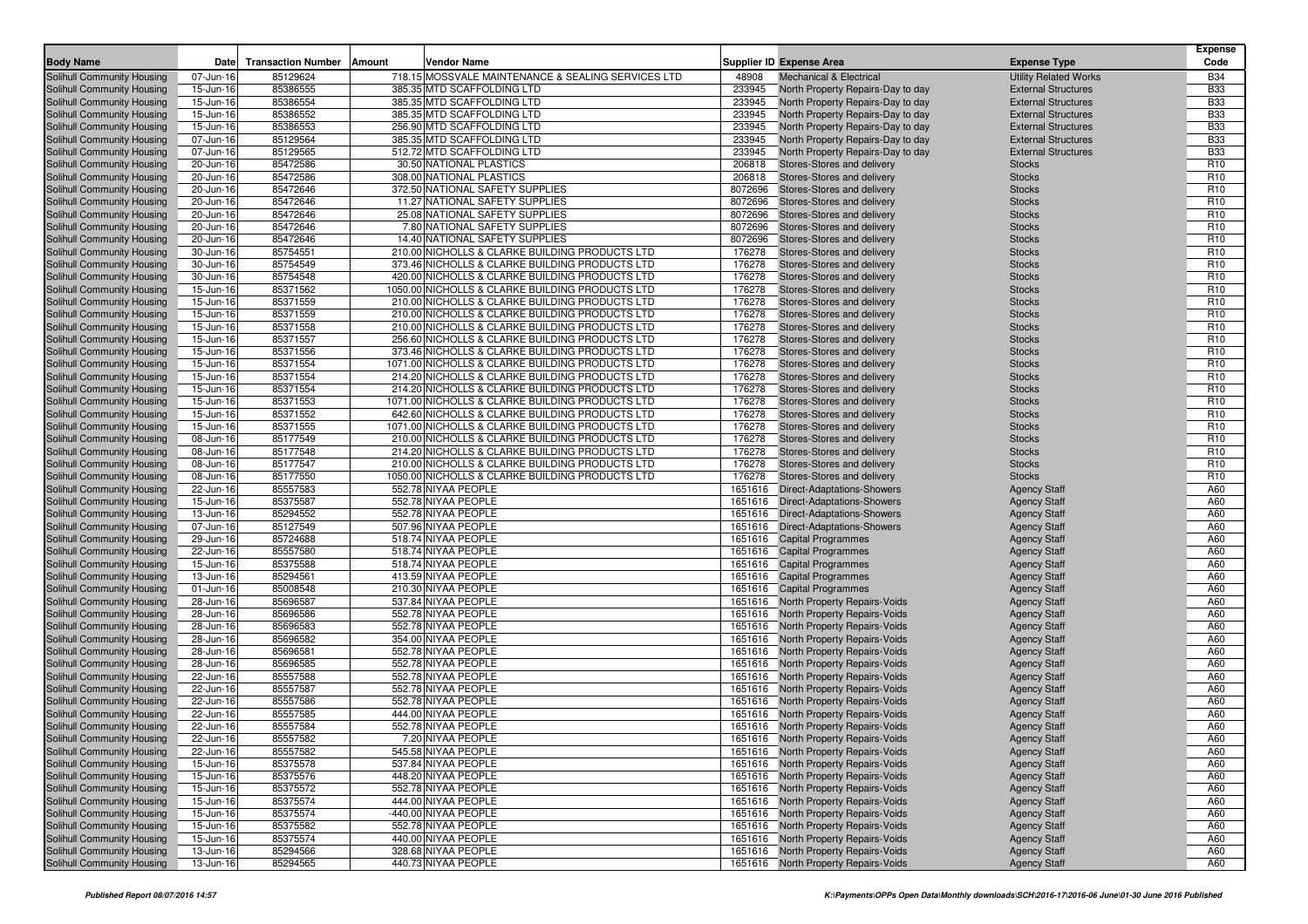|                                                          |                        |                                     |                                                                                                         |                                                                              |                                                              | Expense                  |
|----------------------------------------------------------|------------------------|-------------------------------------|---------------------------------------------------------------------------------------------------------|------------------------------------------------------------------------------|--------------------------------------------------------------|--------------------------|
| <b>Body Name</b>                                         | Date                   | <b>Transaction Number</b><br>Amount | Vendor Name                                                                                             | <b>Supplier ID Expense Area</b>                                              | <b>Expense Type</b>                                          | Code                     |
| Solihull Community Housing                               | 13-Jun-16              | 85294564                            | 440.73 NIYAA PEOPLE                                                                                     | 1651616 North Property Repairs-Voids                                         | <b>Agency Staff</b>                                          | A60                      |
| Solihull Community Housing                               | 13-Jun-16              | 85294563                            | 354.00 NIYAA PEOPLE<br>440.73 NIYAA PEOPLE                                                              | 1651616 North Property Repairs-Voids                                         | <b>Agency Staff</b>                                          | A60<br>A60               |
| Solihull Community Housing                               | 13-Jun-16              | 85294562                            | 552.78 NIYAA PEOPLE                                                                                     | 1651616 North Property Repairs-Voids                                         | <b>Agency Staff</b>                                          | A60                      |
| Solihull Community Housing<br>Solihull Community Housing | 13-Jun-16<br>13-Jun-16 | 85294559<br>85294558                | 465.00 NIYAA PEOPLE                                                                                     | 1651616 North Property Repairs-Voids<br>1651616 North Property Repairs-Voids | <b>Agency Staff</b><br><b>Agency Staff</b>                   | A60                      |
| Solihull Community Housing                               | 13-Jun-16              | 85294557                            | 445.63 NIYAA PEOPLE                                                                                     | 1651616 North Property Repairs-Voids                                         | <b>Agency Staff</b>                                          | A60                      |
| Solihull Community Housing                               | 13-Jun-16              | 85294556                            | 523.13 NIYAA PEOPLE                                                                                     | 1651616 North Property Repairs-Voids                                         | <b>Agency Staff</b>                                          | A60                      |
| Solihull Community Housing                               | 13-Jun-16              | 85294555                            | 573.50 NIYAA PEOPLE                                                                                     | 1651616 North Property Repairs-Voids                                         | <b>Agency Staff</b>                                          | A60                      |
| Solihull Community Housing                               | 13-Jun-16              | 85294553                            | 550.25 NIYAA PEOPLE                                                                                     | 1651616 North Property Repairs-Voids                                         | <b>Agency Staff</b>                                          | A60                      |
| Solihull Community Housing                               | 13-Jun-16              | 85294554                            | 440.73 NIYAA PEOPLE                                                                                     | 1651616 North Property Repairs-Voids                                         | <b>Agency Staff</b>                                          | A60                      |
| Solihull Community Housing                               | 07-Jun-16              | 85127548                            | 440.73 NIYAA PEOPLE                                                                                     | 1651616 North Property Repairs-Voids                                         | <b>Agency Staff</b>                                          | A60                      |
| Solihull Community Housing                               | 06-Jun-16              | 85103564                            | 444.00 NIYAA PEOPLE                                                                                     | 1651616 North Property Repairs-Voids                                         | <b>Agency Staff</b>                                          | A60                      |
| Solihull Community Housing                               | 06-Jun-16              | 85103563                            | 552.78 NIYAA PEOPLE                                                                                     | 1651616 North Property Repairs-Voids                                         | <b>Agency Staff</b>                                          | A60                      |
| Solihull Community Housing                               | 01-Jun-16              | 85005589                            | 552.78 NIYAA PEOPLE                                                                                     | 1651616 North Property Repairs-Voids                                         | <b>Agency Staff</b>                                          | A60                      |
| Solihull Community Housing                               | 01-Jun-16              | 85005588                            | 552.78 NIYAA PEOPLE                                                                                     | 1651616 North Property Repairs-Voids                                         | <b>Agency Staff</b>                                          | A60                      |
| Solihull Community Housing                               | 01-Jun-16              | 85005587                            | 552.78 NIYAA PEOPLE                                                                                     | 1651616 North Property Repairs-Voids                                         | <b>Agency Staff</b>                                          | A60                      |
| Solihull Community Housing                               | 01-Jun-16              | 85005585                            | 522.90 NIYAA PEOPLE                                                                                     | 1651616 North Property Repairs-Voids                                         | <b>Agency Staff</b>                                          | A60                      |
| Solihull Community Housing                               | 01-Jun-16              | 85005582                            | 552.78 NIYAA PEOPLE<br>1651616                                                                          | <b>North Property Repairs-Voids</b>                                          | <b>Agency Staff</b>                                          | A60                      |
| Solihull Community Housing                               | 29-Jun-16              | 85724690                            | 444.00 NIYAA PEOPLE                                                                                     | 1651616 Damp Removal & Painting                                              | <b>Agency Staff</b>                                          | A60                      |
| Solihull Community Housing                               | 28-Jun-16              | 85697549                            | 444.00 NIYAA PEOPLE                                                                                     | 1651616 Damp Removal & Painting                                              | <b>Agency Staff</b>                                          | A60                      |
| Solihull Community Housing                               | 01-Jun-16              | 85005584                            | 444.00 NIYAA PEOPLE                                                                                     | 1651616 Damp Removal & Painting                                              | <b>Agency Staff</b>                                          | A60                      |
| Solihull Community Housing                               | 15-Jun-16              | 85386632                            | 391.41 NOVUS PROPERTY SOLUTIONS<br>3522686                                                              | Decent Homes Prog - Internal                                                 | <b>Contractor Payments</b>                                   | <b>B70</b>               |
| Solihull Community Housing                               | 17-Jun-16              | 85446564                            | 2325.74 NOVUS PROPERTY SOLUTIONS<br>3522686                                                             | North Property Repairs-Voids                                                 | <b>Voids</b>                                                 | <b>B38</b>               |
| Solihull Community Housing                               | 07-Jun-16              | 85129645                            | 452.66 NOVUS PROPERTY SOLUTIONS<br>3522686                                                              | North Property Repairs-Day to day                                            | <b>Internal Works</b>                                        | <b>B31</b>               |
| Solihull Community Housing                               | 07-Jun-16              | 85129634                            | 383.02 NOVUS PROPERTY SOLUTIONS<br>3522686                                                              | North Property Repairs-Day to day                                            | <b>Internal Works</b>                                        | <b>B31</b>               |
| Solihull Community Housing                               | 07-Jun-16              | 85129630                            | 243.74 NOVUS PROPERTY SOLUTIONS<br>3522686                                                              | North Property Repairs-Day to day                                            | <b>Internal Works</b>                                        | <b>B31</b>               |
| Solihull Community Housing                               | 07-Jun-16              | 85129632                            | 3522686<br>300.54 NOVUS PROPERTY SOLUTIONS                                                              | Insulation                                                                   | <b>Contractor Payments</b>                                   | <b>B70</b>               |
| Solihull Community Housing                               | 17-Jun-16              | 85446566                            | 406.70 NOVUS PROPERTY SOLUTIONS<br>3522686                                                              | <b>Kitchens</b>                                                              | <b>Contractor Payments</b>                                   | <b>B70</b>               |
| Solihull Community Housing                               | 07-Jun-16              | 85124561                            | 795.00 OCEAN MEDIA GROUP LTD<br>181618                                                                  | <b>Board Administration</b>                                                  | <b>Professional Fees</b>                                     | D <sub>50</sub>          |
| Solihull Community Housing                               | 20-Jun-16              | 85509558                            | 490.00 OCEAN MEDIA GROUP LTD<br>181618                                                                  | <b>Central Administration</b>                                                | Conferences                                                  | D <sub>56</sub>          |
| Solihull Community Housing                               | 13-Jun-16              | 85280554                            | 374.00 OFFICE DEPOT UK LTD<br>115453                                                                    | <b>Endeavour House</b>                                                       | Stationery                                                   | D <sub>25</sub>          |
| Solihull Community Housing                               | 07-Jun-16              | 85121553                            | 548.73 OFFICE DEPOT UK LTD<br>115453                                                                    | <b>Endeavour House</b>                                                       | Stationery                                                   | D <sub>25</sub>          |
| Solihull Community Housing                               | 13-Jun-16              | 85280554                            | 3.54 OFFICE DEPOT UK LTD<br>115453                                                                      | <b>Endeavour House</b>                                                       | <b>Catering Provisions</b>                                   | D75                      |
| Solihull Community Housing                               | 07-Jun-16              | 85121553                            | 129.36 OFFICE DEPOT UK LTD<br>115453                                                                    | <b>Endeavour House</b>                                                       | <b>Catering Provisions</b>                                   | D75                      |
| Solihull Community Housing                               | 13-Jun-16              | 85280554                            | 124.00 OFFICE DEPOT UK LTD<br>115453                                                                    | <b>Endeavour House</b>                                                       | <b>ICT Consumables</b>                                       | D33                      |
| Solihull Community Housing                               | 30-Jun-16              | 85759903                            | 653.12 OPENVIEW SECURITY SOLUTIONS LTD<br>2385686                                                       | <b>Mechanical &amp; Electrical</b>                                           | <b>Utility Related Works</b>                                 | <b>B34</b>               |
| Solihull Community Housing                               | 30-Jun-16              | 85759880                            | 325.36 OPENVIEW SECURITY SOLUTIONS LTD<br>2385686                                                       | <b>Mechanical &amp; Electrical</b>                                           | <b>Utility Related Works</b>                                 | <b>B34</b>               |
| Solihull Community Housing<br>Solihull Community Housing | 30-Jun-16<br>30-Jun-16 | 85759877<br>85759883                | 3780.00 OPENVIEW SECURITY SOLUTIONS LTD<br>2385686<br>325.36 OPENVIEW SECURITY SOLUTIONS LTD<br>2385686 | <b>Mechanical &amp; Electrical</b><br><b>Mechanical &amp; Electrical</b>     | <b>Utility Related Works</b><br><b>Utility Related Works</b> | <b>B34</b><br><b>B34</b> |
| Solihull Community Housing                               | 30-Jun-16              | 85759849                            | 325.36 OPENVIEW SECURITY SOLUTIONS LTD<br>2385686                                                       | <b>Mechanical &amp; Electrical</b>                                           | <b>Utility Related Works</b>                                 | <b>B34</b>               |
| Solihull Community Housing                               | 30-Jun-16              | 85759847                            | 325.36 OPENVIEW SECURITY SOLUTIONS LTD<br>2385686                                                       | <b>Mechanical &amp; Electrical</b>                                           | <b>Utility Related Works</b>                                 | <b>B34</b>               |
| Solihull Community Housing                               | 21-Jun-16              | 85535622                            | 369.68 OPENVIEW SECURITY SOLUTIONS LTD<br>2385686                                                       | <b>Mechanical &amp; Electrical</b>                                           | <b>Utility Related Works</b>                                 | <b>B34</b>               |
| Solihull Community Housing                               | 08-Jun-16              | 85177808                            | 325.36 OPENVIEW SECURITY SOLUTIONS LTD<br>2385686                                                       | <b>Mechanical &amp; Electrical</b>                                           | <b>Utility Related Works</b>                                 | <b>B34</b>               |
| Solihull Community Housing                               | 08-Jun-16              | 85177720                            | 325.36 OPENVIEW SECURITY SOLUTIONS LTD<br>2385686                                                       | <b>Mechanical &amp; Electrical</b>                                           | <b>Utility Related Works</b>                                 | <b>B34</b>               |
| Solihull Community Housing                               | 08-Jun-16              | 85177745                            | 325.36 OPENVIEW SECURITY SOLUTIONS LTD<br>2385686                                                       | <b>Mechanical &amp; Electrical</b>                                           | <b>Utility Related Works</b>                                 | <b>B34</b>               |
| Solihull Community Housing                               | 08-Jun-16              | 85177687                            | 482.81 OPENVIEW SECURITY SOLUTIONS LTD<br>2385686                                                       | <b>Mechanical &amp; Electrical</b>                                           | <b>Utility Related Works</b>                                 | <b>B34</b>               |
| Solihull Community Housing                               | 08-Jun-16              | 85177677                            | 325.36 OPENVIEW SECURITY SOLUTIONS LTD<br>2385686                                                       | <b>Mechanical &amp; Electrical</b>                                           | <b>Utility Related Works</b>                                 | <b>B34</b>               |
| Solihull Community Housing                               | 08-Jun-16              | 85177675                            | 325.36 OPENVIEW SECURITY SOLUTIONS LTD<br>2385686                                                       | <b>Mechanical &amp; Electrical</b>                                           | <b>Utility Related Works</b>                                 | <b>B34</b>               |
| Solihull Community Housing                               | 08-Jun-16              | 85177852                            | 325.36 OPENVIEW SECURITY SOLUTIONS LTD<br>2385686                                                       | <b>Mechanical &amp; Electrical</b>                                           | <b>Utility Related Works</b>                                 | <b>B34</b>               |
| Solihull Community Housing                               | 08-Jun-16              | 85177887                            | 325.36 OPENVIEW SECURITY SOLUTIONS LTD<br>2385686                                                       | <b>Mechanical &amp; Electrical</b>                                           | <b>Utility Related Works</b>                                 | <b>B34</b>               |
| Solihull Community Housing                               | 08-Jun-16              | 85177875                            | 325.36 OPENVIEW SECURITY SOLUTIONS LTD<br>2385686                                                       | <b>Mechanical &amp; Electrical</b>                                           | <b>Utility Related Works</b>                                 | <b>B34</b>               |
| Solihull Community Housing                               | 08-Jun-16              | 85177874                            | 325.36 OPENVIEW SECURITY SOLUTIONS LTD<br>2385686                                                       | <b>Mechanical &amp; Electrical</b>                                           | <b>Utility Related Works</b>                                 | <b>B34</b>               |
| Solihull Community Housing                               | 08-Jun-16              | 85177849                            | 464.16 OPENVIEW SECURITY SOLUTIONS LTD                                                                  | 2385686 Mechanical & Electrical                                              | <b>Utility Related Works</b>                                 | <b>B34</b>               |
| Solihull Community Housing                               | 08-Jun-16              | 85177843                            | 325.36 OPENVIEW SECURITY SOLUTIONS LTD                                                                  | 2385686 Mechanical & Electrical                                              | <b>Utility Related Works</b>                                 | <b>B34</b>               |
| Solihull Community Housing                               | 08-Jun-16              | 85177884                            | 327.76 OPENVIEW SECURITY SOLUTIONS LTD                                                                  | 2385686 Mechanical & Electrical                                              | <b>Utility Related Works</b>                                 | <b>B34</b>               |
| Solihull Community Housing                               | 08-Jun-16              | 85177756                            | 333.36 OPENVIEW SECURITY SOLUTIONS LTD                                                                  | 2385686 Direct-Adaptations-General                                           | <b>Internal Works</b>                                        | <b>B31</b>               |
| Solihull Community Housing                               | 30-Jun-16              | 85759936                            | 404.47 OPENVIEW SECURITY SOLUTIONS LTD                                                                  | 2385686 Direct-Standby                                                       | <b>Other Building costs</b>                                  | <b>B39</b>               |
| Solihull Community Housing                               | 08-Jun-16              | 85177740                            | 651.61 OPENVIEW SECURITY SOLUTIONS LTD                                                                  | 2385686 Direct-Standby                                                       | <b>Other Building costs</b>                                  | <b>B39</b>               |
| Solihull Community Housing                               | 15-Jun-16              | 85386644                            | 295.00 OPUS STRUCTURAL SURVEYS                                                                          | 7489686 MST -Structural Works                                                | <b>Contractor Payments</b>                                   | <b>B70</b>               |
| Solihull Community Housing                               | 15-Jun-16              | 85386643                            | 295.00 OPUS STRUCTURAL SURVEYS                                                                          | 7489686 MST -Structural Works                                                | <b>Contractor Payments</b>                                   | <b>B70</b>               |
| Solihull Community Housing                               | 15-Jun-16              | 85386641                            | 295.00 OPUS STRUCTURAL SURVEYS<br>295.00 OPUS STRUCTURAL SURVEYS                                        | 7489686 MST - Structural Works                                               | <b>Contractor Payments</b>                                   | <b>B70</b>               |
| Solihull Community Housing                               | 15-Jun-16              | 85386638                            |                                                                                                         | 7489686 MST-Structural Works                                                 | <b>Contractor Payments</b>                                   | <b>B70</b>               |
| Solihull Community Housing<br>Solihull Community Housing | 15-Jun-16              | 85386642                            | 295.00 OPUS STRUCTURAL SURVEYS                                                                          | 7489686 MST -Structural Works                                                | <b>Contractor Payments</b><br>Other Fees and Charges         | <b>B70</b>               |
|                                                          | 17-Jun-16              | 85449037                            | 2680.00 ORBIS PROTECT LIMITED                                                                           | 6049687 Call Centre                                                          |                                                              | D <sub>59</sub>          |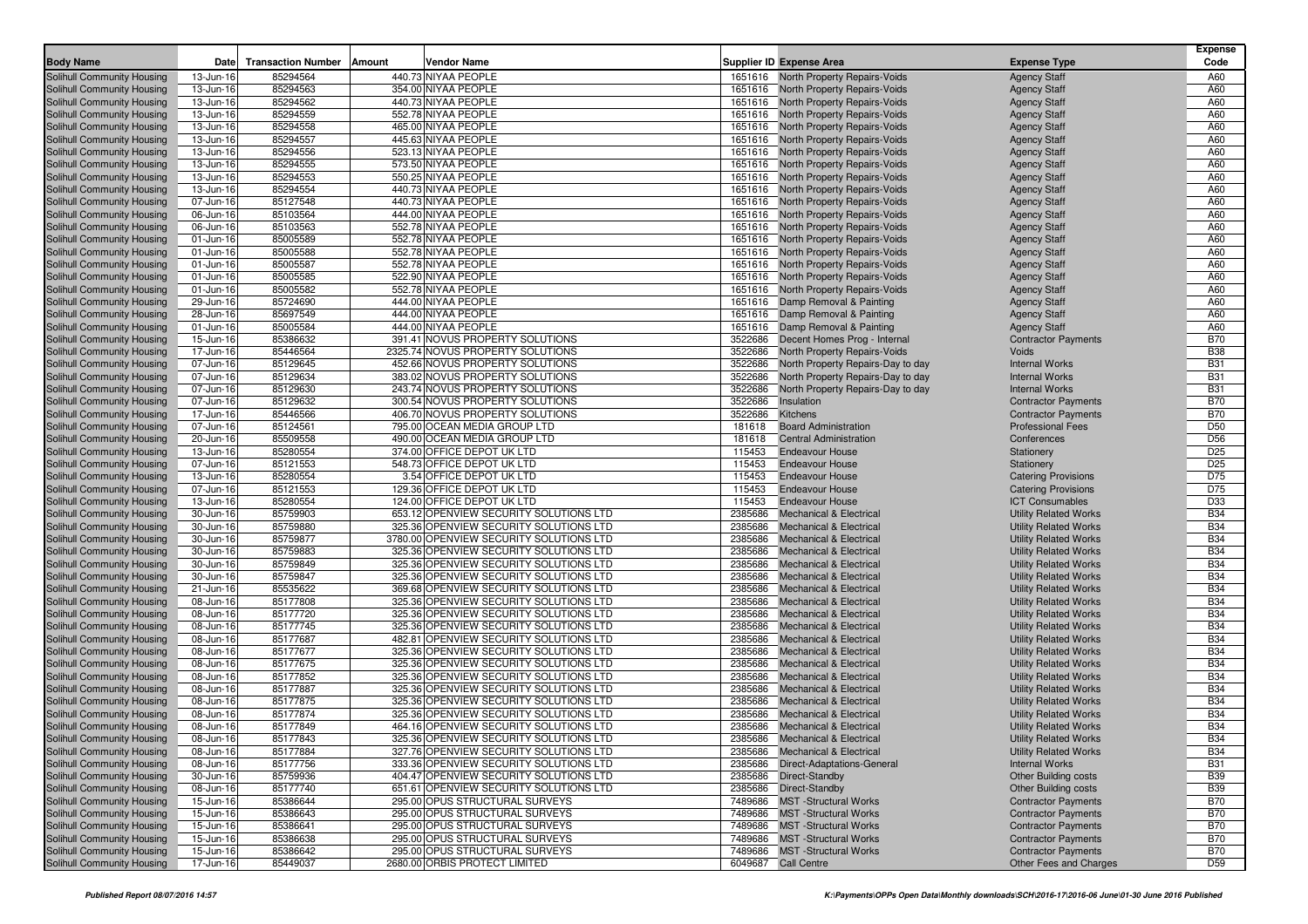| <b>Body Name</b>                                         | Date                   | <b>Transaction Number</b> | Vendor Name<br>Amount                                                     |                   | <b>Supplier ID Expense Area</b>                        | <b>Expense Type</b>                               | <b>Expense</b><br>Code        |
|----------------------------------------------------------|------------------------|---------------------------|---------------------------------------------------------------------------|-------------------|--------------------------------------------------------|---------------------------------------------------|-------------------------------|
| Solihull Community Housing                               | 09-Jun-16              | 85226563                  | 322.96 ORBIS PROTECT LIMITED                                              | 6049687           | <b>North Property Repairs-Voids</b>                    | Voids                                             | <b>B38</b>                    |
| Solihull Community Housing                               | 09-Jun-16              | 85226636                  | 266.50 ORBIS PROTECT LIMITED                                              | 6049687           | <b>North Property Repairs-Voids</b>                    | Voids                                             | <b>B38</b>                    |
| Solihull Community Housing                               | 09-Jun-16              | 85226709                  | 261.00 ORBIS PROTECT LIMITED                                              | 6049687           | <b>North Property Repairs-Voids</b>                    | Voids                                             | <b>B38</b>                    |
| Solihull Community Housing                               | 09-Jun-16              | 85226702                  | 226.50 ORBIS PROTECT LIMITED                                              | 6049687           | <b>North Property Repairs-Voids</b>                    | Voids                                             | <b>B38</b>                    |
| Solihull Community Housing                               | 09-Jun-16              | 85226701                  | 386.36 ORBIS PROTECT LIMITED                                              | 6049687           | North Property Repairs-Voids                           | Voids                                             | <b>B38</b>                    |
| Solihull Community Housing                               | 09-Jun-16              | 85226693                  | 222.13 ORBIS PROTECT LIMITED                                              | 6049687           | North Property Repairs-Voids                           | Voids                                             | <b>B38</b>                    |
| Solihull Community Housing                               | 09-Jun-16              | 85226658                  | 242.97 ORBIS PROTECT LIMITED                                              | 6049687           | North Property Repairs-Voids                           | Voids                                             | <b>B38</b>                    |
| Solihull Community Housing                               | 09-Jun-16              | 85226657                  | 272.88 ORBIS PROTECT LIMITED                                              | 6049687           | North Property Repairs-Voids                           | Voids                                             | <b>B38</b>                    |
| Solihull Community Housing                               | 09-Jun-16              | 85226653                  | 275.45 ORBIS PROTECT LIMITED                                              | 6049687           | North Property Repairs-Voids                           | Voids                                             | <b>B38</b>                    |
| Solihull Community Housing                               | 09-Jun-16              | 85226652                  | 267.92 ORBIS PROTECT LIMITED                                              | 6049687           | <b>North Property Repairs-Voids</b>                    | Voids                                             | <b>B38</b>                    |
| Solihull Community Housing                               | 09-Jun-16              | 85226651                  | 314.16 ORBIS PROTECT LIMITED                                              | 6049687           | North Property Repairs-Voids                           | Voids                                             | <b>B38</b>                    |
| Solihull Community Housing                               | 09-Jun-16              | 85226649                  | 289.96 ORBIS PROTECT LIMITED                                              | 6049687           | North Property Repairs-Voids                           | Voids                                             | <b>B38</b>                    |
| Solihull Community Housing                               | 09-Jun-16              | 85226600                  | 237.50 ORBIS PROTECT LIMITED                                              | 6049687           | <b>North Property Repairs-Voids</b>                    | Voids                                             | <b>B38</b>                    |
| Solihull Community Housing                               | 09-Jun-16              | 85226749                  | 283.84 ORBIS PROTECT LIMITED                                              | 6049687           | North Property Repairs-Voids                           | Voids                                             | <b>B38</b>                    |
| Solihull Community Housing                               | 09-Jun-16              | 85226746                  | 302.42 ORBIS PROTECT LIMITED                                              | 6049687           | North Property Repairs-Voids                           | Voids                                             | <b>B38</b>                    |
| Solihull Community Housing                               | 09-Jun-16              | 85226745                  | 281.31 ORBIS PROTECT LIMITED                                              | 6049687           | <b>North Property Repairs-Voids</b>                    | Voids                                             | <b>B38</b>                    |
| Solihull Community Housing                               | 09-Jun-16              | 85226736                  | 235.00 ORBIS PROTECT LIMITED                                              | 6049687           | North Property Repairs-Voids                           | Voids                                             | <b>B38</b><br><b>B38</b>      |
| Solihull Community Housing                               | 09-Jun-16              | 85226624                  | 278.50 ORBIS PROTECT LIMITED                                              | 6049687           | North Property Repairs-Voids                           | Voids                                             |                               |
| Solihull Community Housing                               | 06-Jun-16              | 85102549                  | 10118.00 OT BATHROOMS LTD                                                 | 8482687           | Private Sector - Disabled Facilities Grants            | <b>Contractor Payments</b>                        | <b>B70</b><br>R <sub>10</sub> |
| Solihull Community Housing                               | 20-Jun-16              | 85472667                  | 4787.60 PACE PETROLEUM LTD                                                | 112230            | Stores-Stores and delivery                             | <b>Stocks</b><br><b>Stocks</b>                    | R <sub>10</sub>               |
| Solihull Community Housing                               | 20-Jun-16              | 85472666<br>85726547      | 1351.51 PACE PETROLEUM LTD<br>328.20 PERTEMPS RECRUITMENT PARTNERSHIP LTD | 112230<br>105176  | Stores-Stores and delivery                             |                                                   | A60                           |
| Solihull Community Housing<br>Solihull Community Housing | 29-Jun-16<br>13-Jun-16 | 85295550                  | 246.15 PERTEMPS RECRUITMENT PARTNERSHIP LTD                               | 105176            | <b>Capital Programmes</b><br><b>Capital Programmes</b> | <b>Agency Staff</b>                               | A60                           |
| Solihull Community Housing                               | 01-Jun-16              | 85008549                  | 328.20 PERTEMPS RECRUITMENT PARTNERSHIP LTD                               | 105176            | <b>Capital Programmes</b>                              | <b>Agency Staff</b><br><b>Agency Staff</b>        | A60                           |
| Solihull Community Housing                               | 28-Jun-16              | 85697548                  | 3120.00 PRIMEXECUTIVE & CONSULTANCY SERVICES LTD                          | 8888687           | <b>Capital Programmes</b>                              | <b>Agency Staff</b>                               | A60                           |
| Solihull Community Housing                               | 08-Jun-16              | 85162552                  | 2832.00 PRIMEXECUTIVE & CONSULTANCY SERVICES LTD                          | 8888687           | <b>Capital Programmes</b>                              | <b>Agency Staff</b>                               | A60                           |
| Solihull Community Housing                               | 20-Jun-16              | 85509559                  | 1368.50 QUALITY GAS AUDIT SERVICES LTD                                    | 118053            | <b>Mechanical &amp; Electrical</b>                     | <b>Utility Related Works</b>                      | <b>B34</b>                    |
| Solihull Community Housing                               | 13-Jun-16              | 85296552                  | 1932.00 QUALITY GAS AUDIT SERVICES LTD                                    | 118053            | <b>Mechanical &amp; Electrical</b>                     | <b>Utility Related Works</b>                      | <b>B34</b>                    |
| Solihull Community Housing                               | 20-Jun-16              | 85511548                  | 18821.40 R S MILLER ROOFING(WOLVERHAMPTON) LTD                            | 75827             | <b>Pitched Re-roofing</b>                              | <b>Contractor Payments</b>                        | <b>B70</b>                    |
| Solihull Community Housing                               | 01-Jun-16              | 85008551                  | 435.86 RANDSTAD EMPLOYMENT BUREAU LTD                                     | 54515             | Safe and Sound Operational                             | <b>Agency Staff</b>                               | A60                           |
| Solihull Community Housing                               | 20-Jun-16              | 85511547                  | 363.74 RANDSTAD EMPLOYMENT BUREAU LTD                                     | 54515             | <b>Housing Aid &amp; Homelessness</b>                  | <b>Agency Staff</b>                               | A60                           |
| Solihull Community Housing                               | 01-Jun-16              | 85008557                  | 456.21 RANDSTAD EMPLOYMENT BUREAU LTD                                     | 54515             | Housing Aid & Homelessness                             | <b>Agency Staff</b>                               | A60                           |
| Solihull Community Housing                               | 08-Jun-16              | 85157554                  | 250.00 RAPIDE COMMUNICATION LIMITED                                       | 219590            | North Property Repairs-Day to day                      | <b>Mobile Phones</b>                              | D41                           |
| Solihull Community Housing                               | 08-Jun-16              | 85157553                  | 326.72 RAPIDE COMMUNICATION LIMITED                                       | 219590            | North Property Repairs-Day to day                      | <b>Mobile Phones</b>                              | D41                           |
| Solihull Community Housing                               | 08-Jun-16              | 85157551                  | 250.00 RAPIDE COMMUNICATION LIMITED                                       | 219590            | North Property Repairs-Day to day                      | <b>Mobile Phones</b>                              | D41                           |
| Solihull Community Housing                               | 08-Jun-16              | 85157549                  | 250.00 RAPIDE COMMUNICATION LIMITED                                       | 219590            | North Property Repairs-Day to day                      | <b>Mobile Phones</b>                              | D41                           |
| Solihull Community Housing                               | 08-Jun-16              | 85157552                  | 250.00 RAPIDE COMMUNICATION LIMITED                                       | 219590            | North Property Repairs-Day to day                      | <b>Mobile Phones</b>                              | D41                           |
| Solihull Community Housing                               | 13-Jun-16              | 85294571                  | 250.00 REDACTED PERSONAL INFORMATION                                      | 10466687          | <b>North Property Repairs-Voids</b>                    | <b>Complaints Compensation</b>                    | D97                           |
| Solihull Community Housing                               | 20-Jun-16              | 85479576                  | 630.63 REDACTED PERSONAL INFORMATION                                      | 10919687          | <b>Balance Sheet</b>                                   | Movement Incentive Scheme                         | U32                           |
| Solihull Community Housing                               | 29-Jun-16              | 85724554                  | 8000.00 REDACTED PERSONAL INFORMATION                                     | 92873             | Private Sector - Disabled Facilities Grants            | <b>Contractor Payments</b>                        | <b>B70</b>                    |
| Solihull Community Housing                               | 20-Jun-16              | 85479570                  | 2000.00 REDACTED PERSONAL INFORMATION                                     |                   | 11033688 Balance Sheet                                 | Movement Incentive Scheme                         | U32                           |
| Solihull Community Housing                               | 29-Jun-16              | 85724553                  | 7500.00 REDACTED PERSONAL INFORMATION                                     |                   | 10781687 Private Sector - Disabled Facilities Grants   | <b>Contractor Payments</b>                        | <b>B70</b>                    |
| Solihull Community Housing                               | 13-Jun-16              | 85280548                  | 7500.00 REDACTED PERSONAL INFORMATION                                     |                   | 10781687 Private Sector - Disabled Facilities Grants   | <b>Contractor Payments</b>                        | <b>B70</b>                    |
| Solihull Community Housing                               | 20-Jun-16              | 85479573                  | 2451.11 REDACTED PERSONAL INFORMATION                                     | 10892687          | <b>Balance Sheet</b>                                   | Movement Incentive Scheme                         | U32                           |
| Solihull Community Housing                               | 22-Jun-16              | 85557550                  | 7500.00 REDACTED PERSONAL INFORMATION                                     | 11056687          | Private Sector - Disabled Facilities Grants            | <b>Contractor Payments</b>                        | <b>B70</b>                    |
| Solihull Community Housing                               | 20-Jun-16              | 85479564                  | 2160.19 REDACTED PERSONAL INFORMATION                                     | 10823688          | <b>Balance Sheet</b>                                   | Movement Incentive Scheme                         | U32                           |
| Solihull Community Housing                               | 07-Jun-16              | 85131555                  | 499.88 REED                                                               | 260459            | <b>Call Centre</b>                                     | <b>Agency Staff</b>                               | A60                           |
| Solihull Community Housing                               | 07-Jun-16              | 85131552                  | 509.87 REED                                                               | 260459            | <b>Call Centre</b>                                     | <b>Agency Staff</b>                               | A60                           |
| Solihull Community Housing                               | 06-Jun-16              | 85103568                  | 499.88 REED                                                               | 260459            | <b>Call Centre</b>                                     | <b>Agency Staff</b>                               | A60                           |
| Solihull Community Housing                               | 06-Jun-16              | 85103566                  | 499.88 REED                                                               | 260459            | <b>Call Centre</b>                                     | <b>Agency Staff</b>                               | A60                           |
| Solihull Community Housing                               | 13-Jun-16              | 85294570                  | 511.48 REED                                                               | 260459            | North Property Repairs-Day to day                      | <b>Agency Staff</b>                               | A60                           |
| Solihull Community Housing                               | 13-Jun-16              | 85294569                  | 518.21 REED                                                               | 260459            | North Property Repairs-Day to day                      | <b>Agency Staff</b>                               | A60                           |
| Solihull Community Housing                               | 13-Jun-16              | 85294568                  | 423.99 REED                                                               | 260459            | North Property Repairs-Day to day                      | <b>Agency Staff</b>                               | A60                           |
| Solihull Community Housing                               | $01 - Jun-16$          | 85008559                  | 292.49 REED                                                               |                   | 260459 North Property Repairs-Day to day               | Agency Staff                                      | A60                           |
| Solihull Community Housing<br>Solihull Community Housing | 08-Jun-16              | 85162553                  | 215.00 RESOURCE PRINT SOLUTIONS                                           |                   | 1030596 Customer, Communication & Information Team     | Printing                                          | D80                           |
|                                                          | 13-Jun-16              | 85297550                  | 4383.80 RESOURCING GROUP                                                  | 131156            | <b>Mechanical &amp; Electrical</b>                     | <b>Agency Staff</b>                               | A60                           |
| Solihull Community Housing                               | 17-Jun-16              | 85449041                  | 870.00 RESOURCING GROUP                                                   | 131156            | <b>Capital Programmes</b>                              | <b>Agency Staff</b>                               | A60                           |
| Solihull Community Housing<br>Solihull Community Housing | 08-Jun-16              | 85162547<br>85297547      | 870.00 RESOURCING GROUP<br>2673.50 RG+P                                   | 131156<br>8359687 | <b>Capital Programmes</b><br>New Build - Richmond Road | <b>Agency Staff</b><br><b>Contractor Payments</b> | A60<br><b>B70</b>             |
| Solihull Community Housing                               | 13-Jun-16<br>13-Jun-16 | 85297552                  | 1618.59 ROYAL MAIL                                                        | 7602              | <b>Endeavour House</b>                                 | Postages                                          | D <sub>21</sub>               |
| Solihull Community Housing                               | 07-Jun-16              | 85132554                  | 1467.51 ROYAL MAIL                                                        | 7602              | <b>Endeavour House</b>                                 | Postages                                          | D <sub>21</sub>               |
| Solihull Community Housing                               | 07-Jun-16              | 85132550                  | 2079.94 ROYAL MAIL                                                        | 7602              | <b>Endeavour House</b>                                 | Postages                                          | D <sub>21</sub>               |
| Solihull Community Housing                               | 17-Jun-16              | 85452661                  | 13200.00 RSM UK TAX & ACCOUNTING LTD                                      | 10562687          | <b>SMBC Support Services</b>                           | <b>Audit Fees</b>                                 | D51                           |
| Solihull Community Housing                               | 15-Jun-16              | 85375590                  | 1536.68 SCCI ALPHATRACK LTD                                               |                   | 2490687 Mechanical & Electrical                        | <b>Utility Related Works</b>                      | <b>B34</b>                    |
|                                                          |                        |                           |                                                                           |                   |                                                        |                                                   |                               |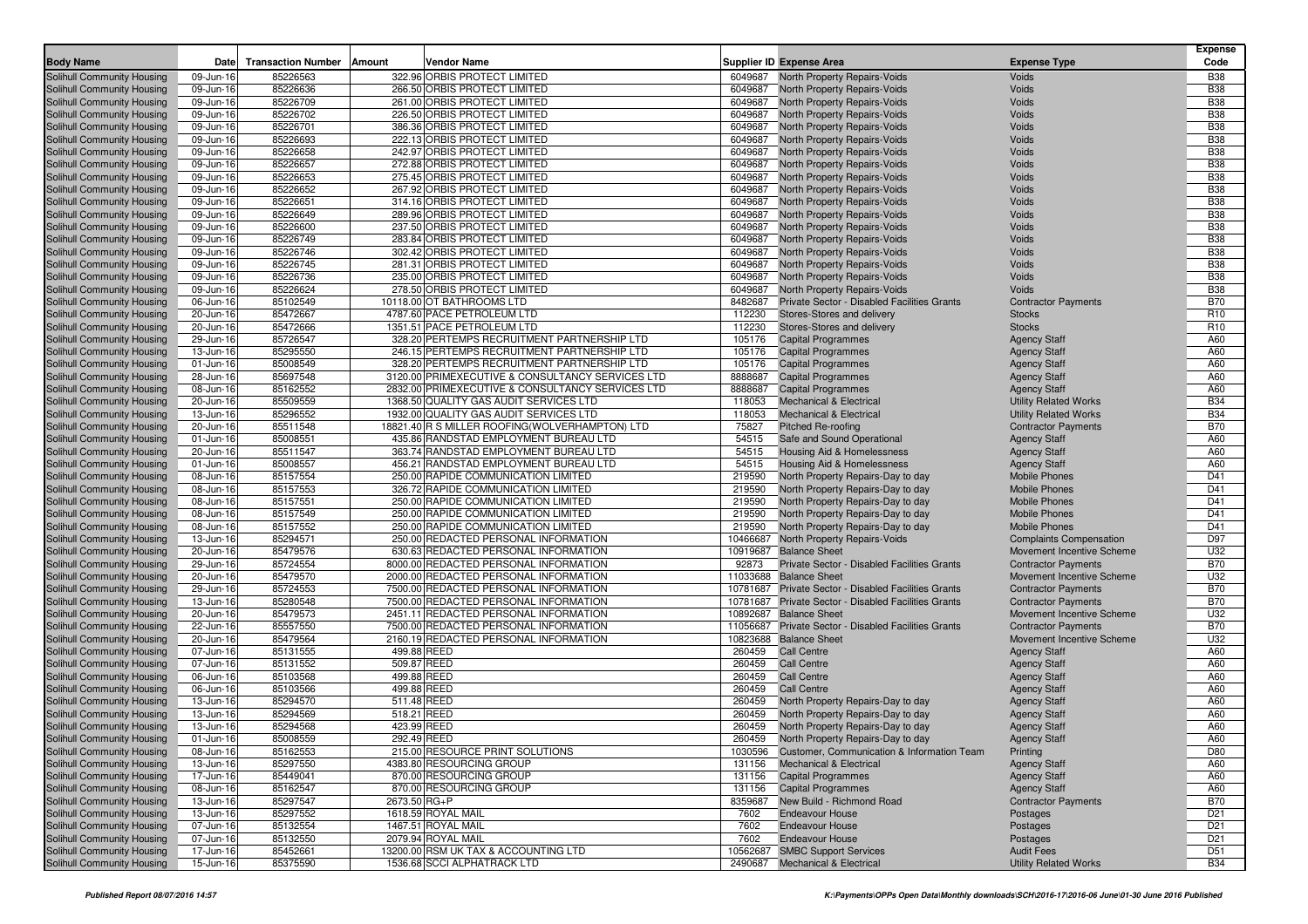|                                                          |                        |                           |                                                                                                |                |                                                         |                                                                | <b>Expense</b>                     |
|----------------------------------------------------------|------------------------|---------------------------|------------------------------------------------------------------------------------------------|----------------|---------------------------------------------------------|----------------------------------------------------------------|------------------------------------|
| <b>Body Name</b>                                         | Date                   | <b>Transaction Number</b> | Amount<br>Vendor Name                                                                          |                | <b>Supplier ID Expense Area</b>                         | <b>Expense Type</b>                                            | Code                               |
| Solihull Community Housing                               | 30-Jun-16              | 85754625                  | 249.98 SCREWFIX DIRECT                                                                         | 7711           | Stores-Stores and delivery                              | <b>Stocks</b>                                                  | R <sub>10</sub>                    |
| Solihull Community Housing                               | 28-Jun-16              | 85693562                  | 548.50 SEVERN TRENT WATER LTD                                                                  | 7745           | <b>Private Sector Leasing</b>                           | Water                                                          | <b>B12</b>                         |
| Solihull Community Housing                               | 28-Jun-16              | 85693560                  | 261.46 SEVERN TRENT WATER LTD                                                                  | 7745           | <b>Private Sector Leasing</b>                           | Water                                                          | <b>B12</b>                         |
| Solihull Community Housing                               | 20-Jun-16              | 85477549                  | 2304.00 SOLIHULL MBC                                                                           | 80026          | Payroll - Payable to SMBC                               | Creditor: Solihull MBC                                         | S09                                |
| Solihull Community Housing                               | 20-Jun-16              | 85477549                  | 463.64 SOLIHULL MBC                                                                            | 80026          | Payroll - Payable to SMBC                               | Creditor: Solihull MBC                                         | S09                                |
| Solihull Community Housing                               | 20-Jun-16              | 85477549<br>85477549      | 404.04 SOLIHULL MBC                                                                            | 80026<br>80026 | Payroll - Payable to SMBC                               | <b>Creditor: Solihull MBC</b><br><b>Creditor: Solihull MBC</b> | S09<br>S09                         |
| Solihull Community Housing                               | 20-Jun-16              |                           | 2.00 SOLIHULL MBC                                                                              | 80026          | Payroll - Payable to SMBC                               |                                                                | U32                                |
| Solihull Community Housing<br>Solihull Community Housing | 20-Jun-16<br>20-Jun-16 | 85479568<br>85479574      | 778.81 SOLIHULL MBC<br>548.89 SOLIHULL MBC                                                     | 80026          | <b>Balance Sheet</b><br><b>Balance Sheet</b>            | Movement Incentive Scheme<br>Movement Incentive Scheme         | U32                                |
| Solihull Community Housing                               | 22-Jun-16              | 85556547                  | 798.53 SOLIHULL METROPOLITAN BOROUGH COUNCIL                                                   | 9466           | <b>Endeavour House</b>                                  | Gas                                                            | <b>B10</b>                         |
| Solihull Community Housing                               | 22-Jun-16              | 85555549                  | 430.00 SOLIHULL METROPOLITAN BOROUGH COUNCIL                                                   | 9466           | <b>Endeavour House</b>                                  | Gas                                                            | <b>B10</b>                         |
| Solihull Community Housing                               | 22-Jun-16              | 85556547                  | 4193.93 SOLIHULL METROPOLITAN BOROUGH COUNCIL                                                  | 9466           | <b>Endeavour House</b>                                  | Electricity                                                    | <b>B11</b>                         |
| Solihull Community Housing                               | 22-Jun-16              | 85555549                  | 4200.00 SOLIHULL METROPOLITAN BOROUGH COUNCIL                                                  | 9466           | <b>Endeavour House</b>                                  | Electricity                                                    | <b>B11</b>                         |
| Solihull Community Housing                               | 22-Jun-16              | 85555549                  | 658.00 SOLIHULL METROPOLITAN BOROUGH COUNCIL                                                   | 9466           | Anti Graffiti Team                                      | Rents                                                          | <b>B22</b>                         |
| Solihull Community Housing                               | 15-Jun-16              | 85380548                  | 181.67 SOLIHULL METROPOLITAN BOROUGH COUNCIL                                                   | 9466           | Flat Re-roofing                                         | <b>Contractor Payments</b>                                     | <b>B70</b>                         |
| Solihull Community Housing                               | 15-Jun-16              | 85380548                  | 325.00 SOLIHULL METROPOLITAN BOROUGH COUNCIL                                                   | 9466           | <b>Flat Re-roofing</b>                                  | <b>Contractor Payments</b>                                     | <b>B70</b>                         |
| Solihull Community Housing                               | 15-Jun-16              | 85380548                  | 583.33 SOLIHULL METROPOLITAN BOROUGH COUNCIL                                                   | 9466           | Flat Re-roofing                                         | <b>Contractor Payments</b>                                     | <b>B70</b>                         |
| Solihull Community Housing                               | 22-Jun-16              | 85556547                  | 489.24 SOLIHULL METROPOLITAN BOROUGH COUNCIL                                                   | 9466           | <b>Endeavour House</b>                                  | Telephones                                                     | D40                                |
| Solihull Community Housing                               | 22-Jun-16              | 85556547                  | 5.22 SOLIHULL METROPOLITAN BOROUGH COUNCIL                                                     | 9466           | <b>Endeavour House</b>                                  | Telephones                                                     | D40                                |
| Solihull Community Housing                               | 22-Jun-16              | 85555549                  | 5.08 SOLIHULL METROPOLITAN BOROUGH COUNCIL                                                     | 9466           | <b>Endeavour House</b>                                  | Telephones                                                     | D40                                |
| Solihull Community Housing                               | 22-Jun-16              | 85555549                  | 490.14 SOLIHULL METROPOLITAN BOROUGH COUNCIL                                                   | 9466           | <b>Endeavour House</b>                                  | Telephones                                                     | D40                                |
| Solihull Community Housing                               | 22-Jun-16              | 85556547                  | 73.11 SOLIHULL METROPOLITAN BOROUGH COUNCIL                                                    | 9466           | Call Centre                                             | Telephones                                                     | D40                                |
| Solihull Community Housing                               | 22-Jun-16              | 85555549                  | 35.28 SOLIHULL METROPOLITAN BOROUGH COUNCIL                                                    | 9466           | <b>Call Centre</b>                                      | Telephones                                                     | D40                                |
| Solihull Community Housing                               | 22-Jun-16              | 85556547                  | 4.50 SOLIHULL METROPOLITAN BOROUGH COUNCIL                                                     | 9466           | <b>Central Administration</b>                           | <b>Officer Expenses</b>                                        | D60                                |
| Solihull Community Housing                               | 22-Jun-16              | 85556547                  | 5066.07 SOLIHULL METROPOLITAN BOROUGH COUNCIL                                                  | 9466           | <b>Central Administration</b>                           | <b>Officer Expenses</b>                                        | D60                                |
| Solihull Community Housing                               | 22-Jun-16              | 85556547                  | 945.78 SOLIHULL METROPOLITAN BOROUGH COUNCIL                                                   | 9466           | <b>Rent Control</b>                                     | Printing                                                       | D80                                |
| Solihull Community Housing                               | 22-Jun-16              | 85556547                  | 3136.00 SOLIHULL METROPOLITAN BOROUGH COUNCIL                                                  | 9466           | <b>Cesspool Emptying</b>                                | <b>Tenant Charges</b>                                          | D <sub>58</sub>                    |
| Solihull Community Housing                               | 22-Jun-16              | 85555549                  | 3234.00 SOLIHULL METROPOLITAN BOROUGH COUNCIL                                                  | 9466           | <b>Cesspool Emptying</b>                                | <b>Tenant Charges</b>                                          | D <sub>58</sub>                    |
| Solihull Community Housing                               | 22-Jun-16              | 85556547                  | 465.03 SOLIHULL METROPOLITAN BOROUGH COUNCIL                                                   | 9466           | <b>Estate Mgmt Team</b>                                 | Telephones                                                     | D40                                |
| Solihull Community Housing                               | 22-Jun-16              | 85555549                  | 476.82 SOLIHULL METROPOLITAN BOROUGH COUNCIL                                                   | 9466           | <b>Estate Mgmt Team</b>                                 | Telephones                                                     | D40                                |
| Solihull Community Housing                               | 22-Jun-16              | 85556547                  | 66.75 SOLIHULL METROPOLITAN BOROUGH COUNCIL                                                    | 9466           | Anti-Social Behaviour Team                              | Telephones                                                     | D40                                |
| Solihull Community Housing                               | 22-Jun-16              | 85555549                  | 64.53 SOLIHULL METROPOLITAN BOROUGH COUNCIL                                                    | 9466           | <b>Anti-Social Behaviour Team</b>                       | Telephones                                                     | D40                                |
| Solihull Community Housing<br>Solihull Community Housing | 22-Jun-16              | 85556547<br>85556547      | 10965.92 SOLIHULL METROPOLITAN BOROUGH COUNCIL<br>756.62 SOLIHULL METROPOLITAN BOROUGH COUNCIL | 9466<br>9466   | Income Collection Team<br><b>Income Collection Team</b> | Pay: APT & C<br>Pay: APT & C                                   | A10                                |
|                                                          | 22-Jun-16<br>22-Jun-16 | 85556547                  | 2272.13 SOLIHULL METROPOLITAN BOROUGH COUNCIL                                                  | 9466           | Income Collection Team                                  |                                                                | A10<br>A10                         |
| Solihull Community Housing<br>Solihull Community Housing | 22-Jun-16              | 85556547                  | 72.79 SOLIHULL METROPOLITAN BOROUGH COUNCIL                                                    | 9466           | Income Collection Team                                  | Pay: APT & C<br>Telephones                                     | D40                                |
| Solihull Community Housing                               | 22-Jun-16              | 85555549                  | 77.02 SOLIHULL METROPOLITAN BOROUGH COUNCIL                                                    | 9466           | Income Collection Team                                  | Telephones                                                     | D40                                |
| Solihull Community Housing                               | 22-Jun-16              | 85556547                  | 1352.78 SOLIHULL METROPOLITAN BOROUGH COUNCIL                                                  | 9466           | Income Collection Team                                  | <b>Legal Fees</b>                                              | D <sub>52</sub>                    |
| Solihull Community Housing                               | 22-Jun-16              | 85555549                  | 2847.75 SOLIHULL METROPOLITAN BOROUGH COUNCIL                                                  | 9466           | <b>Income Collection Team</b>                           | <b>Legal Fees</b>                                              | D <sub>52</sub>                    |
| Solihull Community Housing                               | 22-Jun-16              | 85556547                  | 585.00 SOLIHULL METROPOLITAN BOROUGH COUNCIL                                                   | 9466           | Income Collection Team                                  | <b>Court Fees</b>                                              | D <sub>54</sub>                    |
| Solihull Community Housing                               | 22-Jun-16              | 85556547                  | 138.14 SOLIHULL METROPOLITAN BOROUGH COUNCIL                                                   | 9466           | Income Collection Team                                  | Printing                                                       | D80                                |
| Solihull Community Housing                               | 22-Jun-16              | 85556547                  | 1.50 SOLIHULL METROPOLITAN BOROUGH COUNCIL                                                     | 9466           | Money Advice Team                                       | Telephones                                                     | D40                                |
| Solihull Community Housing                               | 22-Jun-16              | 85555549                  | 1.50 SOLIHULL METROPOLITAN BOROUGH COUNCIL                                                     | 9466           | Money Advice Team                                       | Telephones                                                     | D40                                |
| Solihull Community Housing                               | 22-Jun-16              | 85556547                  | 135.91 SOLIHULL METROPOLITAN BOROUGH COUNCIL                                                   | 9466           | Safe and Sound Operational                              | Telephones                                                     | D40                                |
| Solihull Community Housing                               | 22-Jun-16              | 85556547                  | 298.08 SOLIHULL METROPOLITAN BOROUGH COUNCIL                                                   | 9466           | Safe and Sound Operational                              | Telephones                                                     | D40                                |
| Solihull Community Housing                               | 22-Jun-16              | 85555549                  | 284.59 SOLIHULL METROPOLITAN BOROUGH COUNCIL                                                   | 9466           | Safe and Sound Operational                              | Telephones                                                     | D40                                |
| Solihull Community Housing                               | 22-Jun-16              | 85555549                  | 135.49 SOLIHULL METROPOLITAN BOROUGH COUNCIL                                                   | 9466           | Safe and Sound Operational                              | Telephones                                                     | D40                                |
| Solihull Community Housing                               | 22-Jun-16              | 85556547                  | 130.65 SOLIHULL METROPOLITAN BOROUGH COUNCIL                                                   | 9466           | Housing Aid & Homelessness                              | Telephones                                                     | D40                                |
| Solihull Community Housing                               | 22-Jun-16              | 85555549                  | 126.10 SOLIHULL METROPOLITAN BOROUGH COUNCIL                                                   | 9466           | Housing Aid & Homelessness                              | Telephones                                                     | D40                                |
| Solihull Community Housing                               | 22-Jun-16              | 85556547                  | 98.04 SOLIHULL METROPOLITAN BOROUGH COUNCIL                                                    | 9466           | <b>Endeavour House</b>                                  | Printing                                                       | D80                                |
| Solihull Community Housing                               | 22-Jun-16              | 85556547                  | 99.74 SOLIHULL METROPOLITAN BOROUGH COUNCIL                                                    | 9466           | <b>Central Administration</b>                           | Telephones                                                     | D40                                |
| Solihull Community Housing                               | 22-Jun-16              | 85555549                  | 890.00 SOLIHULL METROPOLITAN BOROUGH COUNCIL                                                   | 9466           | <b>Central Administration</b>                           | Telephones                                                     | D40                                |
| Solihull Community Housing                               | 22-Jun-16              | 85555549                  | 112.45 SOLIHULL METROPOLITAN BOROUGH COUNCIL                                                   | 9466           | <b>Central Administration</b>                           | Telephones                                                     | D40                                |
| Solihull Community Housing                               | 22-Jun-16              | 85555549                  | 48.60 SOLIHULL METROPOLITAN BOROUGH COUNCIL                                                    | 9466           | <b>Central Administration</b>                           | Telephones                                                     | D40                                |
| Solihull Community Housing                               | 22-Jun-16              | 85556547                  | 720.00 SOLIHULL METROPOLITAN BOROUGH COUNCIL                                                   | 9466           | Anti Graffiti Team                                      | Telephones                                                     | D40                                |
| Solihull Community Housing                               | 22-Jun-16              | 85556547                  | 63.50 SOLIHULL METROPOLITAN BOROUGH COUNCIL                                                    | 9466           | Anti Graffiti Team                                      | Telephones                                                     | D40                                |
| Solihull Community Housing                               | 22-Jun-16              | 85556547                  | 115.42 SOLIHULL METROPOLITAN BOROUGH COUNCIL                                                   | 9466           | Anti Graffiti Team                                      | Telephones                                                     | D40                                |
| Solihull Community Housing                               | 22-Jun-16              | 85556547                  | 748.69 SOLIHULL METROPOLITAN BOROUGH COUNCIL                                                   | 9466           | Anti Graffiti Team                                      | Telephones                                                     | D40                                |
| Solihull Community Housing                               | 22-Jun-16              | 85555549                  | 55.35 SOLIHULL METROPOLITAN BOROUGH COUNCIL<br>86.33 SOLIHULL METROPOLITAN BOROUGH COUNCIL     | 9466           | Anti Graffiti Team                                      | Telephones                                                     | D40                                |
| Solihull Community Housing<br>Solihull Community Housing | 22-Jun-16              | 85556547<br>85555549      | 593.66 SOLIHULL METROPOLITAN BOROUGH COUNCIL                                                   | 9466<br>9466   | <b>Estate Mgmt Team</b><br><b>Estate Mgmt Team</b>      | <b>Legal Fees</b>                                              | D <sub>52</sub><br>D <sub>52</sub> |
| Solihull Community Housing                               | 22-Jun-16<br>22-Jun-16 | 85556547                  | 235.38 SOLIHULL METROPOLITAN BOROUGH COUNCIL                                                   | 9466           | Housing Aid & Homelessness                              | Legal Fees<br><b>Legal Fees</b>                                | D <sub>52</sub>                    |
| Solihull Community Housing                               | 22-Jun-16              | 85555549                  | 10083.80 SOLIHULL METROPOLITAN BOROUGH COUNCIL                                                 | 9466           | <b>Housing Aid &amp; Homelessness</b>                   | Legal Fees                                                     | D <sub>52</sub>                    |
| Solihull Community Housing                               | 22-Jun-16              | 85556547                  | 4050.83 SOLIHULL METROPOLITAN BOROUGH COUNCIL                                                  | 9466           | Anti-Social Behaviour Team                              | <b>Legal Fees</b>                                              | D <sub>52</sub>                    |
|                                                          |                        |                           |                                                                                                |                |                                                         |                                                                |                                    |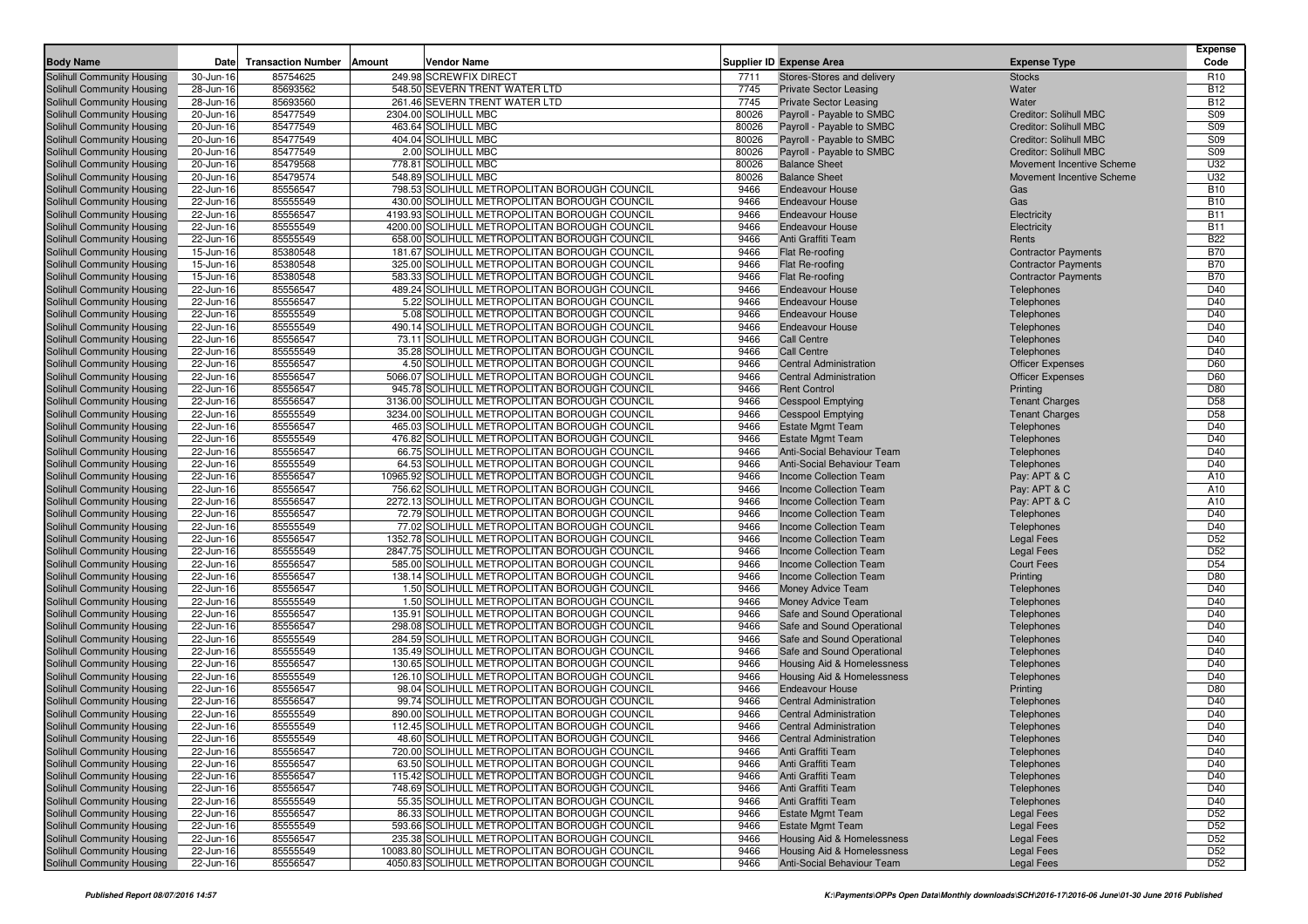| <b>Body Name</b>                                         | Date                   | <b>Transaction Number</b> | Amount | Vendor Name                                                                                    |              | <b>Supplier ID Expense Area</b>                                                          | <b>Expense Type</b>                              | <b>Expense</b><br>Code             |
|----------------------------------------------------------|------------------------|---------------------------|--------|------------------------------------------------------------------------------------------------|--------------|------------------------------------------------------------------------------------------|--------------------------------------------------|------------------------------------|
| <b>Solihull Community Housing</b>                        | 22-Jun-16              | 85555549                  |        | 3477.48 SOLIHULL METROPOLITAN BOROUGH COUNCIL                                                  | 9466         | Anti-Social Behaviour Team                                                               | <b>Legal Fees</b>                                | D <sub>52</sub>                    |
| Solihull Community Housing                               | 22-Jun-16              | 85556547                  |        | 460.00 SOLIHULL METROPOLITAN BOROUGH COUNCIL                                                   | 9466         | North Property Repairs-Voids                                                             | <b>Internal Works</b>                            | <b>B31</b>                         |
| Solihull Community Housing                               | 22-Jun-16              | 85556547                  |        | 13.12 SOLIHULL METROPOLITAN BOROUGH COUNCIL                                                    | 9466         | <b>Board Administration</b>                                                              | Telephones                                       | D40                                |
| Solihull Community Housing                               | 22-Jun-16              | 85556547                  |        | 15.00 SOLIHULL METROPOLITAN BOROUGH COUNCIL                                                    | 9466         | <b>Board Administration</b>                                                              | Telephones                                       | D40                                |
| Solihull Community Housing                               | 22-Jun-16              | 85555549                  |        | 15.00 SOLIHULL METROPOLITAN BOROUGH COUNCIL                                                    | 9466         | <b>Board Administration</b>                                                              | Telephones                                       | D40                                |
| Solihull Community Housing                               | 22-Jun-16              | 85555549                  |        | 13.12 SOLIHULL METROPOLITAN BOROUGH COUNCIL                                                    | 9466         | <b>Board Administration</b>                                                              | Telephones                                       | D40                                |
| Solihull Community Housing                               | 22-Jun-16              | 85556547                  |        | 82.54 SOLIHULL METROPOLITAN BOROUGH COUNCIL                                                    | 9466         | <b>CCTV</b>                                                                              | <b>Other Premises Costs</b>                      | <b>B90</b>                         |
| Solihull Community Housing                               | 22-Jun-16              | 85555549                  |        | 1095.79 SOLIHULL METROPOLITAN BOROUGH COUNCIL                                                  | 9466         | <b>CCTV</b>                                                                              | <b>Other Premises Costs</b>                      | <b>B90</b>                         |
| Solihull Community Housing                               | 22-Jun-16              | 85555549                  |        | 4020.00 SOLIHULL METROPOLITAN BOROUGH COUNCIL                                                  | 9466         | <b>CCTV</b>                                                                              | <b>Utility Related Works</b>                     | <b>B34</b>                         |
| Solihull Community Housing                               | 22-Jun-16              | 85556547                  |        | 43776.99 SOLIHULL METROPOLITAN BOROUGH COUNCIL                                                 | 9466         | <b>Grounds Maintenance</b>                                                               | <b>Grounds Maintenance</b>                       | <b>B40</b>                         |
| Solihull Community Housing                               | 22-Jun-16              | 85555549                  |        | 50910.00 SOLIHULL METROPOLITAN BOROUGH COUNCIL                                                 | 9466         | <b>Grounds Maintenance</b>                                                               | <b>Grounds Maintenance</b>                       | <b>B40</b>                         |
| Solihull Community Housing                               | 22-Jun-16              | 85556547                  |        | 925.41 SOLIHULL METROPOLITAN BOROUGH COUNCIL                                                   | 9466         | <b>IT Strategy</b>                                                                       | ICT - General                                    | D30                                |
| Solihull Community Housing                               | 22-Jun-16              | 85556547                  |        | 2232.00 SOLIHULL METROPOLITAN BOROUGH COUNCIL<br>3300.00 SOLIHULL METROPOLITAN BOROUGH COUNCIL | 9466<br>9466 | <b>IT Strategy</b>                                                                       | ICT - General                                    | D30                                |
| Solihull Community Housing                               | 22-Jun-16              | 85556547                  |        | 5.50 SOLIHULL METROPOLITAN BOROUGH COUNCIL                                                     |              | <b>IT Strategy</b>                                                                       | ICT - General<br>ICT - General                   | D30                                |
| Solihull Community Housing<br>Solihull Community Housing | 22-Jun-16<br>22-Jun-16 | 85556547<br>85556547      |        | 824.48 SOLIHULL METROPOLITAN BOROUGH COUNCIL                                                   | 9466<br>9466 | <b>IT Strategy</b><br><b>IT Strategy</b>                                                 | ICT - General                                    | D30<br>D30                         |
| Solihull Community Housing                               | 22-Jun-16              | 85556547                  |        | 582.75 SOLIHULL METROPOLITAN BOROUGH COUNCIL                                                   | 9466         | <b>IT Strategy</b>                                                                       | ICT - General                                    | D30                                |
| Solihull Community Housing                               | 22-Jun-16              | 85556547                  |        | 102.60 SOLIHULL METROPOLITAN BOROUGH COUNCIL                                                   | 9466         | <b>IT Strategy</b>                                                                       | ICT - General                                    | D30                                |
| Solihull Community Housing                               | 22-Jun-16              | 85556547                  |        | 23.21 SOLIHULL METROPOLITAN BOROUGH COUNCIL                                                    | 9466         | <b>Mechanical &amp; Electrical</b>                                                       | Telephones                                       | D40                                |
| Solihull Community Housing                               | 22-Jun-16              | 85555549                  |        | 25.99 SOLIHULL METROPOLITAN BOROUGH COUNCIL                                                    | 9466         | <b>Mechanical &amp; Electrical</b>                                                       | Telephones                                       | D40                                |
| Solihull Community Housing                               | 22-Jun-16              | 85556547                  |        | 3656.02 SOLIHULL METROPOLITAN BOROUGH COUNCIL                                                  | 9466         | <b>Endeavour House</b>                                                                   | <b>Catering Provisions</b>                       | D75                                |
| Solihull Community Housing                               | 22-Jun-16              | 85556547                  |        | 25.69 SOLIHULL METROPOLITAN BOROUGH COUNCIL                                                    | 9466         | Safe and Sound Operational                                                               | <b>Other Supplies And Services Costs</b>         | D90                                |
| Solihull Community Housing                               | 22-Jun-16              | 85555549                  |        | 2091.50 SOLIHULL METROPOLITAN BOROUGH COUNCIL                                                  | 9466         | <b>Linacre House</b>                                                                     | Rents                                            | <b>B22</b>                         |
| Solihull Community Housing                               | 22-Jun-16              | 85556547                  |        | 1354.25 SOLIHULL METROPOLITAN BOROUGH COUNCIL                                                  | 9466         | <b>Endeavour House</b>                                                                   | <b>ICT Consumables</b>                           | D33                                |
| Solihull Community Housing                               | 22-Jun-16              | 85555549                  |        | 42652.53 SOLIHULL METROPOLITAN BOROUGH COUNCIL                                                 | 9466         | <b>Endeavour House</b>                                                                   | <b>ICT Consumables</b>                           | D33                                |
| Solihull Community Housing                               | 22-Jun-16              | 85556547                  |        | 1045.00 SOLIHULL METROPOLITAN BOROUGH COUNCIL                                                  | 9466         | <b>Rent Control</b>                                                                      | <b>Valuation Fees</b>                            | D <sub>53</sub>                    |
| Solihull Community Housing                               | 22-Jun-16              | 85556547                  |        | 1520.00 SOLIHULL METROPOLITAN BOROUGH COUNCIL                                                  | 9466         | <b>Rent Control</b>                                                                      | <b>Valuation Fees</b>                            | D <sub>53</sub>                    |
| Solihull Community Housing                               | 22-Jun-16              | 85556547                  |        | 39.00 SOLIHULL METROPOLITAN BOROUGH COUNCIL                                                    | 9466         | <b>Rent Control</b>                                                                      | Head Office: Charges                             | H <sub>10</sub>                    |
| Solihull Community Housing                               | 22-Jun-16              | 85556547                  |        | 1216.00 SOLIHULL METROPOLITAN BOROUGH COUNCIL                                                  | 9466         | <b>Rent Control</b>                                                                      | Head Office: Charges                             | H <sub>10</sub>                    |
| Solihull Community Housing                               | 22-Jun-16              | 85555549                  |        | 1247.70 SOLIHULL METROPOLITAN BOROUGH COUNCIL                                                  | 9466         | <b>Rent Control</b>                                                                      | <b>Head Office: Charges</b>                      | H <sub>10</sub>                    |
| Solihull Community Housing                               | 22-Jun-16              | 85555549                  |        | 15.00 SOLIHULL METROPOLITAN BOROUGH COUNCIL                                                    | 9466         | <b>Rent Control</b>                                                                      | <b>Head Office: Charges</b>                      | H <sub>10</sub>                    |
| Solihull Community Housing                               | 22-Jun-16              | 85556547                  |        | 20.63 SOLIHULL METROPOLITAN BOROUGH COUNCIL                                                    | 9466         | <b>Private Sector Services</b>                                                           | Telephones                                       | D40                                |
| Solihull Community Housing                               | 22-Jun-16              | 85555549                  |        | 24.01 SOLIHULL METROPOLITAN BOROUGH COUNCIL                                                    | 9466         | <b>Private Sector Services</b>                                                           | Telephones                                       | D40                                |
| Solihull Community Housing                               | 22-Jun-16              | 85555549                  |        | 152451.02 SOLIHULL METROPOLITAN BOROUGH COUNCIL                                                | 9466         | <b>Private Sector Services</b>                                                           | <b>Head Office: Charges</b>                      | H <sub>10</sub>                    |
| Solihull Community Housing                               | 22-Jun-16              | 85556547                  |        | 20.37 SOLIHULL METROPOLITAN BOROUGH COUNCIL                                                    | 9466         | Home Improvement Agency                                                                  | Telephones                                       | D40                                |
| Solihull Community Housing                               | 22-Jun-16              | 85555549                  |        | 20.16 SOLIHULL METROPOLITAN BOROUGH COUNCIL                                                    | 9466         | Home Improvement Agency                                                                  | Telephones                                       | D40                                |
| Solihull Community Housing                               | 22-Jun-16              | 85555549                  |        | 1297.00 SOLIHULL METROPOLITAN BOROUGH COUNCIL                                                  | 9466         | <b>Balance Sheet</b>                                                                     | <b>Earmarked Balances</b>                        | U35                                |
| Solihull Community Housing<br>Solihull Community Housing | 22-Jun-16<br>22-Jun-16 | 85556547<br>85555549      |        | 363.40 SOLIHULL METROPOLITAN BOROUGH COUNCIL<br>436.71 SOLIHULL METROPOLITAN BOROUGH COUNCIL   | 9466<br>9466 | Development Team / M & E<br>Development Team / M & E                                     | Other Fees and Charges<br>Other Fees and Charges | D <sub>59</sub><br>D <sub>59</sub> |
| Solihull Community Housing                               | 22-Jun-16              | 85555549                  |        | 180.20 SOLIHULL METROPOLITAN BOROUGH COUNCIL                                                   | 9466         | Development Team / M & E                                                                 | Other Fees and Charges                           | D <sub>59</sub>                    |
| Solihull Community Housing                               | 22-Jun-16              | 85555549                  |        | 137.80 SOLIHULL METROPOLITAN BOROUGH COUNCIL                                                   | 9466         | Development Team / M & E                                                                 | Other Fees and Charges                           | D <sub>59</sub>                    |
| Solihull Community Housing                               | 22-Jun-16              | 85555549                  |        | 42.74 SOLIHULL METROPOLITAN BOROUGH COUNCIL                                                    | 9466         | Development Team / M & E                                                                 | Other Fees and Charges                           | D <sub>59</sub>                    |
| Solihull Community Housing                               | 22-Jun-16              | 85555549                  |        | 1065.96 SOLIHULL METROPOLITAN BOROUGH COUNCIL                                                  | 9466         | Business Support - MST Back Office Support                                               | Rents                                            | <b>B22</b>                         |
| Solihull Community Housing                               | 22-Jun-16              | 85556547                  |        | 806.20 SOLIHULL METROPOLITAN BOROUGH COUNCIL                                                   | 9466         | Business Support - MST Back Office Support                                               | <b>Mobile Phones</b>                             | D41                                |
| Solihull Community Housing                               | 22-Jun-16              | 85555549                  |        | 788.15 SOLIHULL METROPOLITAN BOROUGH COUNCIL                                                   | 9466         | Business Support - MST Back Office Support                                               | <b>Mobile Phones</b>                             | D41                                |
| Solihull Community Housing                               | 22-Jun-16              | 85556547                  |        | 599.25 SOLIHULL METROPOLITAN BOROUGH COUNCIL                                                   | 9466         | Business Support - MST Back Office Support                                               | Other Fees and Charges                           | D <sub>59</sub>                    |
| Solihull Community Housing                               | 22-Jun-16              | 85556547                  |        | 280.00 SOLIHULL METROPOLITAN BOROUGH COUNCIL                                                   | 9466         | Business Support - MST Back Office Support                                               | Printing                                         | D80                                |
| Solihull Community Housing                               | 22-Jun-16              | 85556547                  |        | 1036.14 SOLIHULL METROPOLITAN BOROUGH COUNCIL                                                  | 9466         | Low Rise (inc. Safe & Sound)                                                             | Telephones                                       | D40                                |
| Solihull Community Housing                               | 22-Jun-16              | 85555549                  |        | 1035.38 SOLIHULL METROPOLITAN BOROUGH COUNCIL                                                  | 9466         | Low Rise (inc. Safe & Sound)                                                             | Telephones                                       | D40                                |
| Solihull Community Housing                               | 22-Jun-16              | 85555549                  |        | 1748.25 SOLIHULL METROPOLITAN BOROUGH COUNCIL                                                  | 9466         | <b>Community Rooms</b>                                                                   | Rents                                            | <b>B22</b>                         |
| Solihull Community Housing                               | 22-Jun-16              | 85556547                  |        | 875.00 SOLIHULL METROPOLITAN BOROUGH COUNCIL                                                   | 9466         | <b>Capitol House</b>                                                                     | Telephones                                       | D40                                |
| Solihull Community Housing                               | 22-Jun-16              | 85556547                  |        | 46274.00 SOLIHULL METROPOLITAN BOROUGH COUNCIL                                                 | 9466         | Housing Aid & Homelessness                                                               | <b>Other Premises Costs</b>                      | <b>B90</b>                         |
| Solihull Community Housing                               | 22-Jun-16              | 85556547                  |        | 28.54 SOLIHULL METROPOLITAN BOROUGH COUNCIL                                                    | 9466         | Development Team / M & E                                                                 | Telephones                                       | D40                                |
| Solihull Community Housing                               | 22-Jun-16              | 85555549                  |        | 23.48 SOLIHULL METROPOLITAN BOROUGH COUNCIL                                                    | 9466         | Development Team / M & E                                                                 | Telephones                                       | D40                                |
| Solihull Community Housing                               | 22-Jun-16              | 85556547                  |        | 207.25 SOLIHULL METROPOLITAN BOROUGH COUNCIL                                                   | 9466         | <b>Capital Programmes</b>                                                                | <b>Mobile Phones</b>                             | D41                                |
| Solihull Community Housing                               | 22-Jun-16              | 85555549                  |        | 213.13 SOLIHULL METROPOLITAN BOROUGH COUNCIL                                                   | 9466         | <b>Capital Programmes</b>                                                                | <b>Mobile Phones</b>                             | D41                                |
| Solihull Community Housing                               | 22-Jun-16              | 85556547                  |        | 114.95 SOLIHULL METROPOLITAN BOROUGH COUNCIL                                                   | 9466         | <b>Welfare Reform Work</b>                                                               | Telephones                                       | D40                                |
| Solihull Community Housing                               | 22-Jun-16              | 85555549                  |        | 113.20 SOLIHULL METROPOLITAN BOROUGH COUNCIL                                                   | 9466         | <b>Welfare Reform Work</b>                                                               | Telephones                                       | D40                                |
| Solihull Community Housing                               | 22-Jun-16              | 85556547                  |        | 27.66 SOLIHULL METROPOLITAN BOROUGH COUNCIL                                                    | 9466         | Welfare Reform Work                                                                      | Printing                                         | D80                                |
| Solihull Community Housing                               | 22-Jun-16              | 85556547                  |        | 227.85 SOLIHULL METROPOLITAN BOROUGH COUNCIL                                                   | 9466         | Income Collection Team                                                                   | <b>Car Allowances</b>                            | C <sub>10</sub>                    |
| Solihull Community Housing                               | 22-Jun-16              | 85556547                  |        | 27.04 SOLIHULL METROPOLITAN BOROUGH COUNCIL                                                    | 9466         | Customer, Communication & Information Team                                               | Telephones                                       | D40                                |
| Solihull Community Housing<br>Solihull Community Housing | 22-Jun-16              | 85555549<br>85556547      |        | 27.06 SOLIHULL METROPOLITAN BOROUGH COUNCIL<br>223.78 SOLIHULL METROPOLITAN BOROUGH COUNCIL    | 9466<br>9466 | Customer, Communication & Information Team<br>Customer, Communication & Information Team | Telephones<br><b>Tenant Expenses</b>             | D40<br>D61                         |
| Solihull Community Housing                               | 22-Jun-16<br>22-Jun-16 | 85556547                  |        | 513.92 SOLIHULL METROPOLITAN BOROUGH COUNCIL                                                   | 9466         | <b>Frontline Offices</b>                                                                 |                                                  | D40                                |
|                                                          |                        |                           |        |                                                                                                |              |                                                                                          | Telephones                                       |                                    |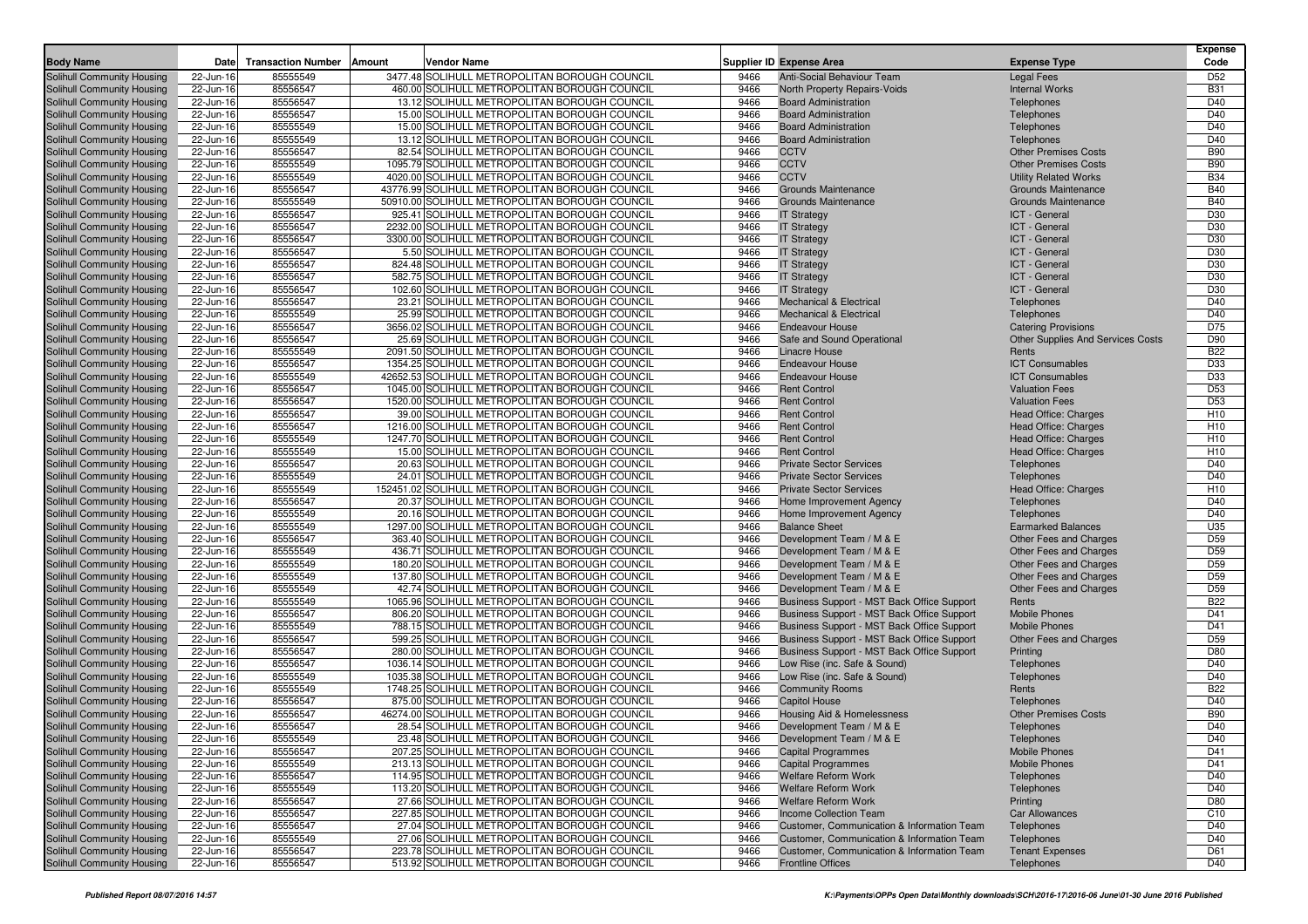| <b>Body Name</b>                                         | Date                   | <b>Transaction Number</b> | Amount | Vendor Name                                                                                  |                | <b>Supplier ID Expense Area</b>                                      | <b>Expense Type</b>                              | <b>Expense</b><br>Code   |
|----------------------------------------------------------|------------------------|---------------------------|--------|----------------------------------------------------------------------------------------------|----------------|----------------------------------------------------------------------|--------------------------------------------------|--------------------------|
|                                                          |                        | 85555549                  |        | 510.89 SOLIHULL METROPOLITAN BOROUGH COUNCIL                                                 |                |                                                                      |                                                  |                          |
| Solihull Community Housing<br>Solihull Community Housing | 22-Jun-16<br>15-Jun-16 | 85380548                  |        | 587.50 SOLIHULL METROPOLITAN BOROUGH COUNCIL                                                 | 9466<br>9466   | <b>Frontline Offices</b><br>Pitched Re-roofing                       | Telephones<br><b>Contractor Payments</b>         | D40<br><b>B70</b>        |
| Solihull Community Housing                               | 15-Jun-16              | 85380548                  |        | 458.33 SOLIHULL METROPOLITAN BOROUGH COUNCIL                                                 | 9466           | Pitched Re-roofing                                                   | <b>Contractor Payments</b>                       | <b>B70</b>               |
| Solihull Community Housing                               | 15-Jun-16              | 85380548                  |        | 458.33 SOLIHULL METROPOLITAN BOROUGH COUNCIL                                                 | 9466           | Pitched Re-roofing                                                   | <b>Contractor Payments</b>                       | <b>B70</b>               |
| Solihull Community Housing                               | 15-Jun-16              | 85380548                  |        | 668.33 SOLIHULL METROPOLITAN BOROUGH COUNCIL                                                 | 9466           | Pitched Re-roofing                                                   | <b>Contractor Payments</b>                       | <b>B70</b>               |
| Solihull Community Housing                               | 22-Jun-16              | 85556547                  |        | 221.12 SOLIHULL METROPOLITAN BOROUGH COUNCIL                                                 | 9466           | North Property Repairs-Voids                                         | <b>Mobile Phones</b>                             | D41                      |
| Solihull Community Housing                               | 22-Jun-16              | 85555549                  |        | 233.19 SOLIHULL METROPOLITAN BOROUGH COUNCIL                                                 | 9466           | North Property Repairs-Voids                                         | <b>Mobile Phones</b>                             | D41                      |
| Solihull Community Housing                               | 22-Jun-16              | 85556547                  |        | 495.19 SOLIHULL METROPOLITAN BOROUGH COUNCIL                                                 | 9466           | North Property Repairs-Day to day                                    | <b>Mobile Phones</b>                             | D41                      |
| Solihull Community Housing                               | 22-Jun-16              | 85555549                  |        | 438.06 SOLIHULL METROPOLITAN BOROUGH COUNCIL                                                 | 9466           | North Property Repairs-Day to day                                    | <b>Mobile Phones</b>                             | D41                      |
| Solihull Community Housing                               | 22-Jun-16              | 85556547                  |        | 67.50 SOLIHULL METROPOLITAN BOROUGH COUNCIL                                                  | 9466           | <b>SMBC Support Services</b>                                         | <b>Head Office: Charges</b>                      | H <sub>10</sub>          |
| Solihull Community Housing                               | 22-Jun-16              | 85556547                  |        | 32.85 SOLIHULL METROPOLITAN BOROUGH COUNCIL                                                  | 9466           | <b>Commercial Activity</b>                                           | Telephones                                       | D40                      |
| Solihull Community Housing                               | 22-Jun-16              | 85555549                  |        | 32.11 SOLIHULL METROPOLITAN BOROUGH COUNCIL                                                  | 9466           | <b>Commercial Activity</b>                                           | Telephones                                       | D40                      |
| Solihull Community Housing                               | 22-Jun-16              | 85556547                  |        | 19174.92 SOLIHULL METROPOLITAN BOROUGH COUNCIL                                               | 9466           | <b>IT Strategy</b>                                                   | ICT - General                                    | D30                      |
| Solihull Community Housing                               | 22-Jun-16              | 85556547                  |        | 77.94 SOLIHULL METROPOLITAN BOROUGH COUNCIL                                                  | 9466           | <b>Biomass System</b>                                                | Telephones                                       | D40                      |
| Solihull Community Housing                               | 22-Jun-16              | 85555549                  |        | 77.94 SOLIHULL METROPOLITAN BOROUGH COUNCIL                                                  | 9466           | <b>Biomass System</b>                                                | Telephones                                       | D40                      |
| Solihull Community Housing                               | 22-Jun-16              | 85556547                  |        | 32.56 SOLIHULL METROPOLITAN BOROUGH COUNCIL                                                  | 9466           | Decent Homes Prog - Internal                                         | <b>Mobile Phones</b>                             | D41                      |
| Solihull Community Housing                               | 22-Jun-16              | 85555549                  |        | 2.50 SOLIHULL METROPOLITAN BOROUGH COUNCIL                                                   | 9466           | Decent Homes Prog - Internal                                         | <b>Mobile Phones</b>                             | D41                      |
| Solihull Community Housing                               | 22-Jun-16              | 85555549                  |        | 47443.79 SOLIHULL METROPOLITAN BOROUGH COUNCIL                                               | 9466           | Safe and Sound Operational                                           | Head Office: Charges                             | H <sub>10</sub>          |
| Solihull Community Housing                               | 22-Jun-16              | 85556547                  |        | 877.57 SOLIHULL METROPOLITAN BOROUGH COUNCIL                                                 | 9466           | Safe and Sound Operational                                           | <b>Materials</b>                                 | D <sub>13</sub>          |
| Solihull Community Housing                               | 22-Jun-16              | 85555549                  |        | 28331.45 SOLIHULL METROPOLITAN BOROUGH COUNCIL                                               | 9466           | Safe and Sound Operational                                           | Head Office: Charges                             | H <sub>10</sub>          |
| Solihull Community Housing                               | 22-Jun-16              | 85555549                  |        | 829.05 SOLIHULL METROPOLITAN BOROUGH COUNCIL                                                 | 9466           | <b>Area Caretakers</b>                                               | Rents                                            | <b>B22</b>               |
| Solihull Community Housing                               | 22-Jun-16              | 85555549                  |        | 2.50 SOLIHULL METROPOLITAN BOROUGH COUNCIL                                                   | 9466           | <b>Pest Control</b>                                                  | <b>Mobile Phones</b>                             | D41                      |
| Solihull Community Housing                               | 22-Jun-16              | 85555549<br>85556547      |        | 2.50 SOLIHULL METROPOLITAN BOROUGH COUNCIL                                                   | 9466           | Damp Removal & Painting                                              | <b>Mobile Phones</b><br><b>Professional Fees</b> | D41<br>D <sub>50</sub>   |
| Solihull Community Housing<br>Solihull Community Housing | 22-Jun-16<br>20-Jun-16 | 85503551                  |        | 300.00 SOLIHULL METROPOLITAN BOROUGH COUNCIL<br>300.00 SOLIHULL METROPOLITAN BOROUGH COUNCIL | 9466<br>9466   | 137-139 Warwick Rd (Social Rent)<br>137-139 Warwick Rd (Social Rent) | <b>Professional Fees</b>                         | D <sub>50</sub>          |
| Solihull Community Housing                               | 22-Jun-16              | 85556547                  |        | 300.00 SOLIHULL METROPOLITAN BOROUGH COUNCIL                                                 | 9466           | <b>Masons Close</b>                                                  | <b>Professional Fees</b>                         | D <sub>50</sub>          |
| Solihull Community Housing                               | 20-Jun-16              | 85503551                  |        | 300.00 SOLIHULL METROPOLITAN BOROUGH COUNCIL                                                 | 9466           | <b>Masons Close</b>                                                  | <b>Professional Fees</b>                         | D <sub>50</sub>          |
| Solihull Community Housing                               | 28-Jun-16              | 85693553                  |        | 1310.92 SOUTHERN ELECTRIC PLC                                                                | 76903          | <b>Endeavour House</b>                                               | Electricity                                      | <b>B11</b>               |
| Solihull Community Housing                               | 06-Jun-16              | 85102551                  |        | 4547.73 SOUTHERN ELECTRIC PLC                                                                | 76903          | <b>Endeavour House</b>                                               | Electricity                                      | <b>B11</b>               |
| Solihull Community Housing                               | 28-Jun-16              | 85693553                  |        | 1277.63 SOUTHERN ELECTRIC PLC                                                                | 76903          | Homelessness                                                         | Electricity                                      | <b>B11</b>               |
| Solihull Community Housing                               | 06-Jun-16              | 85102551                  |        | 3718.35 SOUTHERN ELECTRIC PLC                                                                | 76903          | Homelessness                                                         | Electricity                                      | <b>B11</b>               |
| Solihull Community Housing                               | 28-Jun-16              | 85697568                  |        | 2097.73 SOUTHERN ELECTRIC PLC                                                                | 76903          | Low Rise (inc. Safe & Sound)                                         | Electricity                                      | <b>B11</b>               |
| Solihull Community Housing                               | 28-Jun-16              | 85693553                  |        | 24946.16 SOUTHERN ELECTRIC PLC                                                               | 76903          | Low Rise (inc. Safe & Sound)                                         | Electricity                                      | <b>B11</b>               |
| Solihull Community Housing                               | 28-Jun-16              | 85693553                  |        | 8133.46 SOUTHERN ELECTRIC PLC                                                                | 76903          | Low Rise (inc. Safe & Sound)                                         | Electricity                                      | <b>B11</b>               |
| Solihull Community Housing                               | 06-Jun-16              | 85102551                  |        | 13181.24 SOUTHERN ELECTRIC PLC                                                               | 76903          | Low Rise (inc. Safe & Sound)                                         | Electricity                                      | <b>B11</b>               |
| Solihull Community Housing                               | 06-Jun-16              | 85102551                  |        | 25693.83 SOUTHERN ELECTRIC PLC                                                               | 76903          | Low Rise (inc. Safe & Sound)                                         | Electricity                                      | <b>B11</b>               |
| Solihull Community Housing                               | 28-Jun-16              | 85693553                  |        | 1187.23 SOUTHERN ELECTRIC PLC                                                                | 76903          | Lakeside                                                             | Electricity                                      | <b>B11</b>               |
| Solihull Community Housing                               | 28-Jun-16              | 85693553                  |        | 8698.08 SOUTHERN ELECTRIC PLC                                                                | 76903          | Business Support - MST Back Office Support                           | Electricity                                      | <b>B11</b>               |
| Solihull Community Housing                               | 06-Jun-16              | 85102551                  |        | 73.47 SOUTHERN ELECTRIC PLC                                                                  | 76903          | Business Support - MST Back Office Support                           | Electricity                                      | <b>B11</b>               |
| Solihull Community Housing                               | 06-Jun-16              | 85102551                  |        | 495.45 SOUTHERN ELECTRIC PLC                                                                 | 76903          | Alspath Road Community Hall                                          | Electricity                                      | <b>B11</b>               |
| Solihull Community Housing                               | 06-Jun-16              | 85102551                  |        | 540.98 SOUTHERN ELECTRIC PLC                                                                 | 76903          | <b>Capitol House</b>                                                 | Electricity                                      | <b>B11</b>               |
| Solihull Community Housing                               | 28-Jun-16              | 85693553                  |        | 510.22 SOUTHERN ELECTRIC PLC                                                                 | 76903          | <b>Frontline Offices</b>                                             | Electricity                                      | <b>B11</b>               |
| Solihull Community Housing                               | 06-Jun-16              | 85102551                  |        | 4780.03 SOUTHERN ELECTRIC PLC                                                                | 76903          | <b>Frontline Offices</b>                                             | Electricity                                      | <b>B11</b>               |
| Solihull Community Housing                               | 28-Jun-16              | 85693553                  |        | 162.85 SOUTHERN ELECTRIC PLC                                                                 | 76903          | Whar Hall Farm Community Hall                                        | Electricity                                      | <b>B11</b>               |
| Solihull Community Housing                               | 28-Jun-16              | 85693553                  |        | 53.89 SOUTHERN ELECTRIC PLC                                                                  | 76903          | <b>Crabtree Hall</b>                                                 | Electricity                                      | <b>B11</b>               |
| Solihull Community Housing                               | 06-Jun-16              | 85102551                  |        | 3.28 SOUTHERN ELECTRIC PLC                                                                   | 76903          | <b>Crabtree Hall</b>                                                 | Electricity                                      | <b>B11</b>               |
| Solihull Community Housing<br>Solihull Community Housing | 06-Jun-16<br>28-Jun-16 | 85102551<br>85693553      |        | 538.66 SOUTHERN ELECTRIC PLC<br>338.51 SOUTHERN ELECTRIC PLC                                 | 76903<br>76903 | <b>Greenfield Centre</b><br><b>Biomass System</b>                    | Electricity<br>Electricity                       | <b>B11</b><br><b>B11</b> |
| Solihull Community Housing                               | 06-Jun-16              | 85102551                  |        | 373.84 SOUTHERN ELECTRIC PLC                                                                 | 76903          | <b>Biomass System</b>                                                | Electricity                                      | <b>B11</b>               |
| Solihull Community Housing                               | 30-Jun-16              | 85754632                  |        | 2517.48 SUPRA UK LTD                                                                         | 73055          | Stores-Stores and delivery                                           | <b>Stocks</b>                                    | R <sub>10</sub>          |
| Solihull Community Housing                               | 20-Jun-16              | 85512547                  |        | 350.00 THOMPSONS SOLICITORS                                                                  | 66818          | <b>Central Administration</b>                                        | <b>Other Employee Costs</b>                      | A90                      |
| Solihull Community Housing                               | 17-Jun-16              | 85452666                  |        | 255.00 TOTAL HYGIENE LTD                                                                     | 47193          | Private Sector - Disabled Facilities Grants                          | <b>Contractor Payments</b>                       | <b>B70</b>               |
| Solihull Community Housing                               | 29-Jun-16              | 85726554                  |        | 2284.06 TUDOR BLINDS                                                                         |                | 10996687 Endeavour House                                             | <b>General Building Costs</b>                    | <b>B30</b>               |
| Solihull Community Housing                               | $15 - Jun-16$          | 85386656                  |        | 1370.82 TYRER BUILDING CONTRACTORS                                                           |                | 104269 MST - Structural Works                                        | <b>Contractor Payments</b>                       | <b>B70</b>               |
| Solihull Community Housing                               | 15-Jun-16              | 85386655                  |        | 2241.19 TYRER BUILDING CONTRACTORS                                                           | 104269         | <b>MST</b> - Structural Works                                        | <b>Contractor Payments</b>                       | <b>B70</b>               |
| Solihull Community Housing                               | 15-Jun-16              | 85386654                  |        | 863.41 TYRER BUILDING CONTRACTORS                                                            | 104269         | <b>MST</b> - Structural Works                                        | <b>Contractor Payments</b>                       | <b>B70</b>               |
| Solihull Community Housing                               | 15-Jun-16              | 85386647                  |        | 780.00 TYRER BUILDING CONTRACTORS                                                            | 104269         | <b>MST</b> -Structural Works                                         | <b>Contractor Payments</b>                       | <b>B70</b>               |
| Solihull Community Housing                               | 07-Jun-16              | 85129654                  |        | 834.85 TYRER BUILDING CONTRACTORS                                                            | 104269         | <b>MST</b> -Structural Works                                         | <b>Contractor Payments</b>                       | <b>B70</b>               |
| Solihull Community Housing                               | 22-Jun-16              | 85557547                  |        | 6185.62 TYRER BUILDING CONTRACTORS                                                           | 104269         | <b>North Property Repairs-Voids</b>                                  | Voids                                            | <b>B38</b>               |
| Solihull Community Housing                               | 21-Jun-16              | 85535626                  |        | 5517.49 TYRER BUILDING CONTRACTORS                                                           | 104269         | North Property Repairs-Voids                                         | Voids                                            | <b>B38</b>               |
| Solihull Community Housing                               | 15-Jun-16              | 85386646                  |        | 2605.88 TYRER BUILDING CONTRACTORS                                                           | 104269         | North Property Repairs-Voids                                         | Voids                                            | <b>B38</b>               |
| Solihull Community Housing                               | 15-Jun-16              | 85386645                  |        | 4854.09 TYRER BUILDING CONTRACTORS                                                           | 104269         | North Property Repairs-Voids                                         | Voids                                            | <b>B38</b>               |
| Solihull Community Housing                               | 07-Jun-16              | 85129655                  |        | 2007.19 TYRER BUILDING CONTRACTORS                                                           | 104269         | North Property Repairs-Voids                                         | Voids                                            | <b>B38</b>               |
| Solihull Community Housing                               | 07-Jun-16              | 85129653                  |        | 3725.10 TYRER BUILDING CONTRACTORS                                                           | 104269         | North Property Repairs-Voids                                         | Voids                                            | <b>B38</b>               |